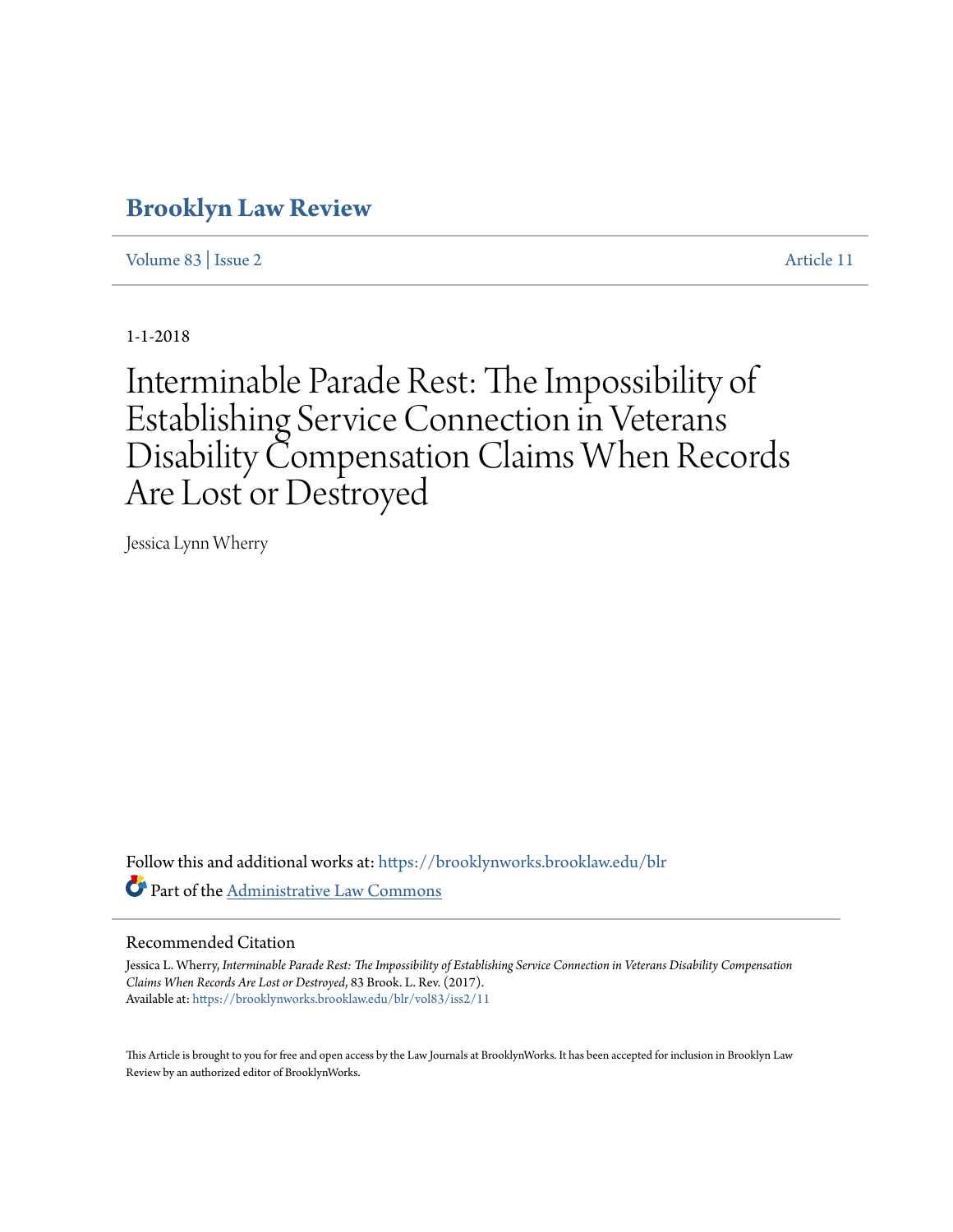# Interminable Parade Rest

## THE IMPOSSIBILITY OF ESTABLISHING SERVICE CONNECTION IN VETERANS DISABILITY COMPENSATION CLAIMS WHEN RECORDS ARE LOST OR DESTROYED

#### *Jessica Lynn Wherry*†

### **INTRODUCTION**

Jonathan McMullan<sup>1</sup> served on active duty in the U.S. Army in the mid- to late-1970s. He was one of many who remained stateside during the Vietnam War. After an honorable discharge, he attempted to reenlist but was denied because of a medical diagnosis of hypertension at the time of discharge. That diagnosis would have been included in his service medical records as part of his discharge processing. In the early 1990s, McMullan filed a claim with the Department of Veterans Affairs (VA) for service-connected disability compensation due to the hypertension. VA sent McMullan three letters while developing his claim. In its initial response to his claim, VA indicated it was waiting for evidence before deciding his claim and notified McMullan that it would obtain the evidence from his service

<sup>†</sup> Associate Professor of Legal Research and Writing, Georgetown Law. J.D., The George Washington University Law School; M.S.Sc., Syracuse University Maxwell School of Public Affairs; B.A., Lawrence University. Thank you to Jeff Gold, Patty Roberts, Jeffrey Shulman, Saleema Snow, and Mike Stone for supportive and valuable feedback. I am also grateful for the advice I received workshopping this project through an Association of Legal Writing Directors-sponsored Writing Workshop and a Georgetown Law summer workshop series. Thank you to Marie Zisa for helpful research assistance and to TMR for the concert and solitude that inspired me to complete this manuscript.

<sup>&</sup>lt;sup>1</sup> Parade rest is the military term for stand by and wait for the next command. DEP'T OF NAVY, DRILL AND CEREMONIES MANUAL art. 2.1 (2013), https://www.usna.edu/ Commandant/Directives/Instructions/5000-5999/COMDTMIDNINST\_5060.1\_with\_CH1\_ and\_CH2\_Drill\_and\_Ceremonies\_Manual.pdf [https://perma.cc/T2TC-K4A5] (requiring "[s]ilence and immobility"). This is my client's story; his name has been changed. Unless otherwise indicated, all references to documents are from McMullan's VA claims file (C-file). I received an electronic C-file in July 2015 including documents through March 2, 2015. Page references are to the 603-page PDF I received from VA Records Management Center.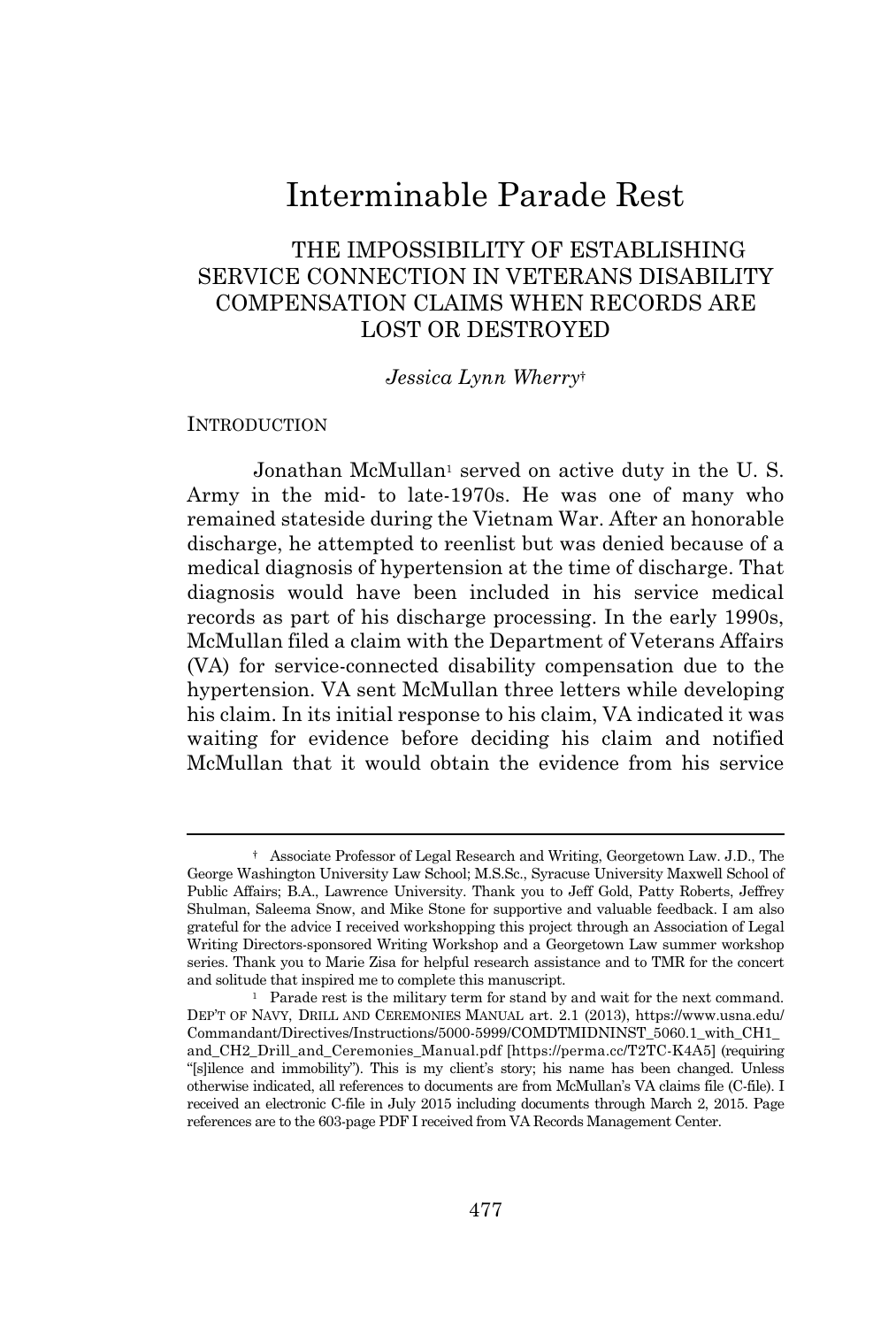medical records.<sup>2</sup> The second letter updated McMullan on the claims process and notified him that service medical records were required.<sup>3</sup> The third letter provided McMullan with a list of requested evidence needed to take further action on his claim.<sup>4</sup> McMullan requested his service medical records in October 1991, but never received them.<sup>5</sup>

Less than a year later, VA decided McMullan's claim: denied.<sup>6</sup> It did not consider McMullan's service medical records, nor did it consider any other evidence other than the claim form. The decision letter indicated that VA needed a list of information before taking final action, including medical evidence of hypertension at the time of discharge.<sup>7</sup> The letter explained that VA never received that requested evidence and advised McMullan to submit the evidence at any time.<sup>8</sup>

McMullan and VA continued to try to obtain his service medical records, but to no avail. In response to repeated requests, the National Personnel Records Center (NPRC)<sup>9</sup> indicated that it was "unable to locate a military service record

<sup>2</sup> Letter from Veterans Admin., Balt. Reg'l Office, C-file at 199 (Mar. 15, 1991) (on file with author) ("claim awaits evidence or information which we are obtaining from . . . service medical records").

<sup>3</sup> Letter from Veterans Admin., Balt. Reg'l Office, C-file at 200 (Mar. 18, 1991) (on file with author) ("We have requested your service medical records from the service department, but if you have any service records in your possession, please send us a copy. We will not deny your claim just because you do not have copies of your service records in your possession. Please submit the requested evidence as soon as possible. If we do not receive this evidence within one year from the date of this letter, we cannot pay the benefit to which you may be entitled earlier than the date we do receive it.").

<sup>4</sup> Letter from Dep't of Veterans Affairs, Balt. Reg'l Office, C-file at 204–05 (Sept. 21, 1991) (on file with author) (VA asked McMullan for "[m]edical evidence to indicate [his] hypertension ha[d] existed since [his] discharge from service." There was also a statement that VA was "trying to obtain [McMullan's] service medical records to substantiate [his] claim.").

<sup>5</sup> McMullan Request Pertaining to Medical Records, C-file at 216–17 (Oct. 3, 1991) (on file with author) (In box 4 asking for purpose of the documents request, McMullan wrote "for VA benefits service connection hypertension.").

<sup>6</sup> Letter from Veterans Affairs Adjudication Officer, Balt. Reg'l Office, C-file at 220 (May 21, 1992) (on file with author) [hereinafter Letter from Adjudication Officer].

<sup>&</sup>lt;sup>7</sup> *Id.* Medical evidence is one of the typical types of evidence required to establish a service-connected disability claim. *See Evidence Requirements*, U.S. DEP'T OF VETERANS AFF., https://www.benefits.va.gov/COMPENSATION/evidence.asp [https://perma.cc/LG76- K2CP] (listing the evidence requirements and procedures for filing a compensation claim with the VA); *see also infra* Section I.A (listing elements of service connection).

<sup>8</sup> Letter from Adjudication Officer, *supra* note 6.

<sup>9</sup> The NPRC is part of the National Archives and Records Administration. *Military Personnel Records*, NAT'L ARCHIVES, https://www.archives.gov/st-louis/militarypersonnel [https://perma.cc/9E6V-5KQL].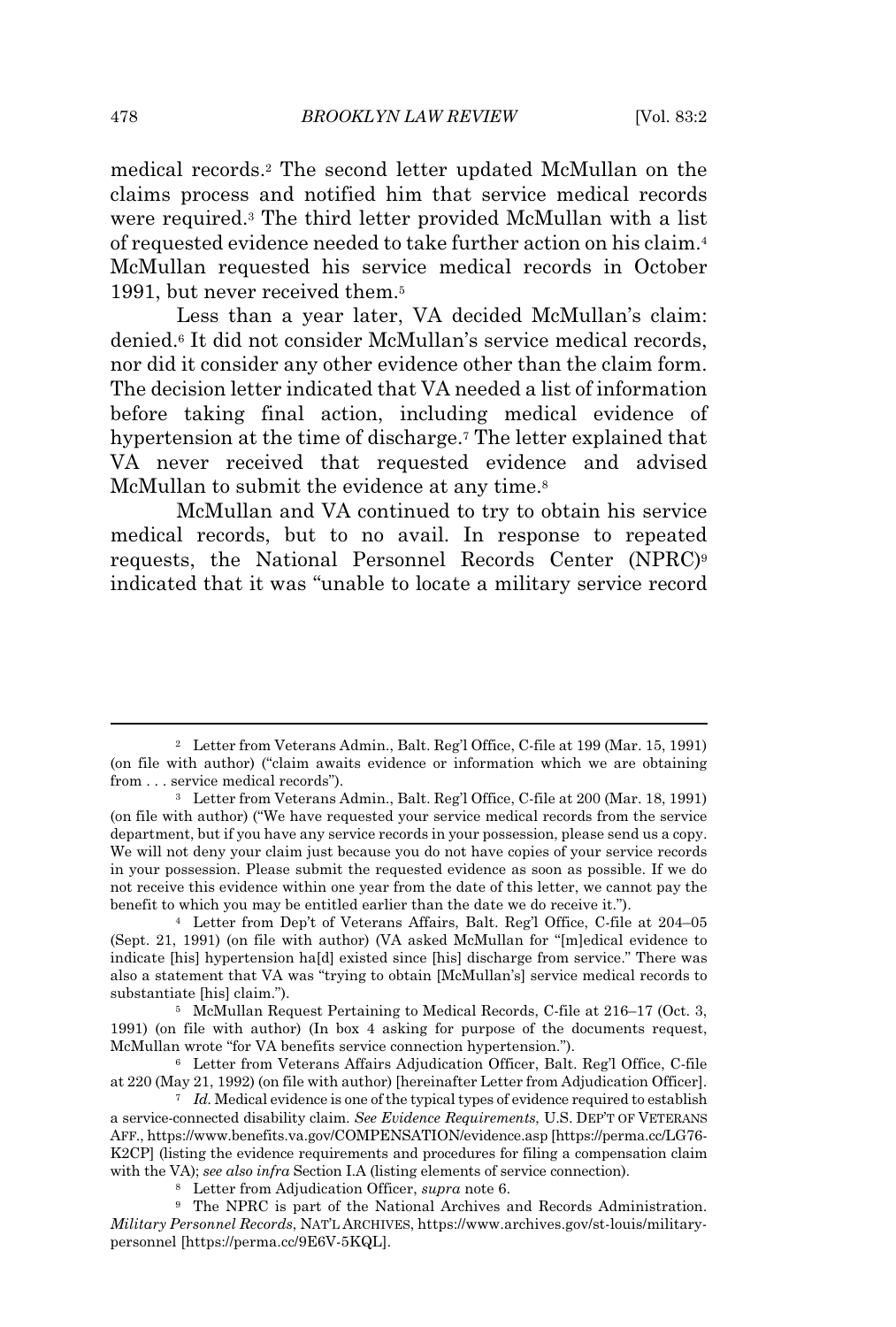at this time."<sup>10</sup> That was on February 5, 1993. As often happens, McMullan gave up his claim at that time.<sup>11</sup>

Problems with VA have been widely reported in the news and have perhaps contributed to the growth of law school veterans clinics<sup>12</sup> and veterans law scholarship.<sup>13</sup> By statute,

<sup>10</sup> Reply to Request for Info. from Nat'l Pers. Records Ctr., C-file at 223 (Feb. 5, 1993) (on file with author).

<sup>11</sup> McMullan inspired this article. I represent him in a pro bono case through the Veterans Legal Assistance Project, Homeless Persons Representation Project in Baltimore, Maryland. I wrote this article in an effort to expose the contradictions in how claims are treated when records are lost or destroyed. The information about McMullan's claim is accurate, though what I've mentioned here is an incomplete picture. My client has filed a number of claims seeking disability benefits for a variety of other illnesses and injuries, including exposure to Agent Orange and posttraumatic stress disorder. In an effort to provide a clean narrative, my focus here is on his original claim of hypertension.

<sup>12</sup> *See* Karen Sloan, *Law Clinics Answer the Call; Veterans Finding Allies in Dealing with the VA and More*, NAT'L L.J. (July 6, 2015, 12:00 AM), https://www.law.com/ nationallawjournal/almID/1202731282103/ [https://perma.cc/5L9S-WAVB] ("[T]he number of law school clinics and pro bono projects addressing veterans' unmet legal needs has exploded." In 2015, there were "approximately [fifty] schools operat[ing] clinics or pro bono programs.").

<sup>13</sup> Those problems and others are not repeated here in the interest of focusing in on a narrow issue of how claims are evaluated when service medical records are lost or destroyed. Still, that VA has rampant and at least somewhat ongoing problems likely has some relevance to the specific problem discussed here. *See* Luanne Rife, *Veterans Injured by Service Wait Years for Compensation Hearings*, ROANOKE TIMES (Feb. 19, 2017), http://www.roanoke.com/news/veterans-injured-by-service-wait-years-for-compensationhearings/article\_133660ff-479c-5234-b86e-f98ac7fecd52.html [https://perma.cc/BFQ4- 9PL6] ("470,000 veterans [are] caught in the bureaucratic purgatory of the VA's benefits appeals process. On average, a veteran who has appealed will wait about five years for a decision, as his case gets passed back and forth between the regional office and the appeals board. About half the time, if the case goes to the appeals board, it gets kicked back to the regional office for more information."); *see also* Debra A. Draper, Dir. of Healthcare at the U.S. Gov't Accountability Office, Testimony Before the Comm. on Veteran's Affairs, House of Representatives, VA Healthcare: Actions Needed to Improve Access to Primary Care for Newly Enrolled Veterans (Apr. 19, 2016), http://www.gao.gov/ assets/680/676679.pdf [https://perma.cc/8KEZ-FWNR]; Dave Boyer, *VA Still Plagued by Problems Two Years After Scandal*, WASH. TIMES (Apr. 3, 2016), http:// www.washingtontimes.com/news/2016/apr/3/va-still-plagued-by-problems-two-yearsafter-scand/ [https://perma.cc/PUC9-2BE3]. To be fair, there have been efforts to respond to the challenges. VA was a priority in the waning Obama administration. *See, e.g.*, Press Release, U.S. Dep't of Veterans Affairs Office of Pub. & Intergovernmental Affairs, Obama Administration Announces Nearly 50-Percent Decline in Veteran Homelessness (Aug. 1, 2016), http://www.va.gov/opa/pressrel/pressrelease.cfm?id=2805 [https://perma.cc/KX3T-V5TW]; Allison Hickey, *VA Claims Backlog now Under 100,000—Lowest in Department History*, U.S. DEP'T OF VETERANS AFF.: VANTAGE POINT (Aug. 24, 2015, 3:00 PM), http:// www.blogs.va.gov/VAntage/22436/va-claims-backlog-now-under-100000-lowest-in-departmenthistory/ [https://perma.cc/UG4Z-BHPW]. Even though the claims backlog has lessened, that does not mean more accuracy in claims decisions. *See, e.g.*, VETERANS AFFAIRS OFFICE OF INSPECTOR GEN., OFFICE OF AUDITS & EVALUATIONS, REVIEW OF SPECIAL MONTHLY COMPENSATION HOUSEBOUND BENEFITS ii (2016), http://www.va.gov/oig/pubs/ VAOIG-15-02707-277.pdf [https://perma.cc/2KEB-QKSZ] (finding 18 percent error rate for cases involving veterans entitled to statutory benefits and 51 percent error rate for paying housebound rate of compensation). For examples of veterans law scholarship related to the claims backlog and other VA inefficiencies, see Alexandra S. Haar, Note, *Sweet Dreams Aren't Made of These: How the VA's Disability Compensation Program Leaves Veterans Alone in the Nightmare of Posttraumatic Stress Disorder*, 88 WASH. U.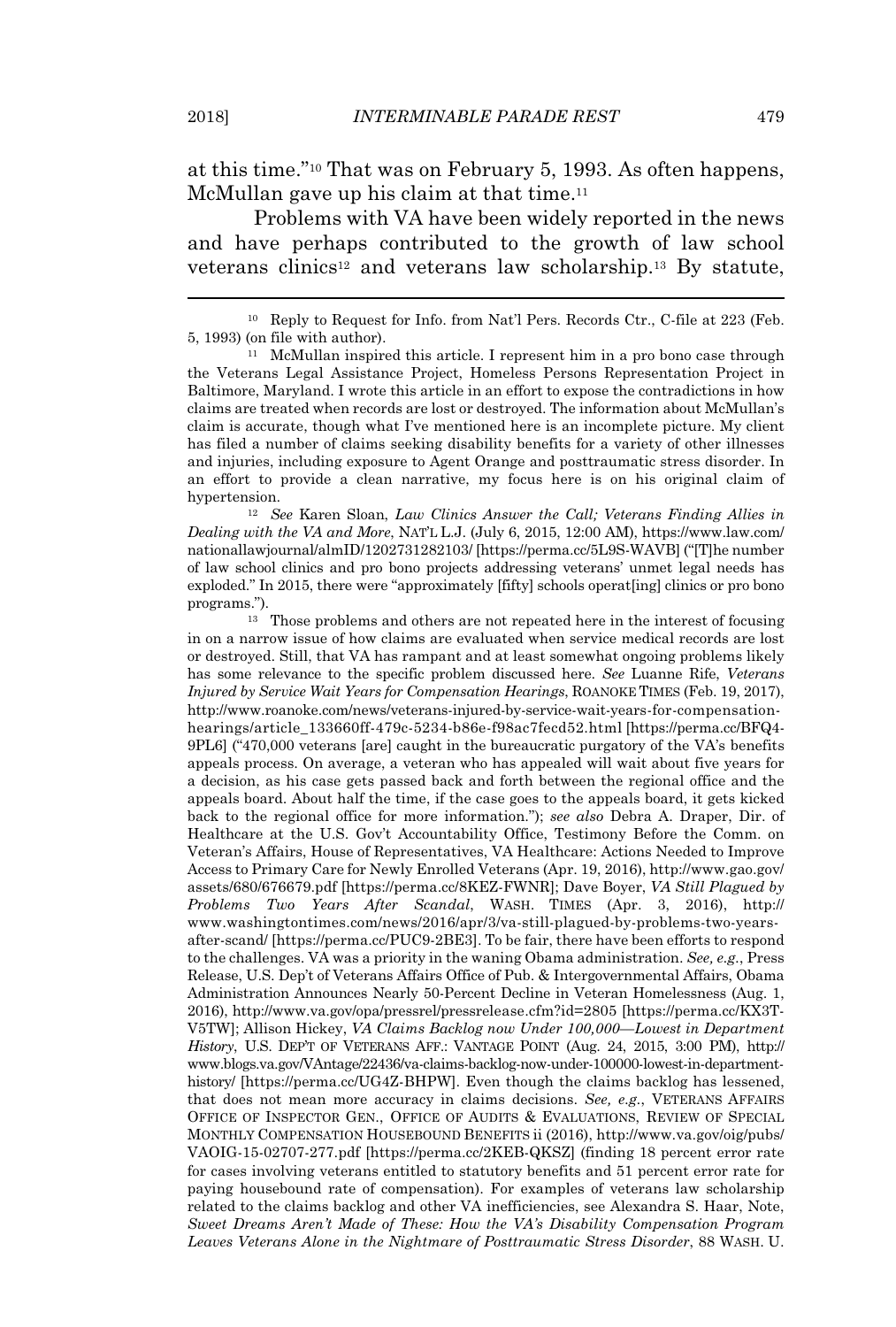veterans are eligible for disability compensation benefits for illness or injury connected to the veteran's service in the armed forces.<sup>14</sup> The process of seeking benefits is intended to be nonadversarial, requiring VA to assist veterans in developing their claims.<sup>15</sup> VA's nagging problems, including poor management and a lack of accountability, are unfortunately not limited to veterans receiving disability benefits, but extend to veterans who never make it past the claim stage.<sup>16</sup>

Typically, service medical records are used to establish service connection in disability compensation claims.<sup>17</sup> When those records are unobtainable, there are alternative sources of medical or lay evidence that can be used to establish service connection.<sup>18</sup> When service medical records are lost or destroyed and there is no other contemporaneous medical evidence, however, the veteran likely suffers an absolute bar to receiving a favorable decision about service connection. Any decision made without service medical records is necessarily based on a lack of evidence rather than an evaluation of the evidence.

Lost records are a well-known and widespread challenge to veterans seeking disability compensation. The lack of service medical records results in decisions framed as insufficient to establish service connection, but the practical reality is that these decisions treat a lack of evidence as sufficient for a negative decision. In cases where a veteran's records are lost or destroyed due to no fault of the veteran, the lack of evidence typically results in a claim's denial or delay on the basis that

L. REV. 969, 986 (2011); Daniel L. Nagin, *Goals vs. Deadlines: Notes on the VA Disability Claims Backlog*, 10 U. MASS. L. REV. 50, 50 (2015); Stacey-Rae Simcox, *Lightening the VA's Rucksack: A Proposal for Higher Education Medical-Legal Partnerships to Assist the VA in efficiently and Accurately Granting Veterans Disability Compensation*, 25 CORNELL J.L. & PUB. POL'Y 141, 145 (2015).

<sup>14</sup> 38 U.S.C. §§ 1110, 1131 (2012).

 $^{15}$   $\,$   $Id.$  § 5103A (explaining that VA is supposed to assist veterans in developing their claims).

<sup>16</sup> For example, McMullan's time in the claim stage has lasted nearly four decades due to his lack of service medical records. Other veterans never make it pastthe claim stage due to how VA treats certain types of discharges. *See* VETERANSLEGALCLINIC,UNDERSERVED:HOW THE VA WRONGLY EXCLUDES VETERANS WITH BAD PAPER 2 (2016), https://www.swords-toplowshares.org/wp-content/uploads/Underserved.pdf [https://perma.cc/29GX-AJ7S] ("Only 1% of service members discharged in 2011 are barred from VA services due to Congress' criteria. VA regulations cause the exclusion of an additional 5.5% of all service members.").

<sup>17</sup> *See Evidence Requirements*, *supra* note 7.

<sup>18</sup> *M21-1, Part III, Subpart iii, Chapter 2, Section E—Unique Claims and Situations That Require Special Handling*, U.S. DEP'T OF VETERANS AFF.(last updated 2017), https://www.knowva.ebenefits.va.gov/system/templates/selfservice/va\_ssnew/help/customer/ locale/en-US/portal/554400000001018/content/554400000014159/M21-1,-Part-III,-Subpartiii,-Chapter-2,-Section-E%E2%80%94-Unique-Claims-and-Situations-That-Require-Special-Handling ("III.iii.2.E.2.b. Types of Evidence VA May Use To Supplement or as a Substitute for STRs").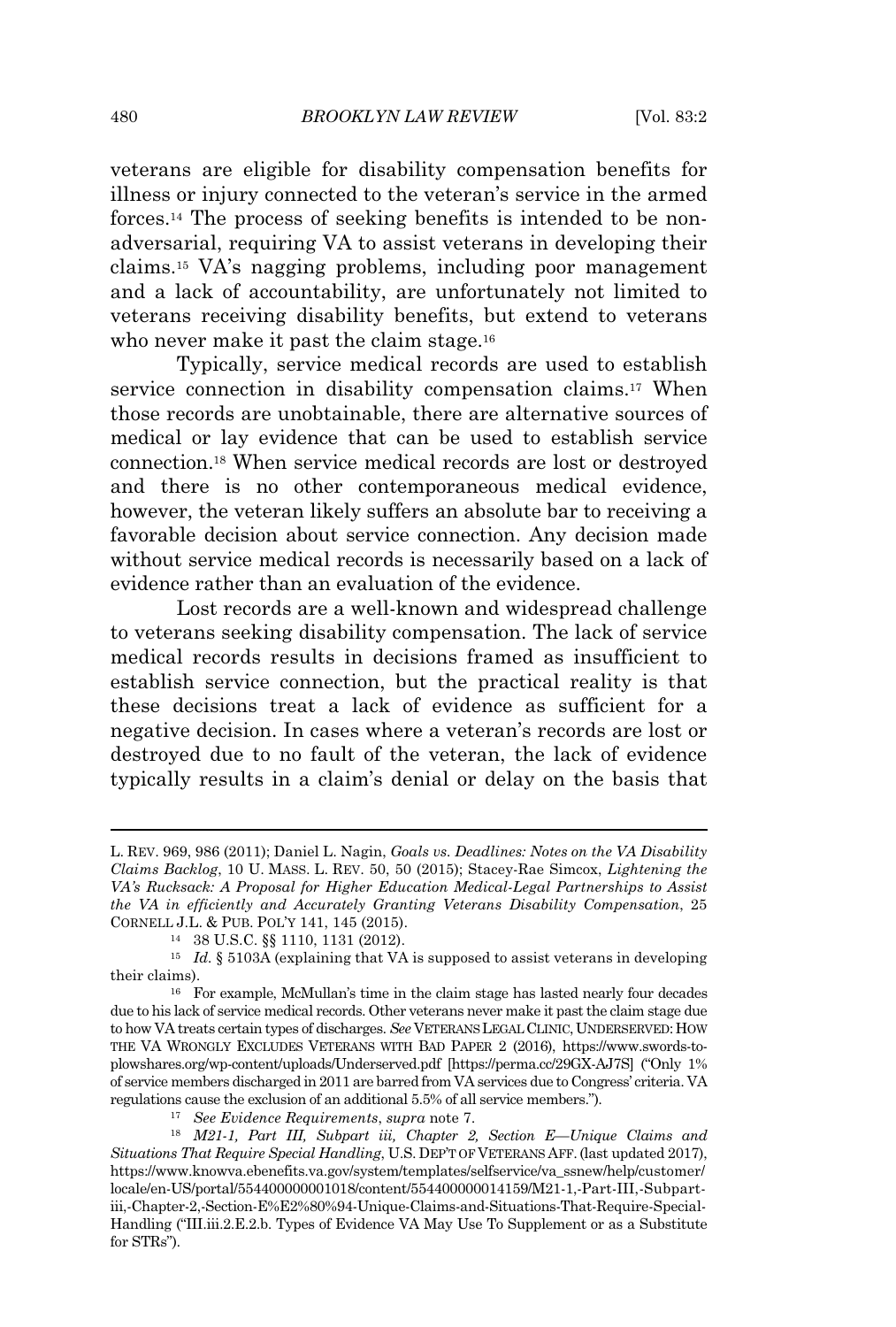there is no evidence supporting the service connection.<sup>19</sup> A 1973 fire at the NPRC in St. Louis, Missouri (1973 fire) "destroyed approximately 16–18 million" records.<sup>20</sup> Even in cases involving the 1973 fire, the United States Court of Appeals for the Federal Circuit has rejected an argument in favor of presumptive service connection and allowed an absence of records to justify a negative rating decision.<sup>21</sup>

Unfortunately, the lost records problem extends beyond the disastrous 1973 fire and McMullan is one among thousands of veterans impacted by this problem. Without these military records, a veteran faces an uphill battle when "the burden unfairly shifts to the veteran to use his own resources to obtain alternative evidence."<sup>22</sup> And often, the burden creates an impossible hurdle; "veterans are either denied the benefits sought or the adjudication of the claim(s) is significantly delayed."<sup>23</sup> These unjust results and delays affect "literally thousands of veterans."<sup>24</sup>

<sup>20</sup> *Veterans' FAQ*, NAT'L ARCHIVES, https://www.archives.gov/veterans/faq.html#9 [https://perma.cc/4C82-PHQV] ("Archival Records, FAQ . . . Was my record destroyed in the 1973 Fire? If so, what information is available to me?").

<sup>22</sup> *Wading Through Warehouses of Paper*, *supra* note 19, at 40 (prepared statement of Michael R. Viterna, President, National Association of Veterans Advocates). <sup>23</sup> *Id.*

<sup>19</sup> *See Wading Through Warehouses of Paper: The Challenges of Transitioning Veterans Records to Paperless Technology*, *Hearing Before the Subcomm. on Disability Assistance and Mem'l Affairs of the H. Comm. on Veterans' Affairs*, 112 Cong. 35 (2012) (prepared statement of Michael R. Viterna, President, National Association of Veterans Advocates) [hereinafter *Wading Through Warehouses of Paper*] https://www.gpo.gov/ fdsys/pkg/CHRG-112hhrg78772/pdf/CHRG-112hhrg78772.pdf [https://perma.cc/7NSB-5SL6] ("Veterans have earned certain benefits from their military service and a paper driven system of records and a lack of service department records are impediments, if not preclusive, to the receipt of those benefits."); *id.* at 2 (opening statement of Hon. Jon Runyan, Chairman, Subcommittee on Disability Assistance and Memorial Affairs) ("Often, a single record or notation can be the difference in whether a veteran's disability claim is granted or denied. This is why we must work together to ensure that no records are lost, overlooked or otherwise unable to be associated with an individual disability claim.").

<sup>21</sup> *See, e.g.*, Cromer v. Nicholson, 455 F.3d 1346, 1348 (Fed. Cir. 2006) (describing the appeal to the Veterans Court as "a single issue, arguing that the Veterans Court should have applied an 'adverse presumption' favoring service connection in circumstances where medical records are lost or destroyed while in possession of the government" (quoting Cromer v. Nicholson, 19 Vet. App. 215, 216 (2005))). The Court of Veterans Appeals has similarly ruled. *See, e.g.*, Gregory v. Brown, 8 Vet. App. 563, 569 (1996) ("[T]here are no service medical records (SMRs) to show an in-service rectal bleeding problem because the SMRs were lost or destroyed . . . ."); Willis v. Derwinski, 1 Vet. App. 66, 70 (1991) ("[S]ince the VA lost the veteran's service records, there was no way for the VA psychiatrist to confirm that the diagnosis of personality disorder had been made or why it was made . . . .").

<sup>24</sup> *Id.* at 42 (prepared statement of Jeffrey Hall, Assistant National Legislative Director, Disabled American Veterans); *see also id.* at 39 (prepared statement of Michael R. Viterna, President, National Association of Veterans Advocates) ("We have learned from the Vietnam Veterans of America, for instance, that in 3,956 issues remanded for veterans they represented between 2003 and 2001, military service records were missing in 954 issues.").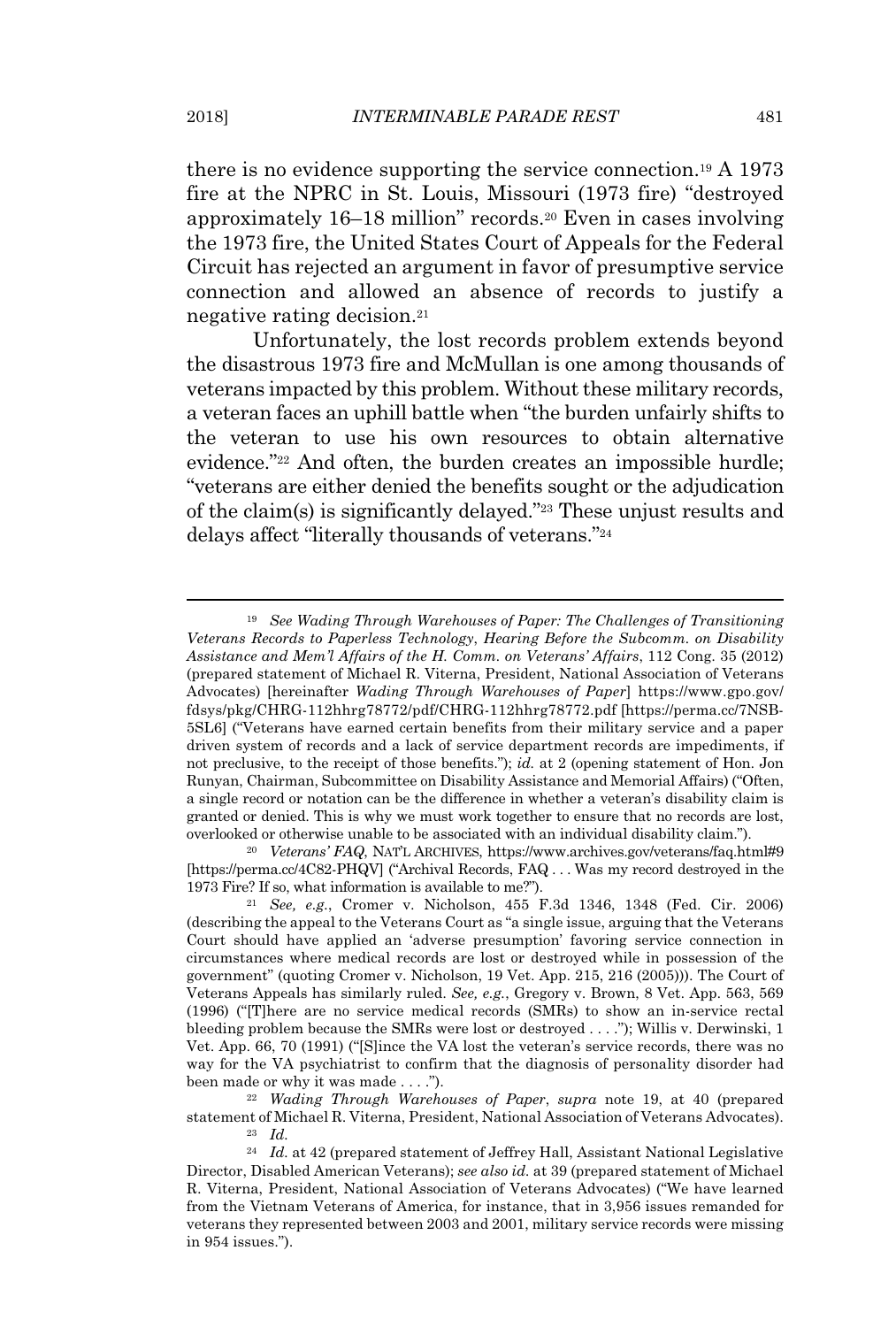Despite this recognition of the negative consequences on veterans when their records are lost or destroyed, neither VA nor Congress has taken steps to relax the evidentiary burden on veterans.<sup>25</sup> The time has come to respond to this ongoing problem by creating a statutory and regulatory scheme enforceable by courts that is specifically designed to give the veteran the benefit of the doubt in the case of lost records.

This article proceeds in Part I by explaining the serviceconnected disability compensation system with a particular focus on the element of service connection. Part II illustrates the results of the current approach that treats lack of service medical records as evidence of no service connection, discusses how the Court of Appeals for the Federal Circuit has ruled in cases of no records, and addresses the impact of those cases on McMullan's pending claim. Part III offers administrative and statutory remedies in the form of relaxed evidentiary standards. The remedies are applied to McMullan's case to illustrate how the relaxed evidentiary standards would work in practice. The article concludes with an update on McMullan's case and a reinforced call to action.

## I. SERVICE-CONNECTED DISABILITY COMPENSATION

Service-connected disability compensation is just one of many benefits veterans may be entitled to due to their military service.<sup>26</sup> Understanding the eligibility and entitlement criteria for disability compensation is a critical step to reforming it. "Disability Compensation is a monthly tax-free [monetary] benefit paid to Veterans who are . . . disabled because of injuries or diseases that were incurred in or aggravated during active duty, active duty for training, or inactive duty training."<sup>27</sup> Disability

<sup>25</sup> *See id.* at 31 (prepared statement of Hon. Jerry McNerney, Ranking Democratic Member) ("Congress hears complaints of lost, missing, destroyed or unassociated files all too often. Information affecting a Veteran's claim should be better protected by those charged with its care. . . . Veterans and their families should not be burdened with the responsibility of re-creating lost files or providing multiple copies of records that once were in the DoD and VA's possession.").

<sup>26</sup> *See Veterans Benefits Administration*, U.S. DEP'T OF VETERANS AFF., https:// www.benefits.va.gov/benefits/ [https://perma.cc/9FGR-E6RU] (Based on program-specific eligibility criteria, veterans may be entitled to a wide-range of benefits including the GI Bill, pension, and home loan incentives.).

<sup>27</sup> *Disability Compensation*, U.S. DEP'T OF VETERANS AFF., http:// www.benefits.va.gov/COMPENSATION/types-disability.asp [https://perma.cc/SCG4- HA8S]; *see also Compensation*, U.S. DEP'T OF VETERANS AFF., http://www.benefits.va.gov/ compensation/ [https://perma.cc/584P-G2EN] ("Compensation may also be paid for postservice disabilities that are considered related or secondary to disabilities occurring in service and for disabilities presumed to be related to circumstances of military service, even though they may arise after service. Generally, the degrees of disability specified are also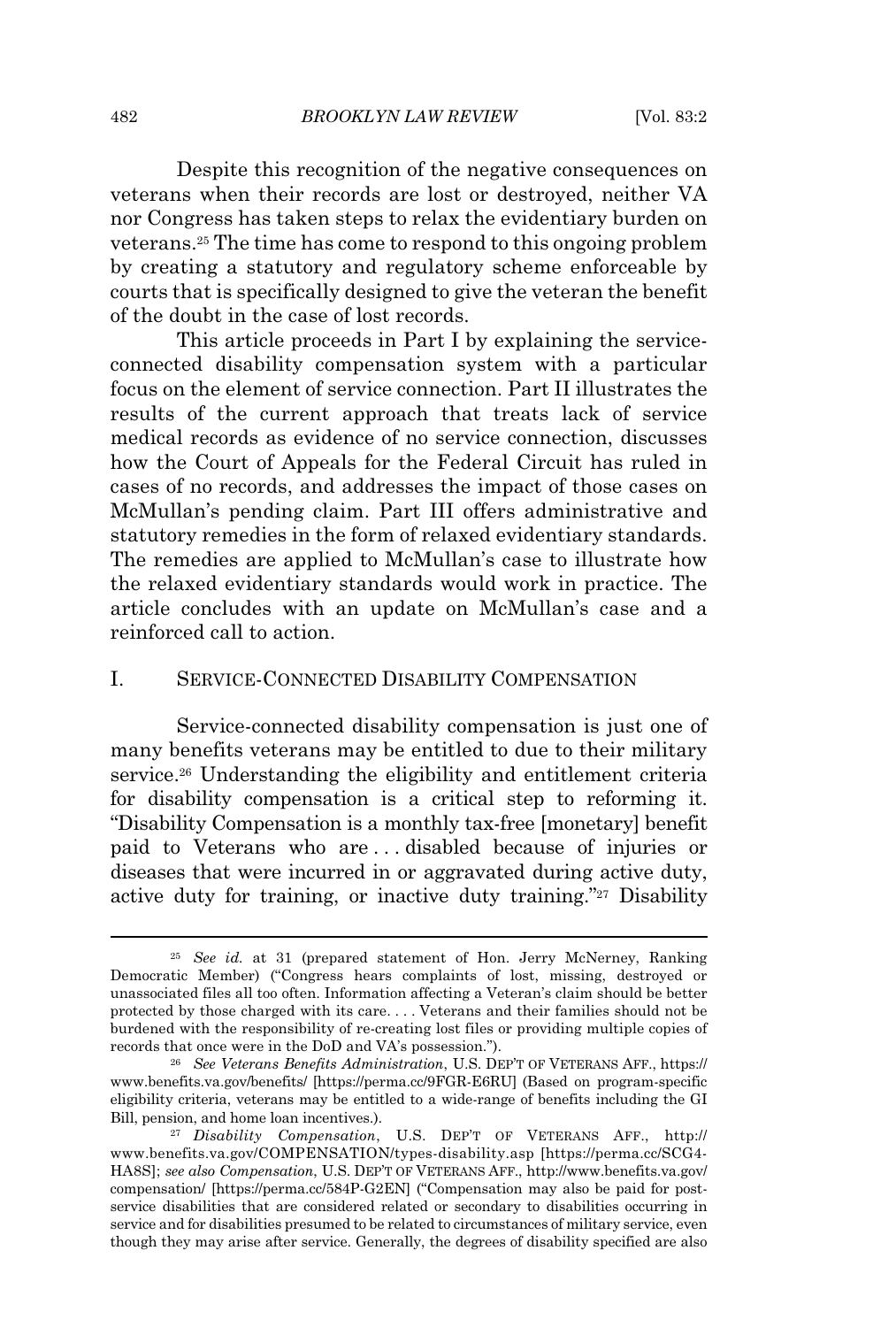compensation affects millions of veterans<sup>28</sup> and has been the subject of many of the negative reports about VA in recent years, especially delayed claims processing.<sup>29</sup>

### *A. Elements of Service Connection*

Disability compensation is awarded only when there is a service connection to the veteran's current disability or disease.<sup>30</sup> Service connection "means that the facts, shown by evidence, establish that a particular injury or disease resulting in disability was incurred coincident with service in the Armed Forces, or if preexisting such service, was aggravated therein."<sup>31</sup> There are four types of service connection: direct service connection, service connection by aggravation, secondary service connection, and presumptive service connection.<sup>32</sup> First, an inservice event or condition can establish direct service connection.<sup>33</sup> Second, by showing that an in-service event or condition aggravated an existing disability, a disability that existed at the time of entering service, a veteran can establish service connection by aggravation.<sup>34</sup> Third, a showing that a disability is "proximately due to or chronically aggravated by a service connected" disease or disability can establish a secondary

designed to compensate for considerable loss of working time from exacerbations or illnesses.").

<sup>28</sup> Not including service-connected death benefit recipients, VA paid \$64.71 billion in compensation benefits to 4,356,443 veterans in FY 2016. VETERANS BENEFITS ADMIN., ANNUAL BENEFITS REPORT: FISCAL YEAR 2016 8 (2017), https://www.benefits.va.gov/ REPORTS/abr/ABR-All\_Sections\_FY16\_06292017.pdf [https:// perma.cc/NPS8-DLSB] (VA reported approximately 4.75 million compensation and service-connected death benefit recipients for a total of \$71.03 billion paid in compensation benefits in FY 2016).

<sup>29</sup> *See, e.g.*, Rife, *supra* note 13. Since the reports about the egregious number of pending and backlogged claims, VA has managed to respond by decreasing the numbers of pending claims as well as increasing the quality of claims processing. According to the VA website anyway. *Detailed Claims Data*, U.S. DEP'T OF VETERANS AFF., http://benefits.va.gov/ REPORTS/detailed\_claims\_data.asp [https://perma.cc/2LW6-6F99] ("We can see that VBA employees are completing more compensation claims than ever before. More than three million claims were processed in the past three fiscal years, three times the amount completed in 2000. Quality is also increasing as quality ratings were up 4 percent in the past year, reversing a four-year decline.").

<sup>30</sup> 38 U.S.C. § 1110 (2012).

<sup>31</sup> 38 C.F.R. § 3.303(a) (2017).

<sup>32</sup> Jeff Gold & Michael Stone, Presentation at the Veteran Benefits Training: Veterans' Legal Assistance Project (VLAP) 23–44 (Jan. 30, 2014) (on file with author).

<sup>33</sup> The veteran is responsible "to present and support a claim." 38 U.S.C. § 5107(a). But the veteran's burden of proof is "remarkably low when compared to other legal burdens." Simcox, *supra* note 13, at 145; *see also supra* Section I.B.2.

<sup>34</sup> 38 U.S.C. § 1153; 38 C.F.R. § 3.306(a). For service connection by aggravation, the veteran must show increase in disability during service, "unless there is a specific finding that the increase in disability is due to the natural progress of the disease." 38 U.S.C. § 1153; 38 C.F.R. § 3.306(a).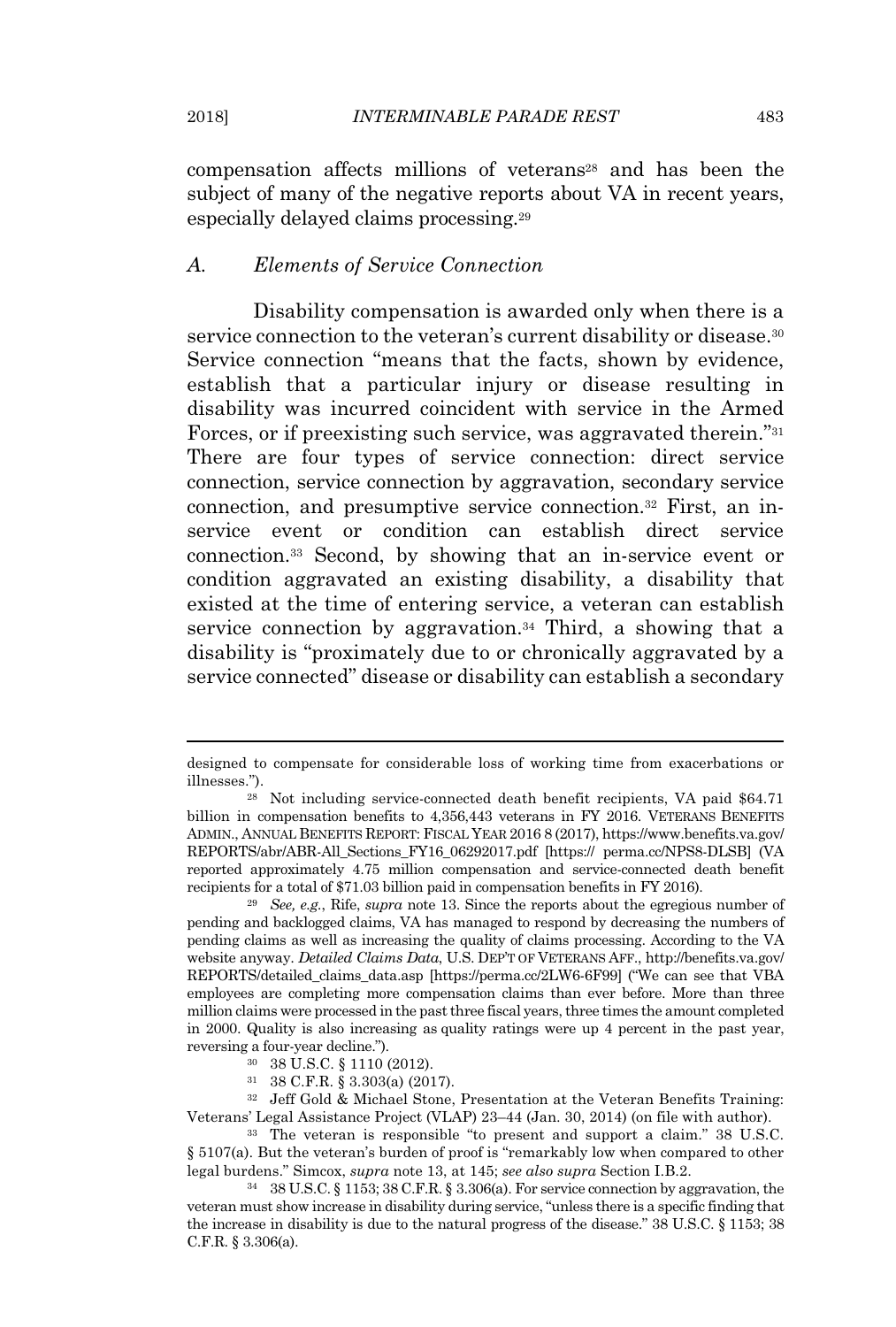service connection.<sup>35</sup> Fourth, presumptive service connection exists without any specific in-service event even when no evidence is available.<sup>36</sup> Service connection is wide-reaching, including injuries incurred while on duty and events experienced outside of duty but while in an active duty status.<sup>37</sup>

By way of illustration, the VA website offers two examples. In the first example, an Army Reservist on weekend drill "injures her knee while participating in a physical training class."<sup>38</sup> Even though the event occurred over the weekend, since it took place while she was on active duty, it counts as service connected.<sup>39</sup> In the second example, an honorably discharged sailor fell from a bunk while on active duty.<sup>40</sup> He injured his back as a result of a fall, and since he fell while he was on active duty, it was a service-connected injury.<sup>41</sup>

The elements for eligibility of a service-connected disability claim are not defined by statute, but rather have been defined by the United States Court of Appeals for the Federal Circuit and the United States Court of Appeals for Veterans Claims.<sup>42</sup> For purposes of understanding the evidentiary burden on a veteran seeking service-connected disability compensation, there are three eligibility elements to a claim<sup>43</sup>: (1) current disability or disease, (2) in-service event of disability or disease, and (3) nexus between service and the disability or disease.<sup>44</sup> The

<sup>42</sup> Dingess v. Nicholson, 19 Vet. App. 473, 484 (2006), *aff'd*, 226 F. App'x 1004 (Fed. Cir. 2007), *aff'd sub nom.* Hartman v. Nicholson, 483 F.3d 1311 (Fed. Cir. 2007); *see also* Simcox, *supra* note 13, at 145 ("The requirements for establishing entitlement to receive benefits for disabilities incurred in service are found in the Court of Appeals for Veterans Claims' 1995 decision in *Caluza v. Brown*. First, the veteran must be able to establish that he is suffering from a current disability . . . . Second, the veteran must establish that he suffered an event during his active service that caused or aggravated his current condition . . . . Finally, the veteran must provide evidence that his current disability is in fact caused by that in-service event." (footnotes omitted)).

<sup>43</sup> There are other threshold criteria to establishing a claim, but those elements are the not the focus of most service-connected disability claims. For example, veteran status, and conditions of service. *See* 38 U.S.C. § 101(2) (2012) (defining veteran).

<sup>44</sup> Simcox, *supra* note 13, at 145–46; *see also Dingess*, 19 Vet. App. at 484*.* ("Although the term 'claim' is not defined in title 38, U.S. Code, the caselaw of the Federal Circuit and this Court has established that a service-connection claim that provides for disability-compensation benefits under 38 U.S.C. §§ 1110 (war time) or 1131 (peacetime) consists of the following five elements:  $(1)$  [V] eteran status; (2) existence of a disability; (3) a connection between the veteran's service and the disability; (4) degree of disability; and (5) effective date of the disability.'" (alteration in original) (emphasis omitted) (quoting Collaro v. West*,* 136 F.3d 1304, 1308 (Fed. Cir. 1998) (citing Fenderson v. West*,* 12 Vet.

<sup>35</sup> Gold & Stone, *supra* note 32, at 40; *see also* Allen v. Brown, 7 Vet. App. 439, 448 (1995); 38 C.F.R. § 3.310(a)–(b).

<sup>36</sup> *See* 38 C.F.R. §§ 3.307–09; *see also infra* Section I.B.3.

<sup>37</sup> *Disability Compensation*, *supra* note 27.

<sup>38</sup> *Id.*

<sup>39</sup> *Id.*

<sup>40</sup> *Id.*

<sup>41</sup> *Id.*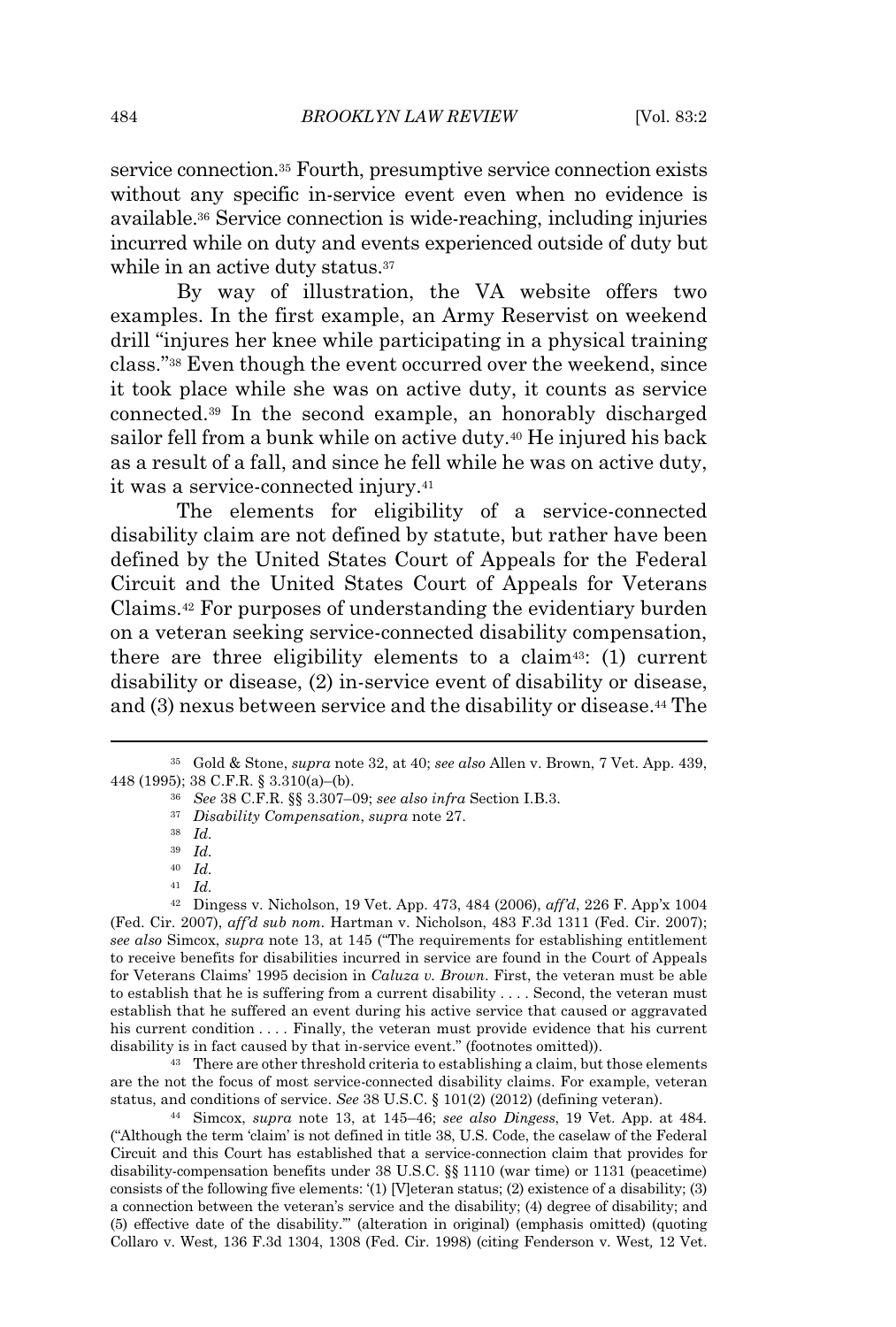VA website's version of the requisite elements for disability compensation highlights the evidentiary burden on the veteran.<sup>45</sup> To establish service connection, there must be "[m]edical evidence of a current physical or mental disability" as well as "[e]vidence of a relationship between [the] disability and an injury, disease, or event in military service."<sup>46</sup> Specifically, "[m]edical records or medical opinions are required to establish this relationship."<sup>47</sup> VA further notes that it "may conclude that certain current disabilities were caused by service, even if there is no specific evidence proving this in [a] particular claim."<sup>48</sup> Some of these presumed disabilities are related to exposure to gas or herbicide in designated geographical areas.<sup>49</sup> Both the veteran and VA are responsible for developing a service-connected disability compensation claim, and there are a number of unique duties and evidentiary burdens within the service-connected disability compensation system.<sup>50</sup>

### *B. Duties and Evidentiary Burdens*

Federal statute defines the veteran's responsibility in seeking a service-connected disability compensation claim: "Except as otherwise provided by law, a [veteran] has the responsibility to present and support a claim for benefits  $\dots$ ."<sup>51</sup> Under the Veterans Claims Assistance Act of 2000, VA is obligated to "make reasonable efforts to assist a claimant in obtaining evidence necessary to substantiate the claimant's claim for a benefit."<sup>52</sup> This obligation is known as VA's duty to

<sup>51</sup> 38 U.S.C. § 5107(a) (2012).

<sup>52</sup> Veterans Claims Assistance Act of 2000, Pub. L. No. 106-475, § 3(a), 114 Stat. 2096, 2097 (codified as amended at 38 U.S.C. § 5103A). Perhaps not surprisingly, there is no one place military records are kept. The NPRC explains that "[t]he Official Military Personnel Files (OMPF) . . . are administrative records containing information about the subject's military service history. Many OMPFs contain both personnel and former active duty health records, but the service branches discontinued retiring the health record portion to the NPRC in the 1990s." *Veterans' Medical and Health Records*, NAT'L ARCHIVES, https://www.archives.gov/veterans/military-service-records/medical-records.html [https://perma.cc/ESW6-3C8T]. There was a period of time when all services retired health records with VA, but that stopped in 2014. *Id.* The National Archives has a chart on its website to help determine where a medical record is housed, based on branch of service, status of service termination, and date. *Id.*

App. 119, 125 (1999))). The fourth and fifth elements as identified here are not really about eligibility to disability compensation, but rather how to assess the disability once the three eligibility criteria are satisfied.

<sup>45</sup> *Disability Compensation*, *supra* note 27.

<sup>46</sup> *Id.*

<sup>47</sup> *Id.*

<sup>48</sup> *Id.*

<sup>49</sup> *Id.*

<sup>50</sup> *See* discussion *infra* Section I.B.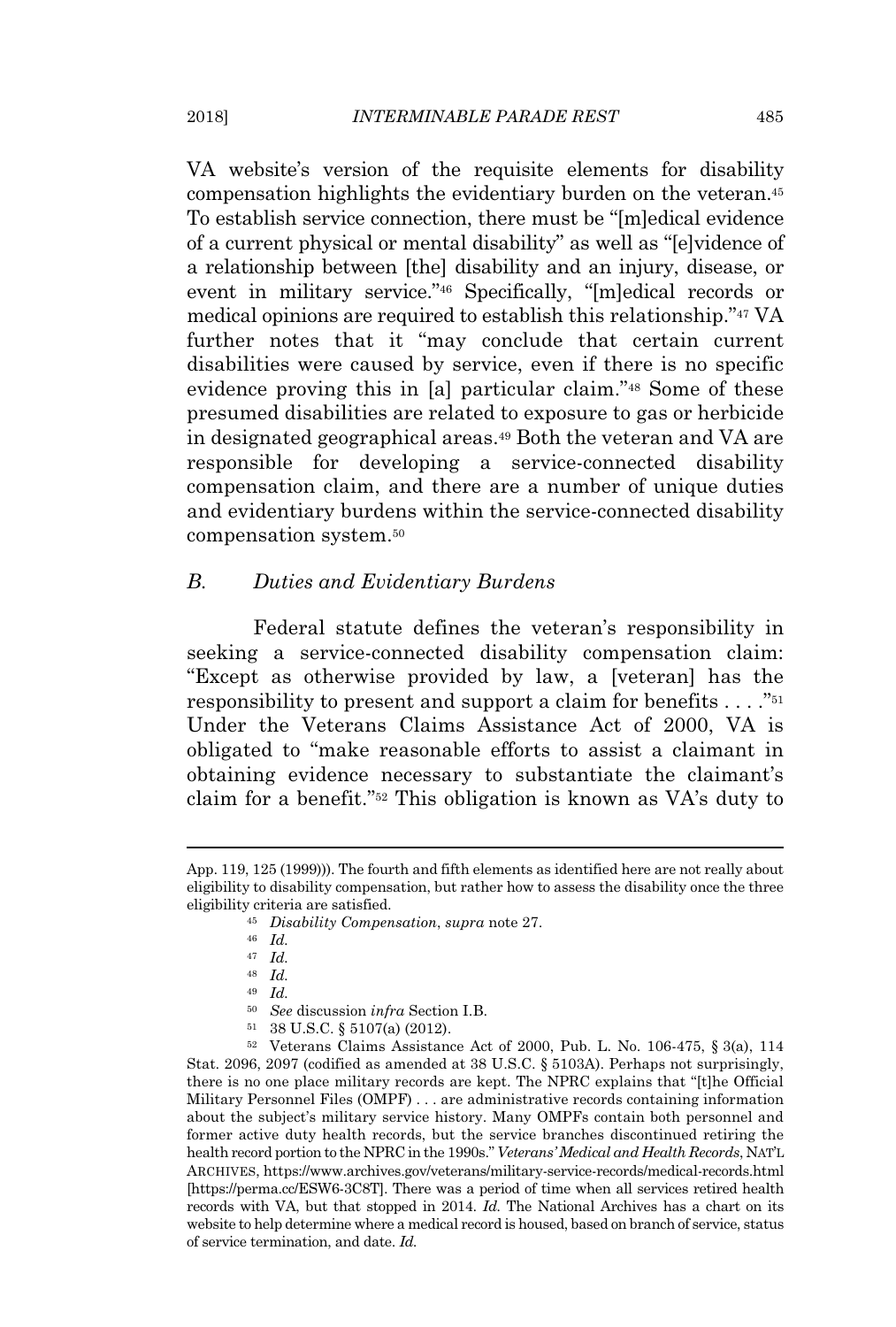assist. By regulation, a veteran's claim must be evaluated "on the basis of the places, types and circumstances of his service as shown by service records, the official history of each organization in which he served, his medical records and all pertinent medical and lay evidence."<sup>53</sup> Furthermore, and consistent with this duty to assist, a veteran's claim must be fully developed before VA makes a decision  $54$ 

#### 1. VA's Duty to Assist in Obtaining Records

Typically, medical records are part of the basis for establishing a claim for service-connected disability compensation, and service medical records are the standard source of evidence to establish an in-service event or condition.<sup>55</sup> In addition to a medical opinion connecting a veteran's current condition to the in-service event, service medical records can satisfy the second and third elements of a service-connected disability claim: the event or incident that gave rise to a disability or disease and the nexus between service and the disability or disease. Although there is no statutory requirement that service medical records are provided in support of these two elements, VA does require medical records or medical opinions to show the relationship between service and disability or disease.<sup>56</sup> These records can be difficult to obtain from the civilian healthcare sector, as many healthcare providers are unable or unwilling to opine as to a nexus between a service disability that may have occurred decades ago, and a current disability.<sup>57</sup> VA recognizes the importance of service records, noting: "Service records are critical to determining a claimant's entitlement to VA benefits."<sup>58</sup>

- <sup>55</sup> *See Evidence Requirements*, *supra* note 7.
- <sup>56</sup> *Disability Compensation*, *supra* note 27.

<sup>57</sup> *See* James D. Ridgway, *Lessons the Veterans Benefits System Must Learn on Gathering Expert Witness Evidence*, 18 FED. CIR. B.J. 405, 423 (2009) ("[T]he fundamental problem with private medical opinions is that they tend to lack detail because the doctors are not aware of the relevant legal standards or of all the information that should be included.").

<sup>58</sup> *M21-1, Part III, Subpart iii, Chapter 2, Section A—General Information on Service Records*, U.S. DEP'T OF VETERANS AFF. (last updated 2013), https://www.knowva.eben efits.va.gov/system/templates/selfservice/va\_ssnew/help/customer/locale/en-US/portal/55440 0000001018/content/554400000014117/M21-1-Part-III-Subpart-ii-Chapter-2-Section-A-Department-of-Veterans-Affairs-VA-Benefit-Programs?query=M21-1,%20Part%20III,% 20Subpart%20ii,%20Chapter%202,%20Section%20A [https://perma.cc/687Y-B6LT].

<sup>53</sup> 38 C.F.R. § 3.303(a) (2017).

<sup>54</sup> 38 U.S.C. § 7104(a) ("Decisions of the Board shall be based on the entire record in the proceeding and upon consideration of all evidence and material of record and applicable provisions of law and regulation."); McGee v. Peake, 511 F.3d 1352, 1357 (Fed. Cir. 2008) ("VA is required to assist the veteran claimant with fully developing a record before making a decision on the veteran's claim. This fully developed record then forms the basis of a Board decision.").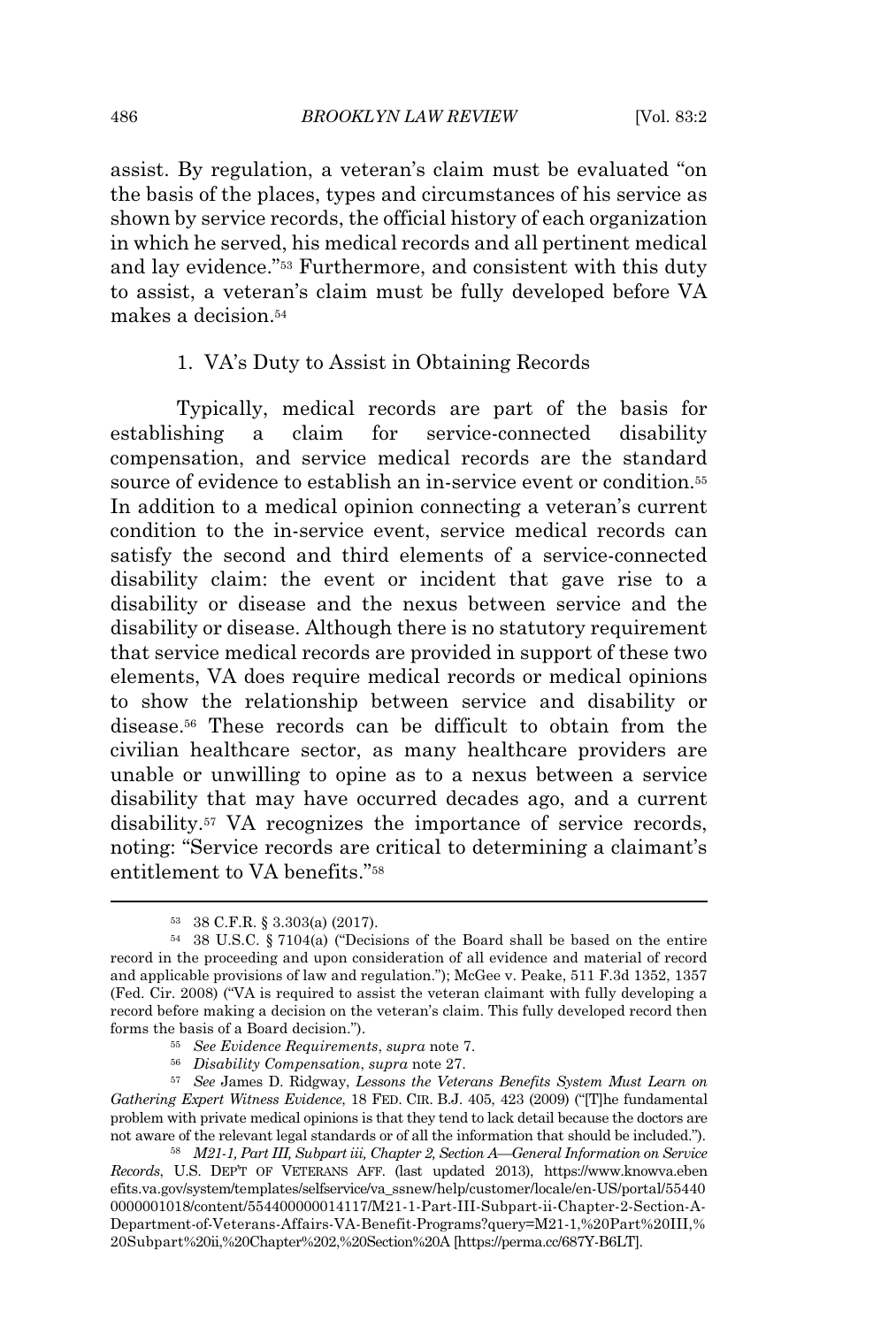Given the uniquely pro-veteran adjudication scheme, Congress requires VA to help veterans in obtaining relevant records.<sup>59</sup> This "duty to assist begins when VA receives a complete or substantially complete application."<sup>60</sup> This duty extends to records "not in the custody of a Federal department or agency"<sup>61</sup> as well as those "in the custody of a Federal department or agency."<sup>62</sup> For example, in a disability compensation claim, VA is obligated to obtain the veteran's service medical records, relevant medical records from VA Medical Centers, and any private medical records as identified by the veteran.<sup>63</sup> The veteran "must provide enough information" to identify and locate the existing records."<sup>64</sup>

This duty to assist is not boundless. VA's efforts are exhausted "if VA concludes that the records sought do not exist or that further efforts to obtain those records would be futile."<sup>65</sup> When records are not found, VA has a duty to document the unavailability, notify the veteran of which records were unobtainable, explain what VA did to try to get the records, and explain what further action (if any) VA will take.<sup>66</sup> This further action may include deciding the claim on the incomplete record "unless the [veteran] submits the records VA was unable to obtain."<sup>67</sup> VA is also obligated to notify the veteran that he or she "is ultimately responsible for providing the evidence."<sup>68</sup>

In accordance with the statutory limit on VA's duty to assist, VA's manual of procedures for administrating compensation benefits, known as M21-1 Adjudication Procedures Manual (M21-1 Manual), discourages claims processors from sending repeated requests to NPRC after receiving a negative response.<sup>69</sup> This procedure, therefore, sets a limit on the scope of VA's duty to assist in efforts to obtain service medical records. The M21-1 Manual notes that if NPRC

<sup>68</sup> *Id.* § 3.159(e)(iv); *see also* 38 U.S.C. § 5103A(b)(2).

<sup>69</sup> *M21-1, Part III, Subpart iii, Chapter 2, Section A—General Information on Service Records*, *supra* note 58.

<sup>59</sup> *See infra* notes 61–65 and accompanying text.

<sup>60</sup> 38 C.F.R. § 21.33(a) (2017); *see also* 38 U.S.C. § 5103A (2012).

<sup>61</sup> 38 C.F.R. § 21.33(b). For example, VA must make "reasonable efforts to obtain relevant records" from "[c]urrent or former employers" and records from "[p]rivate medical care providers." *Id.*; *see also* 38 C.F.R. § 21.1032 (b)(1).

<sup>62</sup> 38 C.F.R. § 21.33(c).

<sup>63</sup> *Id.* § 21.33(b)–(c).

<sup>64</sup> *Id.* § 21.33(c)(3).

 $65$  *Id.*  $\frac{1}{2}$  21.33(c)(2). In the case where VA determines it is unable to obtain records, VA then has the duty to notify the veteran and, among other required information, explain "the efforts VA made to obtain the records." *Id.* § 21.33(e)(4); *see* 38 U.S.C. §§ 5102(b), 5103(a), 5103A.

<sup>66</sup> 38 C.F.R. § 3.159(e)(1)(i)–(iii).

<sup>67</sup> *Id.* § 3.159(e)(iii).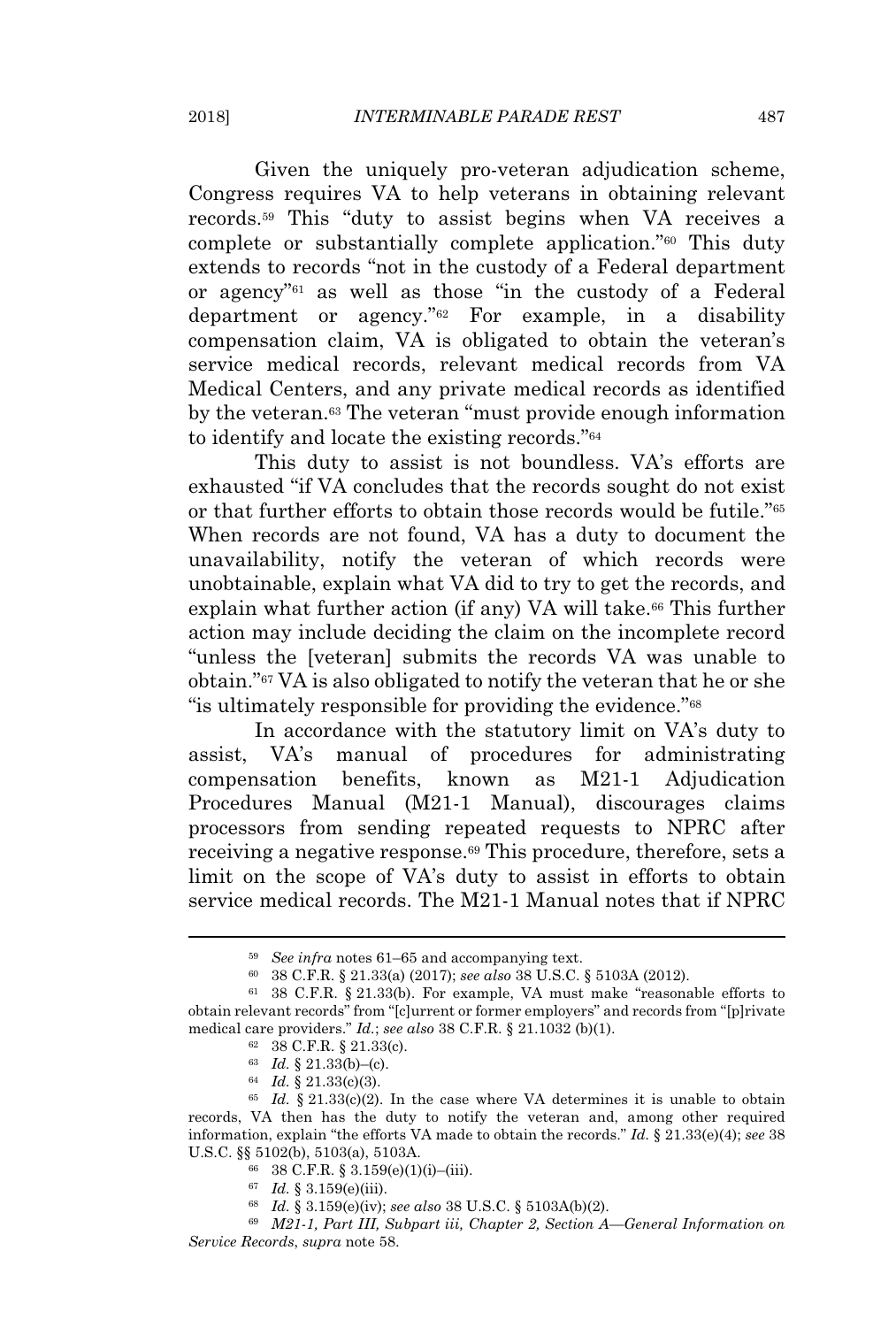eventually locates the record—"which rarely occurs"—NPRC will send the record to the appropriate VA office.<sup>70</sup> The M21-1 Manual discourages repeated requests to NPRC because those subsequent requests only increase the workload at NPRC and detract from the activities of those who are attempting to locate records that do, indeed, exist.<sup>71</sup>

By its original design, VA's service-connected disability compensation process was an internal program that considered and awarded disability claims.<sup>72</sup> The compensation system existed "completely insulated from judicial review."<sup>73</sup> The system "was not designed to decide claims subject to federal court review and the growing body of court-made law that exists today."<sup>74</sup> The Federal Circuit has recognized the pro-claimant nature of the duty to assist as it relates to the statutory requirement for fully developed claims before the Board of Veterans' Appeals (BVA).<sup>75</sup> The court explained that BVA is obligated "to 'fully and sympathetically develop the veteran's claim to its optimum before deciding it on the merits.'"<sup>76</sup> Consistent with the obligation to develop the claim is the implicit requirement that BVA must have the full scope of evidence to make an accurate decision<sup>77</sup>

### 2. A Veteran's "As Likely As Not" Burden of Proof

VA adjudicates claims for service-connected disability compensation within a non-adversarial process implemented by VA regional offices. Critically, within this pro-veteran adjudication system, the evidentiary standard gives the "benefit of the doubt" to the veteran.<sup>78</sup> Consistent with the statutory benefit of the doubt given to the veteran, a veteran "need only

<sup>78</sup> 38 U.S.C. § 5107(b) (2012) ("The Secretary shall consider all information and lay and medical evidence of record in a case before the Secretary with respect to benefits under laws administered by the Secretary. When there is an approximate balance of positive and negative evidence regarding any issue to the determination of a matter, the Secretary shall give the benefit of the doubt to the [veteran].").

<sup>70</sup> *Id.*

<sup>71</sup> *Id.*

<sup>72</sup> Daniel L. Nagin, *The Credibility Trap: Notes on a VA Evidentiary Standard*, 45 U. MEM. L. REV. 887, 888 (2015).

<sup>73</sup> *Id.*

<sup>74</sup> *Id.*

<sup>75</sup> McGee v. Peake, 511 F.3d 1352, 1357 (Fed. Cir. 2008).

<sup>76</sup> *Id.* (quoting H.R. Rep. 100-963, at 13 (1988), *as reprinted in* 1988 U.S.C.C.A.N. 5782, 5795).

<sup>77</sup> There's a nagging due process issue here, as well. How can due process be satisfied in a system that allows a decision on an incomplete—and thus, inaccurate record? Surely the loss of rights every servicemember experiences upon entering service does not extend to loss of basic constitutional rights as a veteran. This particular issue is outside the scope of this paper.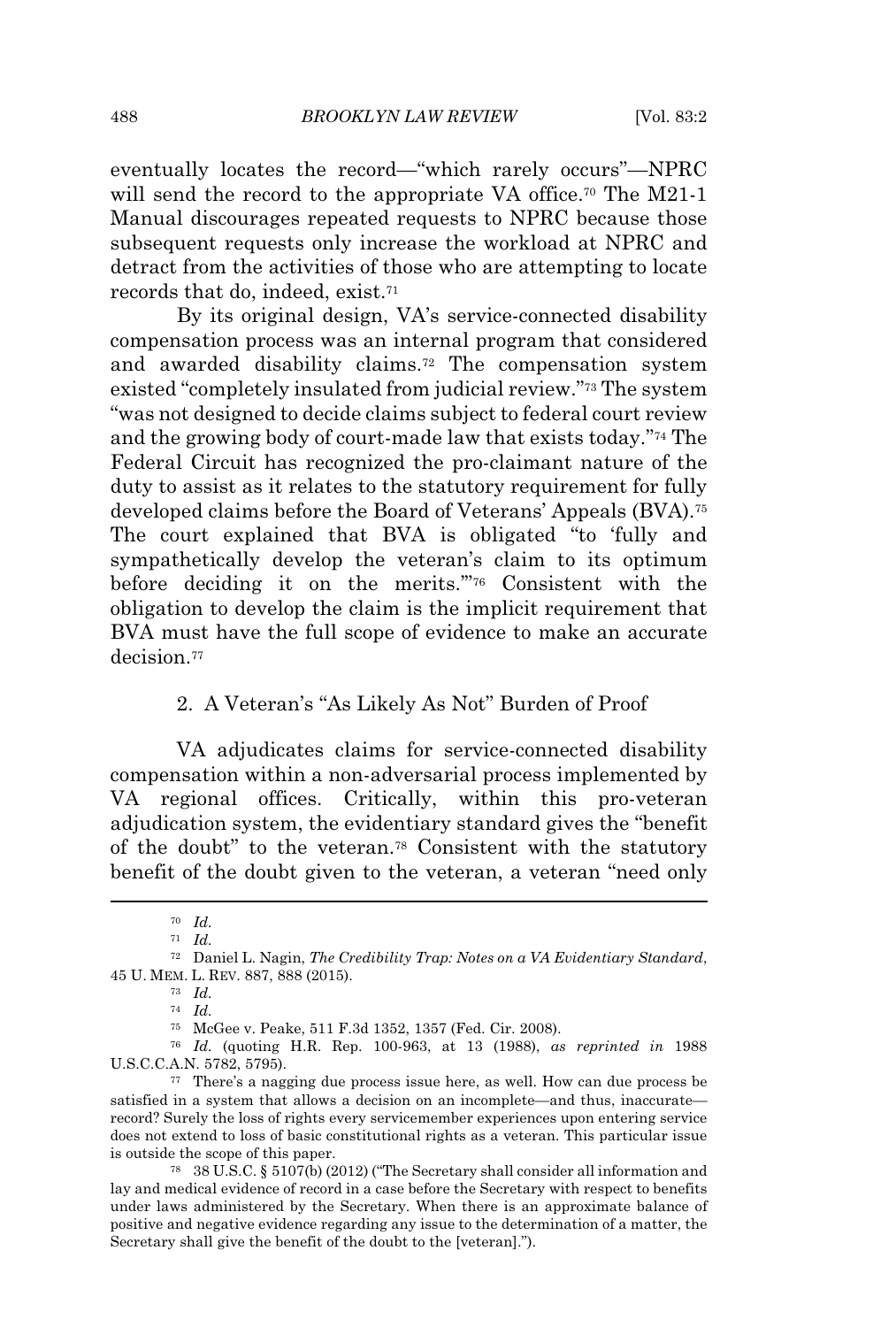demonstrate that there is an 'approximate balance of positive and negative evidence' in order to prevail . . . . In other words, . . . the preponderance of the evidence must be against the claim for benefits to be denied."<sup>79</sup> Further, a reasonable doubt must be resolved in the veteran's favor.<sup>80</sup> This standard is known "as the 'as likely as not' standard" among practitioners.<sup>81</sup> In line with the favorable standard, there are statutory and regulatory presumptions where the veteran has no burden of proof to establish service connection.

## 3. Service-Connection Presumptions

Congress has authorized numerous presumptions modifying the evidentiary requirements for establishing service connection: geographical- or conflict-based wartime, $82$ peacetime,<sup>83</sup> and prisoner of war.<sup>84</sup> These presumptions are veteran-friendly, intended to acknowledge various conditions of service and award disability compensation without the standard evidentiary obligations. The presumptions are either absolute or rebuttable, setting forth a spectrum of evidentiary standards. Importantly, presumptions have evidentiary value, but they are not evidence.<sup>85</sup> Rather, when the facts surrounding the veteran's

- Former prisoners of war
- Veterans who have certain chronic or tropical diseases that become evident within a specific period of time after discharge from service
- Veterans who were exposed to ionizing radiation, mustard gas, or Lewisite while in service
- Veterans who were exposed to certain herbicides, such as by serving in Vietnam
- Veterans who served in Southwest Asia during the Gulf War

*Disability Compensation*, *supra* note 27.

<sup>83</sup> 38 C.F.R. §§ 3.307(a)(4), 3.308(b), 3.309(b) (peacetime service on or after January 1, 1947, limited tropical disease presumption, and presumptions for chronic diseases).

<sup>84</sup> 38 C.F.R. § 3.307 (presumption for various diseases).

<sup>85</sup> Routen v. West, 142 F.3d 1434, 1439 (Fed. Cir. 1998); *see also M21-1, Part III, Subpart iv, Chapter 5, Section A—Principles of Reviewing Evidence and Decision Making*, U.S. DEP'T OF VETERANS AFF. (last updated 2017), https://www.knowva.ebenefits.va.gov/ system/templates/selfservice/va\_ssnew/help/customer/locale/en-US/portal/554400000001018/ content/554400000014203/M21-1-Part-III-Subpart-iv-Chapter-5-Section-A-Principles-of-Rev

<sup>79</sup> Gilbert v. Derwinski, 1 Vet. App. 49, 54 (1990); *see also* 38 C.F.R. § 3.102 (2017).

<sup>80</sup> 38 C.F.R. § 3.102.

<sup>81</sup> Simcox, *supra* note 13, at 145 (quoting *Gilbert*, 1 Vet. App. 49, 54).

<sup>82</sup> 38 C.F.R. §§ 3.307(a)(4), 3.308(b) (tropical diseases); 38 C.F.R. §§ 3.309(d), 3.311 (diseases resulting from radiation exposure); 38 C.F.R. § 3.307(a) (diseases associated with exposure to herbicide agent); 38 C.F.R. § 3.317 (disabilities due to undiagnosed illness and medically unexplained chronic multi-symptom illness as defined by regulation). The VA website on the Disability Compensation page lists the following as "Presumed Disability."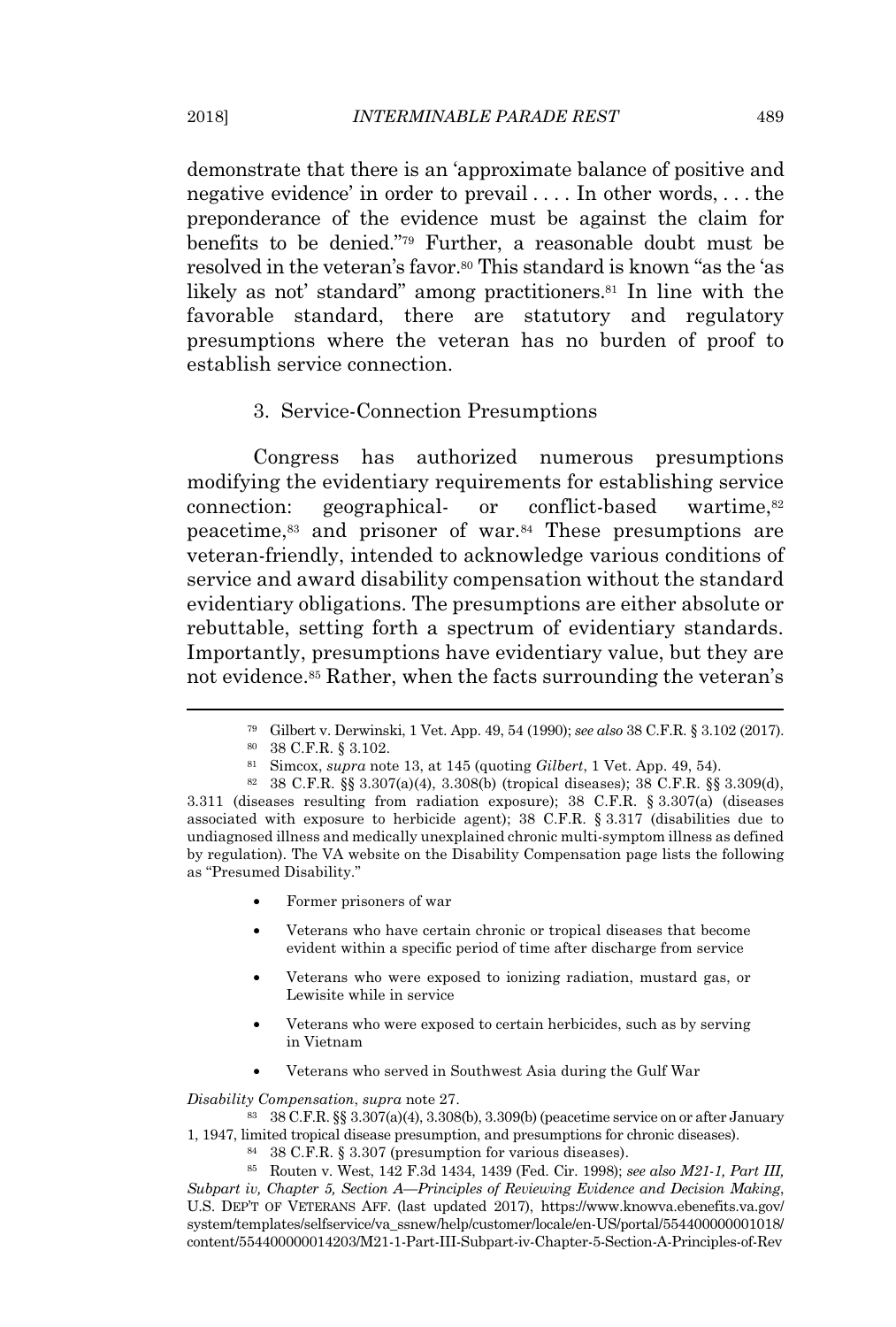in-service injury or illness show the presumption is satisfied, the presumption itself substitutes for evidence to satisfy the element of service connection.<sup>86</sup> These presumptions also explicitly support a decision-making process with incomplete information, but only with favorable results to the veteran. Two wellestablished presumptions include wartime presumptions and peacetime presumptions. Both illustrate the uniquely proclaimant nature of the adjudication process and demonstrate that the system is amenable to creating presumptions.

The wartime presumptions are absolute presumptions for diseases and disabilities "notwithstanding there is no record of evidence of such disease during the period of service."<sup>87</sup> According to 38 U.S.C. § 1112, there are forty-five diseases that require no evidence of disease during wartime service.<sup>88</sup> Section 1116 identifies eight diseases related to exposure to herbicides and service in Vietnam<sup>89</sup> and Section 1118 sets forth presumptive service connection for service during the Persian Gulf War within "the Southwest Asia theater of operations."<sup>90</sup> In these contexts, a veteran's presence in a geographical area during a conflict is sufficient to establish service connection given the well-established disease or injury associated with that area during a conflict.

The presumptions for "peacetime disability compensation" are less strong than the wartime disability compensation presumptions. The peacetime presumptions, however, do set forth a relaxed evidentiary burden. Section 1133 establishes a presumption for service connection to "a tropical disease or a resultant disorder or disease" due to treatment or preventive care of a tropical disease.<sup>91</sup> The presumption of service connection requires only that the disease or disorder is "shown to exist within one year after separation from active service" or other incubation period that supports the connection.<sup>92</sup>

Most recently, VA created a presumption for claims related to exposure to contaminated water at Camp Lejeune.<sup>93</sup>

- <sup>89</sup> 38 U.S.C. § 1116.
- <sup>90</sup> 38 U.S.C. § 1118(a)(3).
- <sup>91</sup> 38 U.S.C. § 1133(a).

iewing-Evidence-and-Decision-Making?query=m21-1%20part%20iii%20subpart%20iv%20 chapter%205%20section%20a%20principles%20of%20reviewing%20evidence%20and%20 decision%20making [https://perma.cc/5ABP-46MM].

<sup>86</sup> *Routen*, 142 F.3d at 1440; *see also M21-1, Part III, Subpart iv, Chapter 5, Section A—Principles of Reviewing Evidence and Decision Making*, *supra* note 85.

<sup>87</sup> 38 U.S.C. § 1112(a) (2012).

<sup>88</sup> *Id.*

<sup>92</sup> *Id.*

<sup>93</sup> "From the 1950s through the 1980s, people living or working at the U.S. Marine Corps Base Camp Lejeune, North Carolina, were potentially exposed to drinking water contaminated with industrial solvents, benzene, and other chemicals." *Public Health*, U.S.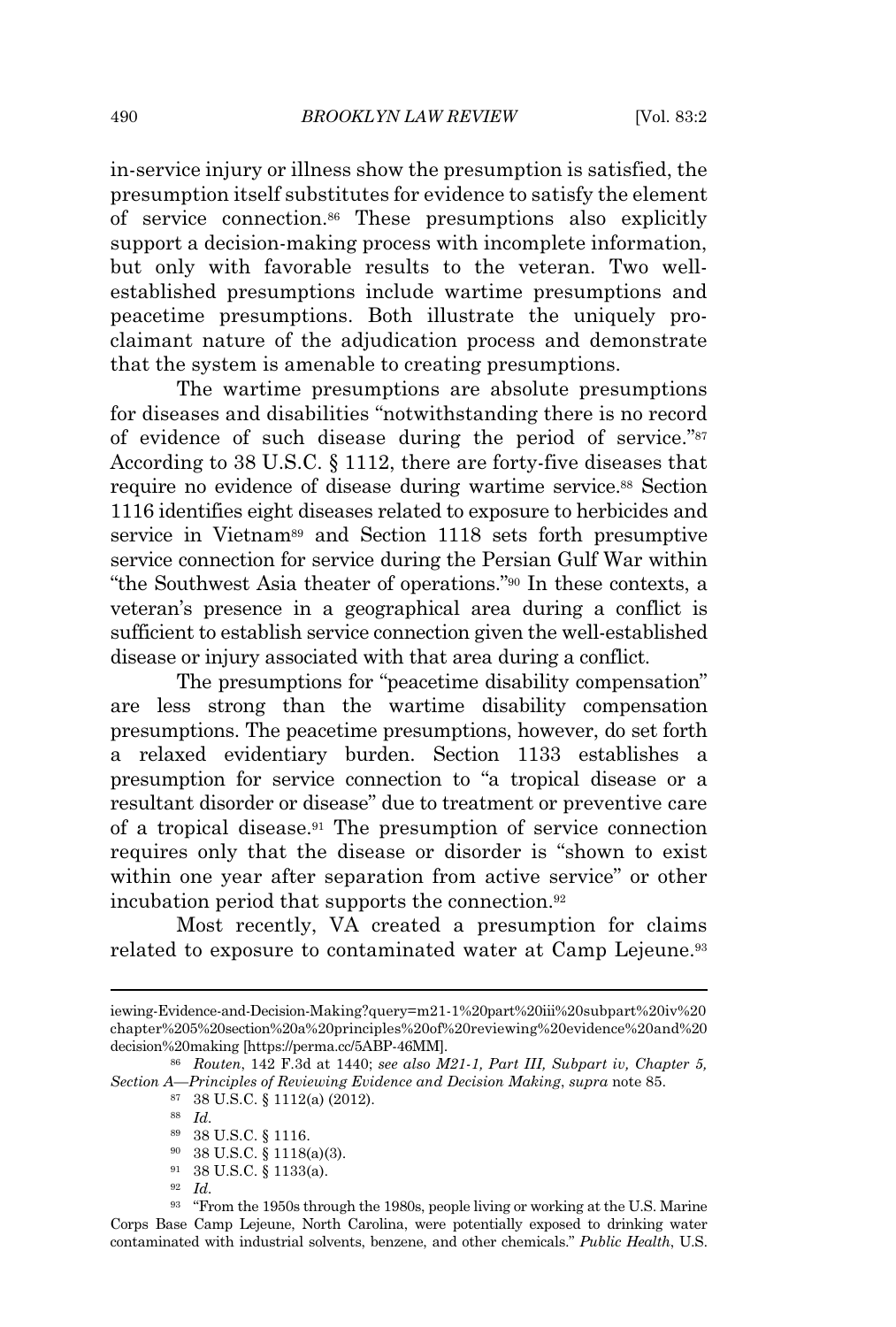This new rule took effect March 14, 2017, amending 38 C.F.R. section 3.307 to include presumptive service connection for "disease associated with the contaminants in the water supply at Camp Lejeune."<sup>94</sup> For veterans "who served at Camp Lejeune for no less than 30 days (consecutive or nonconsecutive)" between August 1, 1953, to December 31, 1987, in the absence of "affirmative evidence to establish that the individual was not exposed to contaminants in the water supply during that service," the veteran "shall be presumed to have been exposed to contaminants in the water supply."<sup>95</sup>

At the opposite end of presumptions favoring the existence of injury or disease, there is a presumption of sound condition that applies to both wartime and peacetime disability compensation.<sup>96</sup> This presumption assumes that a veteran was of sound condition at the time she entered service. This presumption, unlike the other presumptions, articulates how it may be rebutted by the Secretary.<sup>97</sup> To satisfactorily rebut the presumption of sound condition, the clear and unmistakable evidence must demonstrate "that an injury or disease existed prior thereto and was not aggravated by such service."<sup>98</sup> Only if the government can provide "clear and unmistakable evidence of both a preexisting condition and a lack of in-service aggravation" can the presumption of soundness be rebutted.<sup>99</sup> Clear and unmistakable is a high burden of proof, more stringent than the clear and convincing evidence standard.<sup>100</sup> Thus, this presumption strongly favors the veteran and falls in line with the veteranfriendly, non-adversarial nature of the claims process.

These various presumptions reflect VA's pro-veteran stance as far as removing the burden of proof when there is no question that the veteran's service establishes one or more of the required elements for a disability compensation claim. In

<sup>95</sup> *Id.*; *see also* 82 Fed. Reg. 4173 (Jan. 13, 2017), https://www.gpo.gov/fdsys/ pkg/FR-2017-01-13/pdf/2017-00499.pdf [https://perma.cc/G3GW-NGUV].

<sup>98</sup> 38 C.F.R. § 3.304(b); 70 Fed. Reg. 23027 (May 4, 2005).

<sup>99</sup> Wagner v. Principi, 370 F.3d 1089, 1096 (Fed. Cir. 2005) (discussing legislative history of 38 U.S.C. § 1111 in the context of wartime service).

DEP'T OF VETERANS AFF., https://www.publichealth.va.gov/exposures/camp-lejeune/ [https://perma.cc/8A3R-L5J2]; *see also* 38 C.F.R. § 3.307(a)(7) (including presumptive service connection for "[d]iseases associated with exposure to contaminants in the water supply at Camp Lejeune"). For the proposed rule, see 81 Fed. Reg. 62419 (Sept. 9, 2016), https://www.gpo.gov/fdsys/pkg/FR-2016-09-09/pdf/2016-21455.pdf [https://perma.cc/2BTA-63TG]; *see also* Honoring America's Veterans and Caring for Camp Lejeune Families Act of 2012, Pub. L. No. 112-54, § 102(b)(1), 126 Stat. 1165, 1168 (codified as amended at 38 U.S.C. § 1787).

<sup>94</sup> 38 C.F.R. § 3.307(a), (a)(7) (2017).

<sup>96</sup> 38 U.S.C. § 1111.

<sup>97</sup> *Id.*

<sup>100</sup> *See* Vanerson v. West, 12 Vet. App. 254, 258–59 (1999).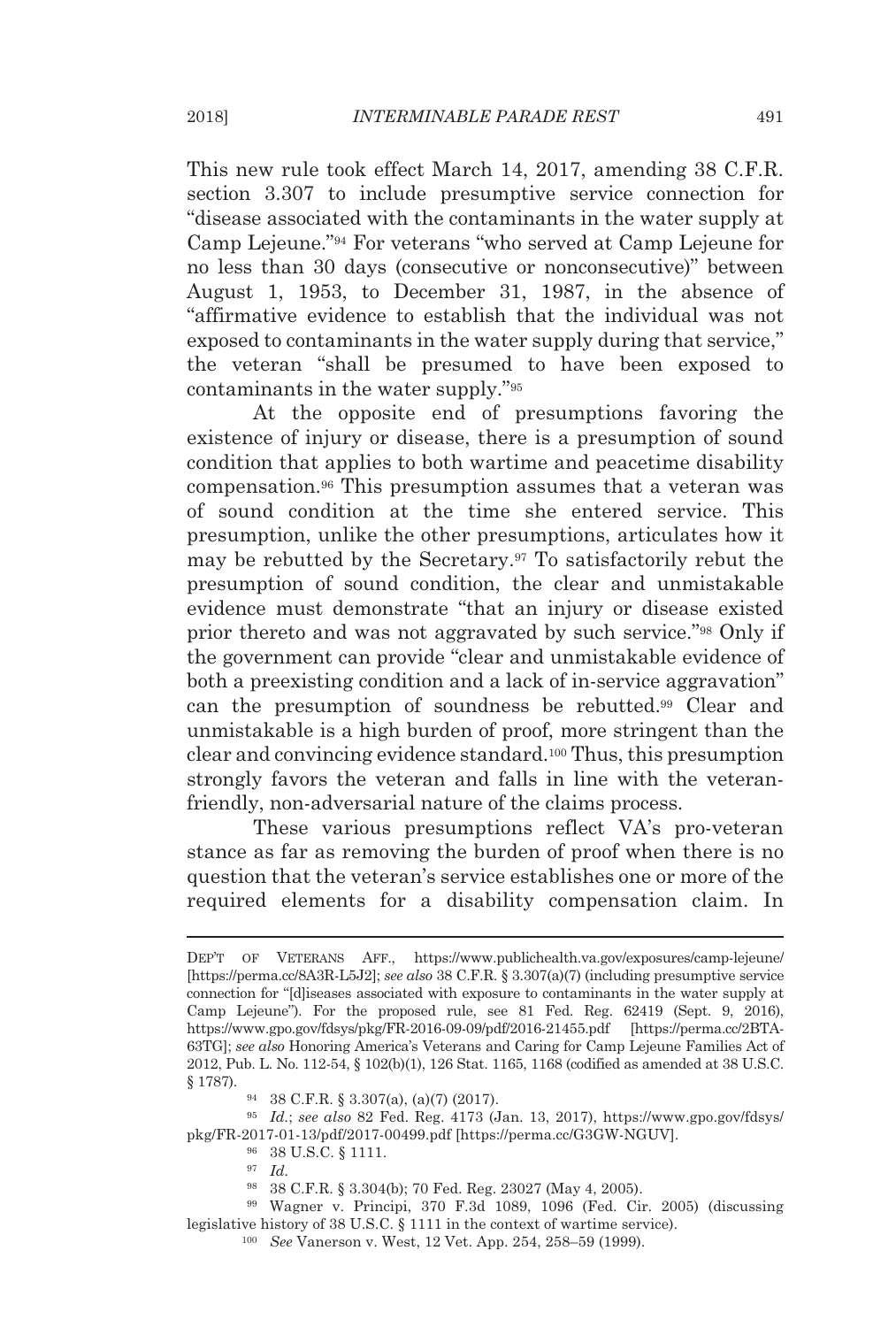addition to these presumptions, there are two other relevant evidentiary considerations to discuss.

> 4. Relaxed Evidentiary Burden for Records Destroyed in the 1973 Fire

Beyond the presumptions that remove the veteran's evidentiary burdens, VA has also recognized a need for a relaxed evidentiary burden in cases where a veteran's records were destroyed by the 1973 fire.<sup>101</sup> This relaxed evidentiary burden differs from the previously discussed presumptions since it is not statutory and not a presumption.<sup>102</sup>

Further, VA responded to the predicament veterans face in establishing a claim for service-connected disability compensation when their records are among the millions of records destroyed by the fire<sup>103</sup> by creating procedures for reconstructing these records. VA's procedure for reconstructing records starts when the veteran files NA Form 13055, Request for Information Needed to Reconstruct Medical Data, as part of a claim for disability compensation.<sup>104</sup> Based on the information provided, VA requests "NPRC to reconstruct any applicable records."<sup>105</sup> As with the statutory rebuttable presumptions, VA reviews the evidence more favorably to veterans in this situation. As stated on the VA website, VA does "not rely only on the service treatment records when deciding claims for cases that are related to the 1973 fire. [The veteran] can provide or request [VA] to obtain supplemental records."<sup>106</sup> VA will "accept photocopies of any service treatment records" the veteran possesses as well as alternative sources of evidence.<sup>107</sup>

5. Alternative Sources of Evidence

This final consideration for evidentiary burdens recognizes that sometimes service medical records are just not

<sup>101</sup> *See Veteran Records Destroyed by Fire in 1973*, U.S.DEP'T OFVETERANS AFF., http:// www.benefits.va.gov/COMPENSATION/NPRC1973Fire.asp [https://perma.cc/L48X-CT2H].

<sup>102</sup> *Id.*; *see also The 1973 Fire, National Personnel Records Center*, NAT'L ARCHIVES AT ST. LOUIS, https://www.archives.gov/st-louis/military-personnel/fire-1973.html [https:// perma.cc/N5T9-UYE8].

<sup>103</sup> *Veterans' FAQ*, *supra* note 20 ("Archival Records, FAQ: . . . Was my record destroyed in the 1973 Fire? If so, what information is available to me?").

<sup>104</sup> *Veteran Records Destroyed by Fire in 1973, supra* note 101; *see also M21-1, Part III, Subpart iii, Chapter 2, Section E—Unique Claims and Situations That Require Special Handling*, *supra* note 18.

<sup>105</sup> *Veteran Records Destroyed by Fire in 1973, supra* note 101.

<sup>106</sup> *Id.*

<sup>107</sup> *Id.*; *see infra* Section I.B.5.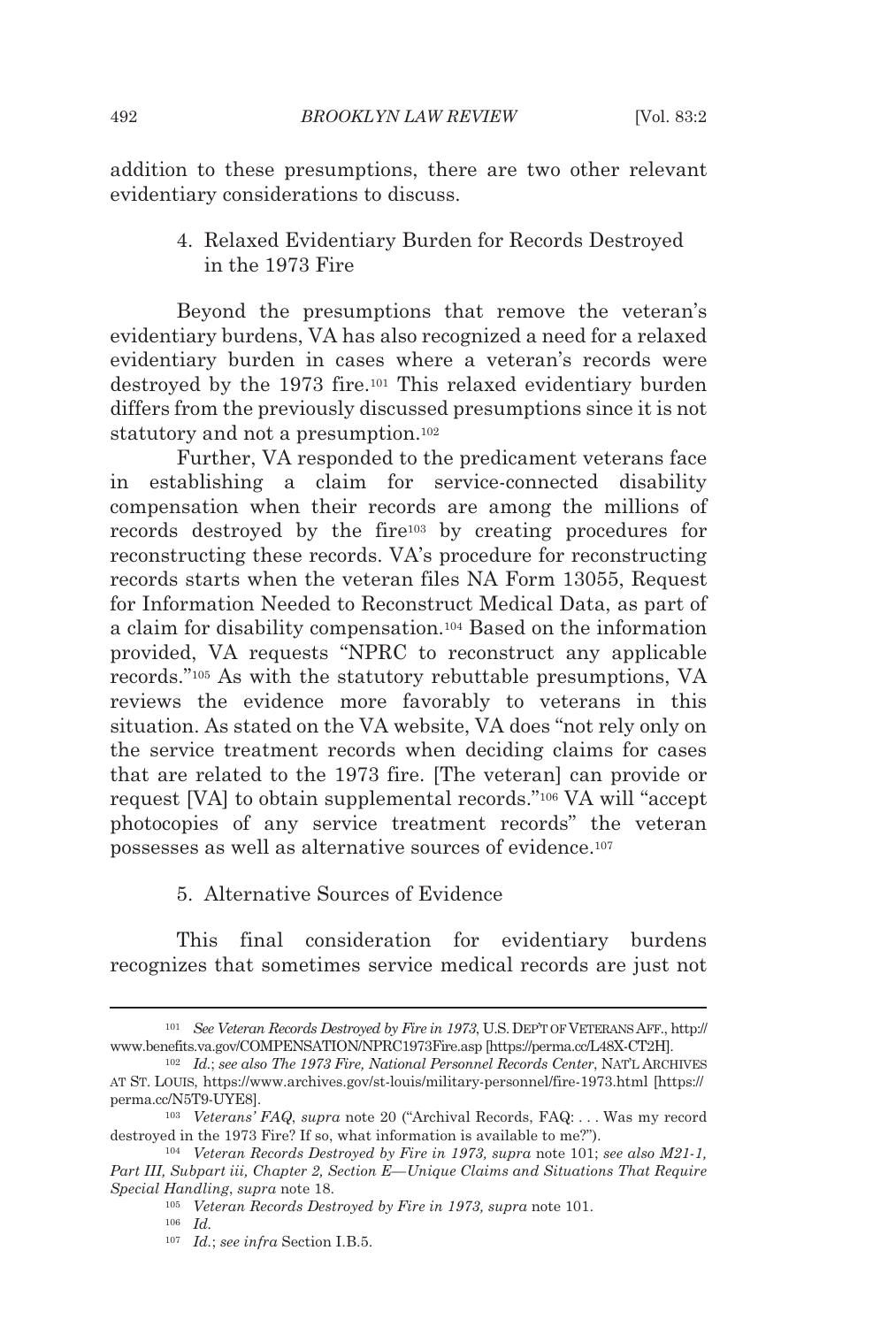available for consideration. Even though "medical evidence is almost always needed to" establish the requisite nexus between the current disability and an in-service event or injury,<sup>108</sup> VA has determined that alternative evidence may be submitted to try to establish service connection. This is because lack of service medical records or medical opinions is not supposed to be an automatic bar to establishing a relationship between service and a disability or disease. According to federal statute, VA must consider "the places, types, and circumstances of such veteran's service as shown by such veteran's service record, the official history of each organization in which such veteran served, such veteran's medical records, and all pertinent medical and lay evidence."<sup>109</sup> There are a number of recognized types of evidence that can be submitted in addition to or in place of service medical records to meet the nexus requirement.<sup>110</sup> As long as there is competent evidence to establish service connection, medical or lay evidence may be presented to meet the veteran's initial burden.<sup>111</sup>

The M21-1 Manual identifies the types of alternative evidence a veteran may use to supplement or as a substitute for service treatment records:

- statements from service medical personnel
- certified "buddy" statements or affidavits
- accident and police reports
- employment-related examination reports
- medical evidence from civilian/private hospitals, clinics, and physicians that treated the Veteran during service or shortly after separation
- letters written during service
- photographs taken during service
- pharmacy prescription records, and/or
- insurance-related examination reports.<sup>112</sup>

Unlike the presumptions, these alternative sources of evidence are no guarantee of sufficiency to establish service

<sup>108</sup> BARTON F. STICHMAN ET AL., VETERANS BENEFITS MANUAL 128 (2014); Davidson v. Shinseki, 581 F.3d 1313, 1316 (Fed. Cir. 2009).

<sup>109</sup> 38 U.S.C. § 1154(a) (2012).

<sup>110</sup> *M21-1, Part III, Subpart iii, Chapter 2, Section E—Unique Claims and Situations That Require Special Handling*, *supra* note 18. ("III.iii.2.E.2.b. Types of Evidence VA May Use to Supplement or as a Substitute for STRs.").

<sup>111</sup> *Id.*

<sup>112</sup> *Id.*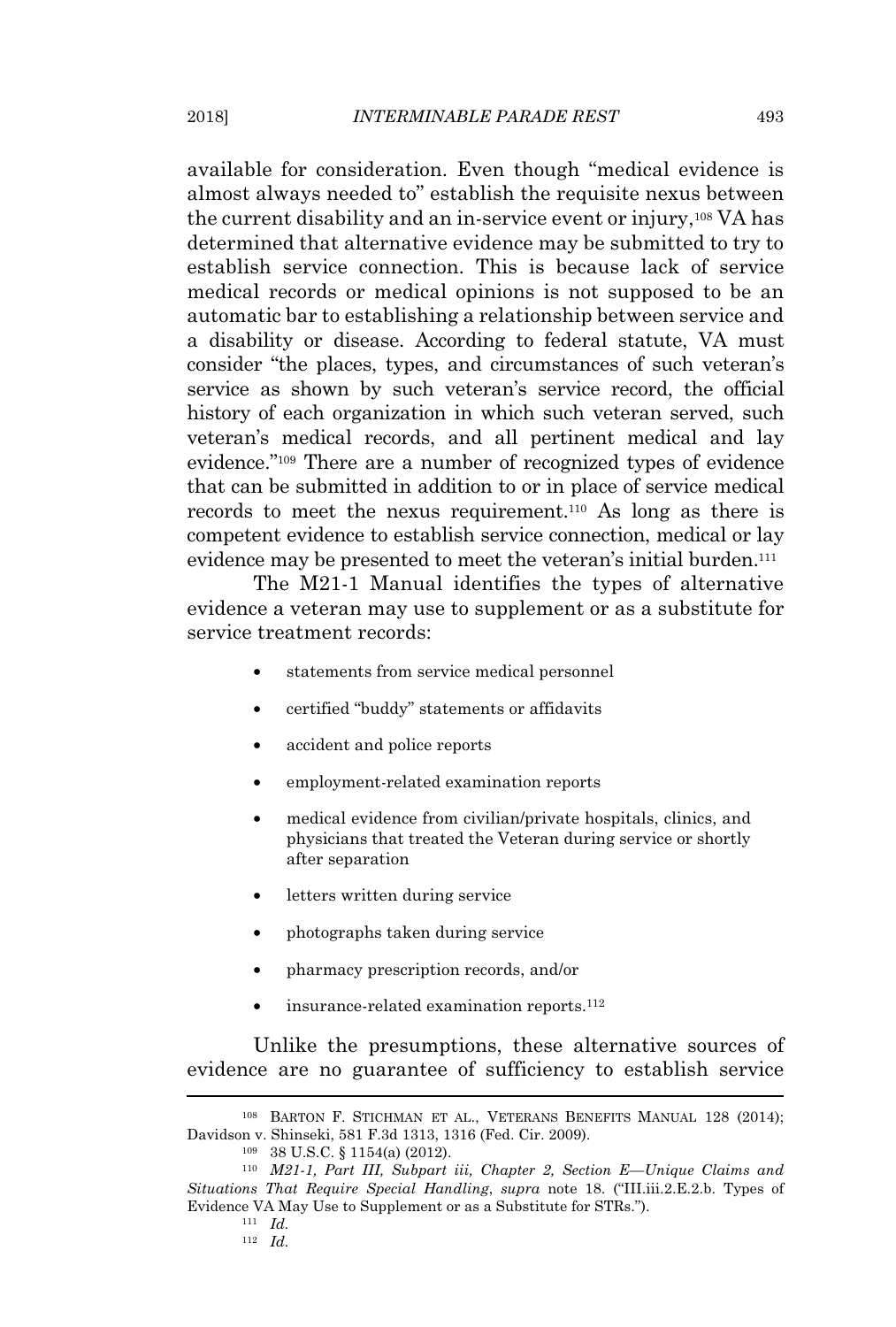connection. Instead, the alternatives are evaluated for credibility, competency, and consistency with other evidence.<sup>113</sup> VA is obligated to consider "all pertinent medical and lay evidence"<sup>114</sup> in evaluating a claim and at the administrative appeal level, the BVA has a heightened obligation "to evaluate and discuss all of the evidence that may be favorable to the appellant" when a veteran's service medical records have been "lost or destroyed."<sup>115</sup> A veteran may be able to overcome a lack of records by statutory presumption. For example, when a combat veteran's records were destroyed while in the government's care, resulting in no medical records of the veteran's medical status at the time he left service, the veteran is able to rely on the presumption given to veterans in combat.<sup>116</sup> The veteran's assertion that his trench feet condition is related to his service is enough to establish service connection because trench feet is a condition consistent with engaging in combat, and he thus benefits from the combat statutory presumption.<sup>117</sup> But for a veteran with no records and no applicable presumption, such a claim would likely be denied due to lack of evidence.

## II. NO RECORDS, NO SERVICE CONNECTION, NO BENEFITS

Despite the explicitly pro-veteran construct of disability claims adjudication and the uniquely pro-veteran duties and evidentiary principles, veterans typically face an insurmountable burden in cases where service medical records have been lost or destroyed. During claims adjudication, VA may reject alternative evidence because the events established by the alternative evidence are "not reflected in the service record."<sup>118</sup>

This rejection of alternative evidence is typically upheld on appeal, even in cases involving the 1973 fire where a procedurally relaxed evidentiary standard exists. Inexplicably, the Federal Circuit rejected an argument "that the destruction of records while in the government's custody should result in a

<sup>113</sup> *M21-1, Part III, Subpart iv, Chapter 5, Section A—Principles of Reviewing Evidence and Decision Making*, *supra* note 85 (defining various evidentiary concepts and setting forth procedures for applying the evidentiary concepts in evaluating claims).

<sup>114</sup> 38 U.S.C. 1154(a).

<sup>115</sup> Washington v. Nicholson, 19 Vet. App. 362, 370–71 (2005); Ussery v. Brown, 8 Vet. App. 64, 68 (1995); Moore v. Derwinski, 1 Vet. App. 401, 406 (1991).

<sup>116</sup> *Moore*, 1 Vet. App. at 405.

<sup>117</sup> *Id.* (applying 38 U.S.C. § 354(b) (1988), 38 C.F.R. §§ 3.304(d), 3.102 (last sentence) (1990)).

<sup>118</sup> *Wading Through Warehouses of Paper*, *supra* note 19, at 32–34 (prepared statement of Richard Dumancas, Deputy Director for Claims, the American Legion) (quoting 38 U.S.C. § 1154).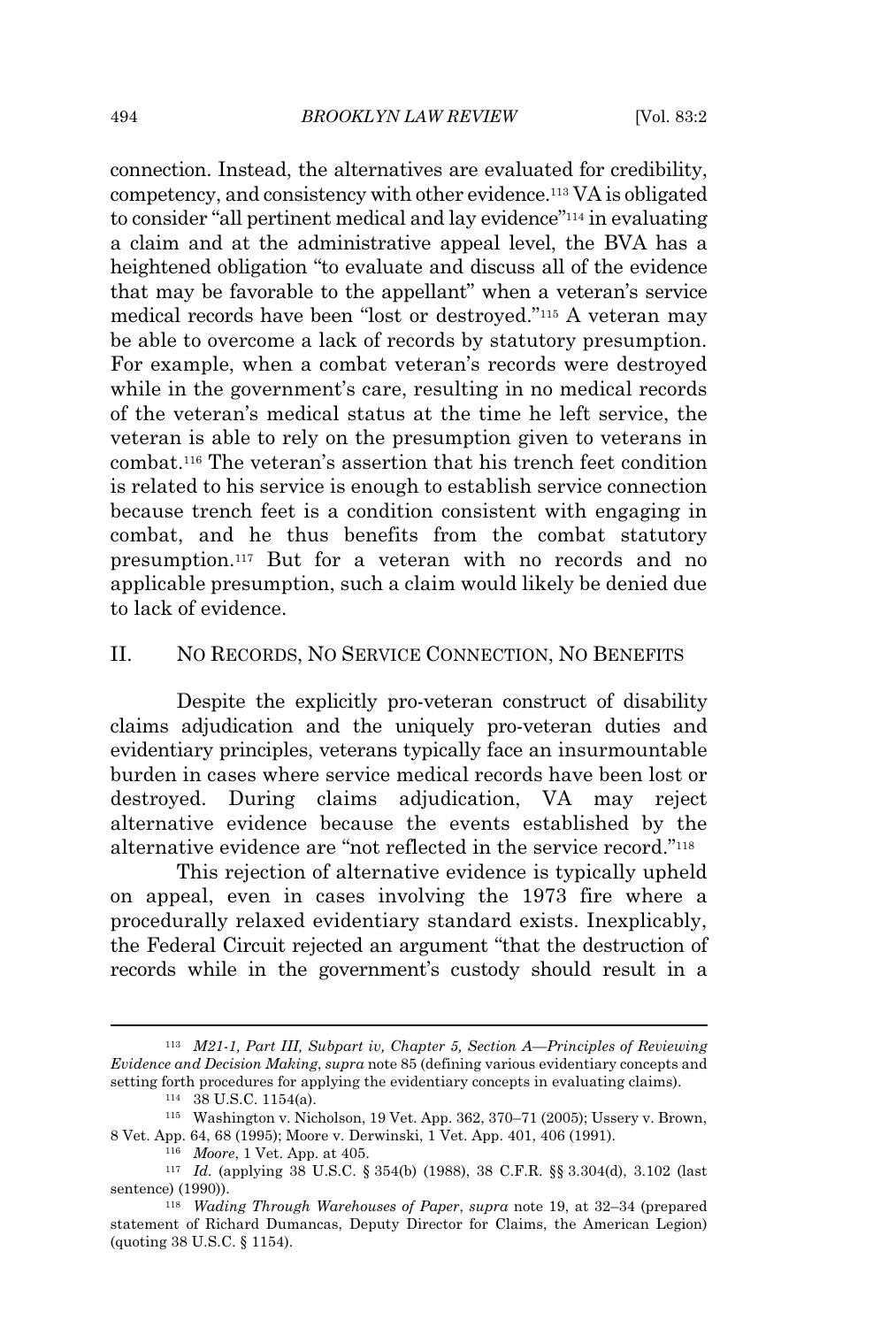relaxed evidentiary standard for veterans."<sup>119</sup> Despite the government's arguments, there is a relaxed evidentiary standard and process in place for records lost or damaged by the 1973 fire. With this in mind, there seems little hope for veterans such as McMullan whose records are lost in some other way but still lost at no fault of the veteran.

Ultimately, the idea of a presumption for service connection in the absence of service medical records has been rejected either implicitly or explicitly from the early stage of agency decision-making all the way to the Federal Circuit. Together these rejections can be categorized into four purported reasons for rejecting a presumption in the face of lost or destroyed records. Before considering those four reasons, it is helpful to place the reasons in context of two Federal Circuit cases involving lost records.

## *A. The Federal Circuit's Rejection of an Adverse Presumption*

After a typically arduous and lengthy administrative process that results in VA denying a veteran's claims, and unsuccessful appeals to the BVA and CAVC, the veteran may appeal outside of the veteran-only tribunals to the Federal Circuit. The panel at the Federal Circuit is not obligated to help the veteran develop his claim, but rather appears to take an actively adversarial approach toward veterans. At best, this approach would be neutral, but the practical effect disadvantages the veteran in the judicial process. This seems especially true in cases involving records lost or destroyed by the 1973 fire.

In two cases involving records lost in the 1973 fire, veterans argued for an adverse presumption against the government.<sup>120</sup> The Federal Circuit explicitly rejected arguments

<sup>119</sup> Jandreau v. Nicholson, 492 F.3d 1372, 1375 (Fed. Cir. 2007).

<sup>&</sup>lt;sup>120</sup> *Id.* ("To the extent that Jandreau seeks to invoke traditional evidentiary adverse inference rules, we find those rules to be inapplicable, even if we were to agree that they apply in the context of VA proceedings."); Brief of Claimant-Appellant Alva Jandreau at 14, *Jandreau*, 492 F.3d 1372 (No. 2007-7029), 2007 WL 460170 ("The effect of a loss [of records due to no fault of the veteran] should be that the [veteran's] burden of proof is relaxed."); Cromer v. Nicholson, 455 F.3d 1346, 1350 (Fed. Cir. 2006) ("[Cromer] argues that once negligent destruction is presumed, an adverse presumption of service connection should be imposed against the government."); Petition for Writ of Certiorari, Cromer v. Nicholson, No. 06-1261 (2007) 2007 WL 868959 [hereinafter Petition for Writ of Certiorari]; Appellant's Corrected Opening Brief at 24, *Cromer*, 455 F.3d 1346 (No. 05-7172), 2005 WL 2802527 ("[P]lacing the burden on the VA to disprove the alleged occurrence of appellant's in-service incident is in keeping with the overall paternalistic framework of the VA system.") (citations omitted).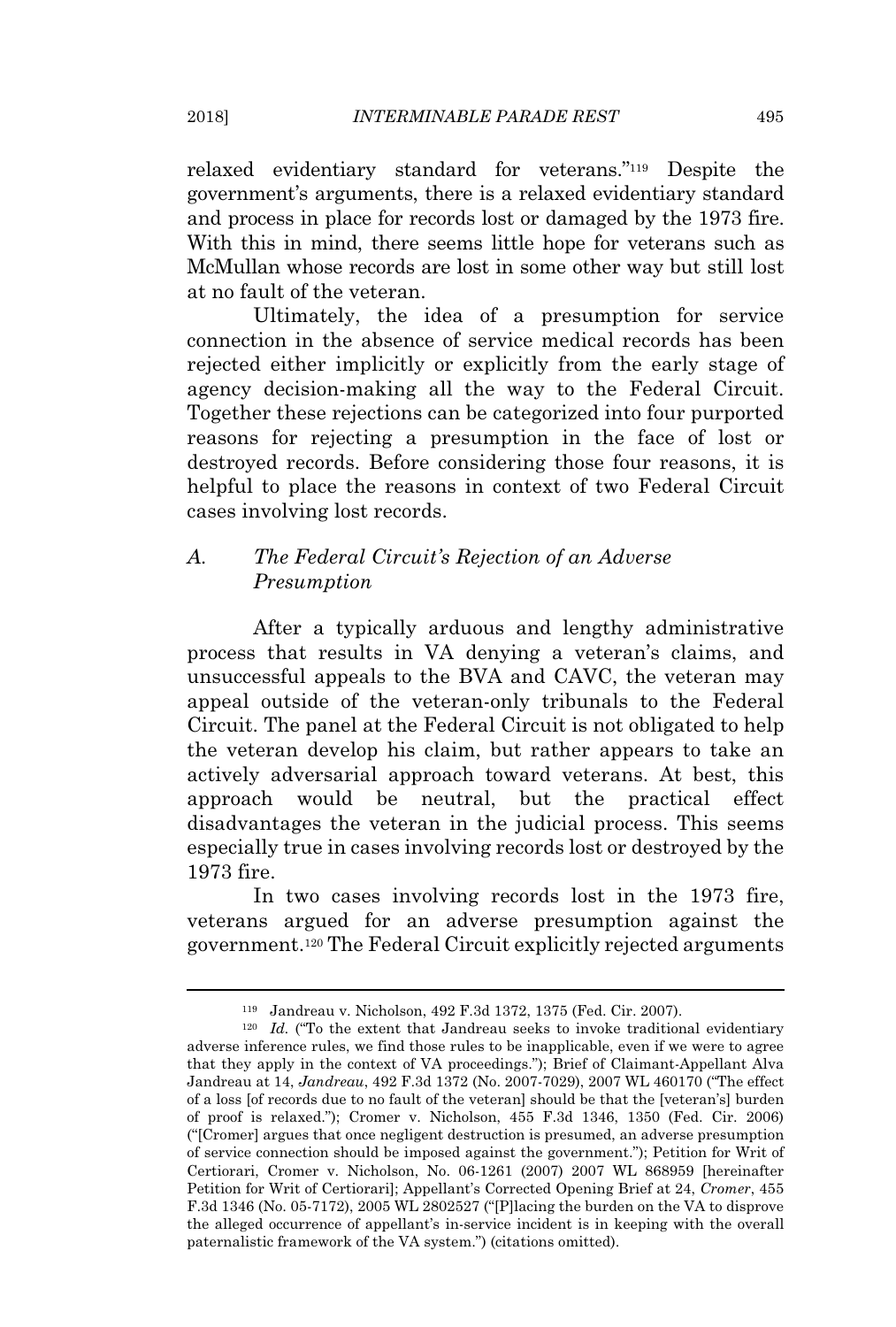for an adverse presumption.<sup>121</sup> It also refused to acknowledge the hypocrisy of the existing procedural allowance for lay evidence to replace service medical records when the reality is that lay evidence is typically rejected as incompetent as a medical diagnosis.<sup>122</sup> In responding to arguments for new presumptions in favor of veterans, the court looked only to existing VA law and regulations and did not entertain the application of a rule from another field of law or creation of a new rule. In finding that VA and Congress have not "specifically shifted" the veteran's "evidentiary burden of establishing [a] claim in veterans' benefits cases," the court rested its rejection of a presumption on those agency and congressional decisions not to do so.<sup>123</sup>

In deciding these cases, the Federal Circuit took a strictly statutory-based approach to reject the veterans' claims for disability compensation, reasoning that because Congress created a number of presumptions and because it did not create a presumption in cases of records lost or destroyed by the fire, the court could not recognize such a presumption.<sup>124</sup> In essence, the court punted the matter to Congress, relying on the assumption that Congress would necessarily craft presumptions wherever appropriate just because it had done so in some circumstances.<sup>125</sup>

Furthermore, even though there was alternative medical evidence presented in those cases, the lack of service medical records still stood in the way of favorable benefits decisions. In *Cromer v. Nicholson*, the court identified the existing VA framework including the procedures for handling cases involving the 1973 fire and the BVA's "heightened duty to explain its findings" in cases involving alternate sources of evidence, but said nothing about how this framework fell short in that particular case.<sup>126</sup> Instead, the court settled on the lack of an adverse presumption of service connection within the

<sup>121</sup> *Cromer*, 455 F.3d at 1350–51.

<sup>122</sup> *Jandreau*, 492 F.3d at 1375–77; *see also* Buchanan v. Nicholson, 451 F.3d 1331, 1337 (Fed. Cir. 2006) ("The Veterans Court erred by affirming the Board's erroneous statutory and regulatory interpretation that lay evidence cannot be credible absent confirmatory clinical records to substantiate the facts described in that lay evidence."); *see also* Petition for Writ of Certiorari, *supra* note 120, at \*9 ("[I]t is a cruel distortion of logic to read a Congressional intent to eliminate the adverse presumption from the paternalistic, pro-claimant VA system, while under a similar legislative scheme, the same common law principle flourishes in civil and other administrative fields.").

<sup>123</sup> *Jandreau*, 492 F.3d at 1375.

<sup>124</sup> *Cromer*, 455 F.3d at 1351 ("In the absence of a statutory or constitutional imperative, it would be improper for this court to impose a judicial remedy to supplant or supplement the remedies and procedures already provided by Congress and the VA.").

<sup>125</sup> *Id.*

<sup>126</sup> *Id.*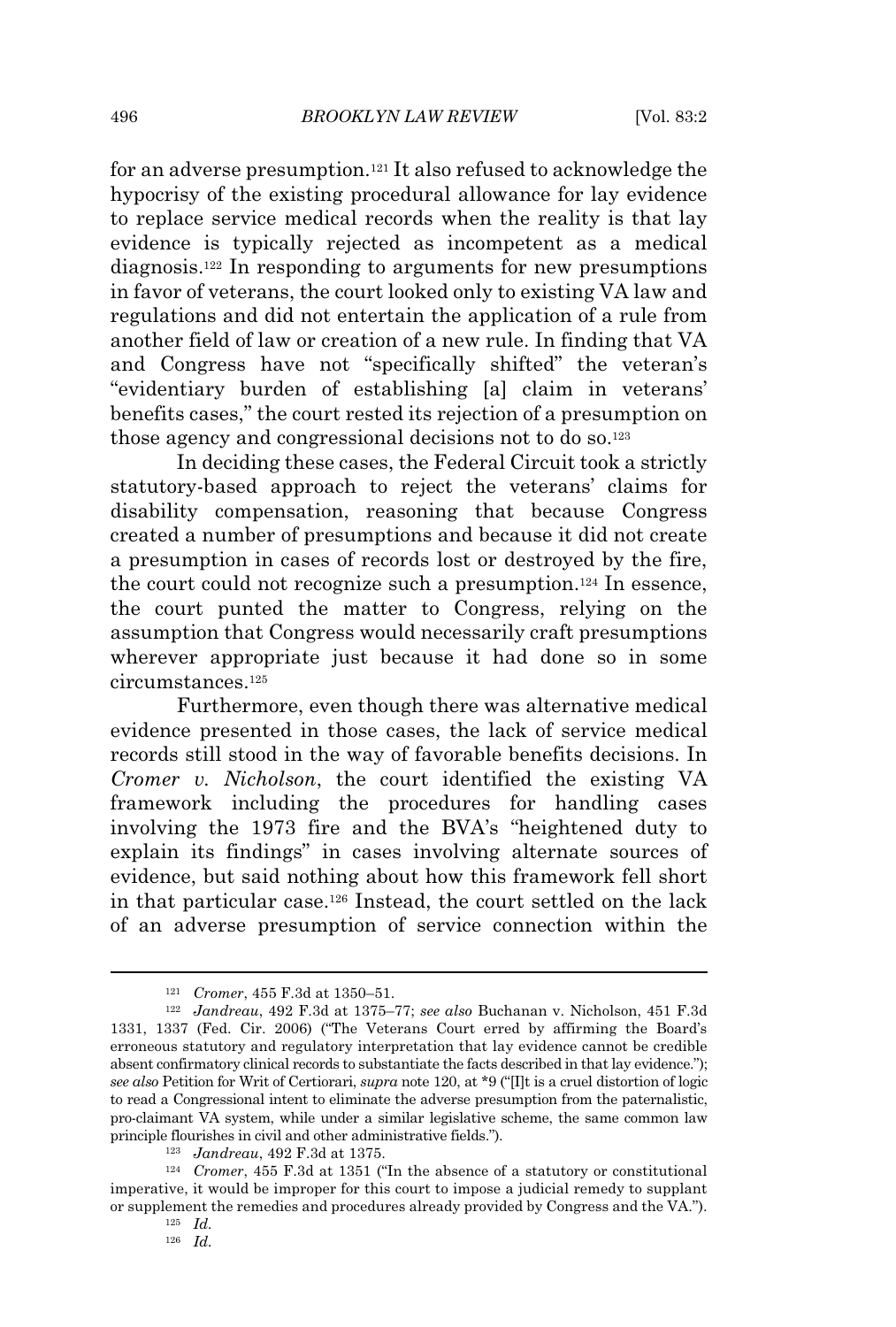existing framework as reflecting VA's affirmative rejection of such a presumption.<sup>127</sup> The inconsistency of the pro-veteran claims process that recognizes a presumption in the case of records lost or destroyed by fire but not those lost or destroyed by other causes, accompanied by the hardline taken by the Federal Circuit to reject any additional presumptions means that every instance of lost or destroyed evidence may translate to a presumption against service connection. Not only is such a presumption in direct conflict with the pro-veteran system, but the presumption is not even rebuttable, and it leaves veterans with no recourse.

A presumption favoring the veteran would refrain from holding the lost records against the veteran in proving his claim and set up a reasonable standard for measuring whatever evidence does exist, including favorable evaluation of alternative evidence offered in place of the lost or destroyed records.

## *B. Purported Reasons for Rejecting an Adverse Presumption*

Without VA or congressional action, there is little chance for an adverse presumption to gain traction given both the Federal Circuit's explicit rejection of it, as well as the way claims without records are treated during the administrative process. Four purported reasons for rejecting an adverse presumption in the current statutory and regulatory scheme emerge after weaving the various decisionmakers' rationales together to get the full sense of the bar to an adverse presumption in the cases of lost or destroyed service medical records.

First, there is no explicit exception recognized by the law. Because a veteran has a statutory responsibility "to present and support a [benefits] claim" under 38 U.S.C. § 5107(a), there is a conflict in applying an adverse presumption as a replacement for presenting evidence.<sup>128</sup> Even more problematic to the court is that there are express exceptions to section 5107(a) where Congress "deemed a shift in the burden of proof to be necessary or just," but made no such express exception for records lost or destroyed while in the government's possession.<sup>129</sup> This is because of an erroneous assumption that congressional action is the sole mechanism for responding to lost or destroyed records.

<sup>127</sup> *Jandreau*, 492 F.3d at 1375 (explaining its own decision in *Cromer*).

<sup>128</sup> *Cromer*, 455 F.3d at 1350–51.

<sup>129</sup> *Id.*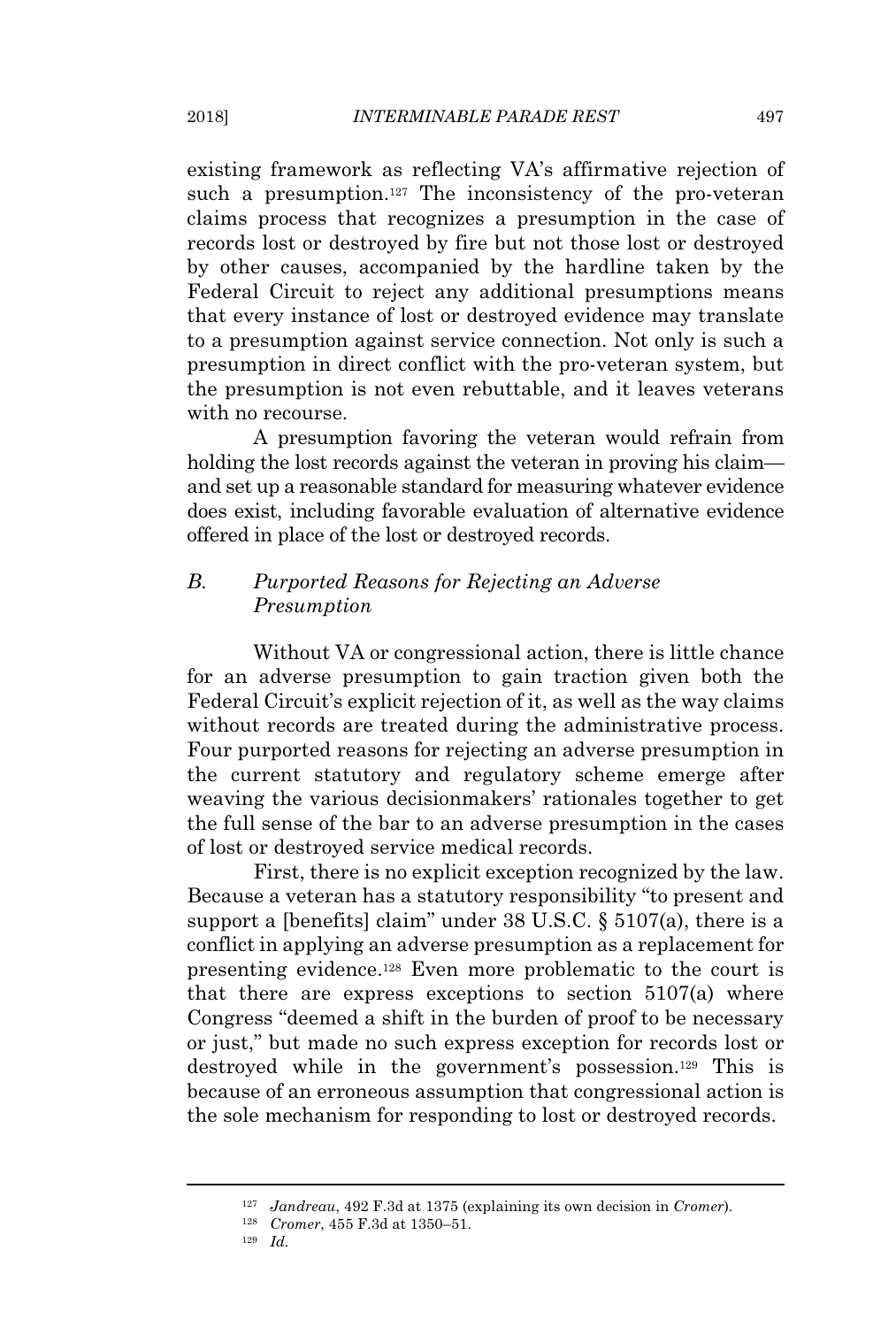Second, the principle of adverse presumption is rooted in negligence and common law bailment; any presumption would thus require proof of the government's negligence. The Federal Circuit discussed common law bailment in *Cromer* and noted that the law in Missouri—where the fire occurred—places the "burden of showing bailee's negligence" on the bailor.<sup>130</sup> The court recognized that even though "the government's custody of its own records is not a bailment in the classic sense, . . . the common-law rule is instructive in these circumstances."<sup>131</sup> The court also explained that Cromer did not offer any decision "in which an adverse presumption or inference was drawn in the absence of bad faith or, at a minimum, negligence."<sup>132</sup> And thus, the court declined to "create a new rule" given the existing procedures intended to directly address the fire merely because Cromer found those procedures inadequate.<sup>133</sup> For similar reasons, the court explained in *Jandreau v. Nicholson*, an adverse inference is also inappropriate in the veterans' claims context because an adverse inference requires destruction "with a culpable state of mind," and the court noted the absence of a "claim here that the records were willfully or recklessly destroyed."<sup>134</sup> Without entertaining the possibility that the particular circumstances surrounding a veteran's lost or destroyed medical records could justify an application of the general adverse presumption rule, this reason ignores the justification of using a similar rule even without negligence given the non-adversarial nature of veterans' disability compensation law.

Third, as long as VA fulfills its statutory duty to assist veteran claimants, the absence of records cannot be used as an adverse presumption against the government. That VA makes an effort to "seek[] and obtain[] alternative medical records to supplant the records apparently destroyed in the 1973 fire" is sufficient, even when no alternative medical records exist.<sup>135</sup> Given the low likelihood of a veteran having both military or VA health records and private medical records covering the same time period, the use of alternative medical records is unlikely to

<sup>130</sup> *Id.* at 1350 n.2.

<sup>131</sup> *Id.*

<sup>132</sup> *Id.* at 1351.

<sup>133</sup> *Id.*

<sup>134</sup> Jandreau v. Nicholson, 492 F.3d 1372, 1375–76 (Fed. Cir. 2007) (quoting Residential Funding Corp. v. De-George Fin. Corp., 306 F.3d 99, 107 (2d Cir. 2002)). The court acknowledged that there are cases where negligence creates an adverse inference, and cases where negligence is insufficient, but it avoided the question of negligence here by pointing out that "Jandreau conceded at oral argument that there was no evidence of government negligence leading to the destruction of the records." *Id.* at 1376.

<sup>135</sup> *Cromer*, 455 F.3d at 1351.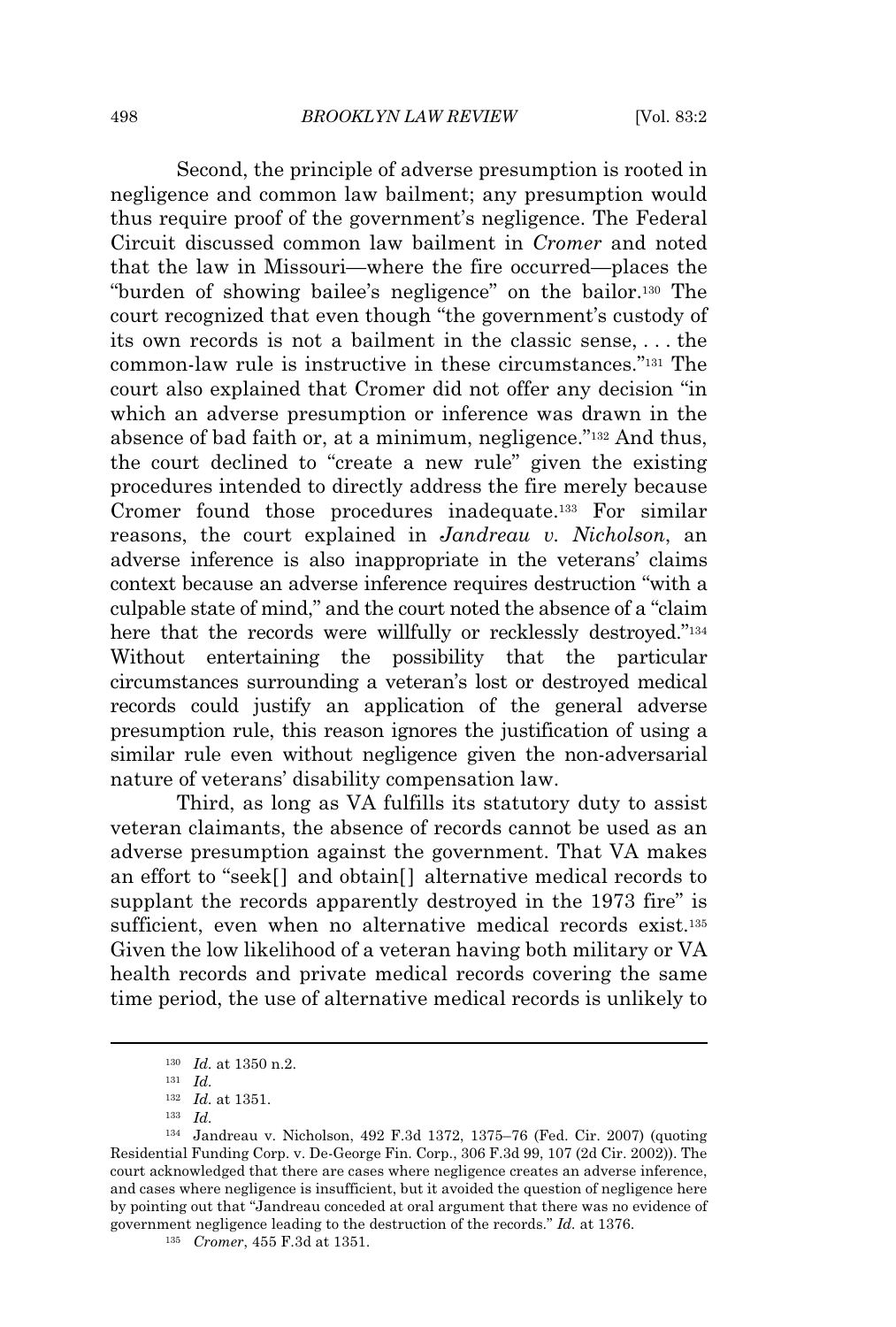solve the problem of the fire's destruction of millions of records. Even so, requiring VA to do more or to treat the VA's unproductive search as an adverse presumption "would amount to a judicial amendment of the statutory duty to assist—a measure beyond the power of this court."<sup>136</sup> As with the rejection of an adverse presumption, this reason ignores the nonadversarial nature of the claims process as well as rejects an opportunity to fill in a regulatory or congressional gap.

Fourth, given the highly regulated process for disability compensation claims, a judicial remedy is improper. Related to VA's statutory duty to assist veteran claimants, there are specific procedures in place "precisely to ease the evidentiary burdens faced by veterans whose records were lost in the 1973 fire."<sup>137</sup> In particular, VA is required to help the veteran by "obtaining [medical] evidence from alternate or collateral sources" including the specific list of alternative or secondary evidence.<sup>138</sup> Beyond those obligations, a BVA decision rejecting a claim in a case of lost records "has a heightened duty" of explanation.<sup>139</sup> In light of these various constructs for handling lost records, "it would be improper . . . to impose a judicial remedy to supplant or supplement the remedies and procedures already provided by Congress and the VA."<sup>140</sup> There may be some legitimacy to avoiding a judicial remedy, but in the face of no alternatives available to veterans in the current statutory and regulatory schemes, the courts should step in to assist the veteran.

With no way for a veteran to overcome the various reasons against an adverse presumption, the VA's nonadversarial system turns the tables on the veteran by placing the burden on the veteran in the most difficult of circumstances. There are administrative regulations that identify alternative forms of evidence that a veteran can rely on in the absence of service medical records, but in practice, the regulations are not adhered to or at least not adhered to in a way that would give a veteran the benefit of the doubt.

To place the burden on the veteran to prove service connection in the absence of service medical records is to act in direct conflict with Congress's intent to establish and maintain

<sup>136</sup> *Id.*

<sup>137</sup> *Id.* at 1351.

<sup>138</sup> *Id.* (alteration in original); *see supra* Section I.B.5. In *Jandreau*, the court also discussed the question of lay evidence as sufficient for medical diagnosis. *Jandreau*, 492 F.3d at 1376–77. That issue is outside the scope of this article but is begging for a critical analysis of how rarely alternative forms of evidence are determined successful to support a veteran's claim. *Id.*

<sup>139</sup> *Cromer*, 455 F.3d at 1351.

<sup>140</sup> *Id.*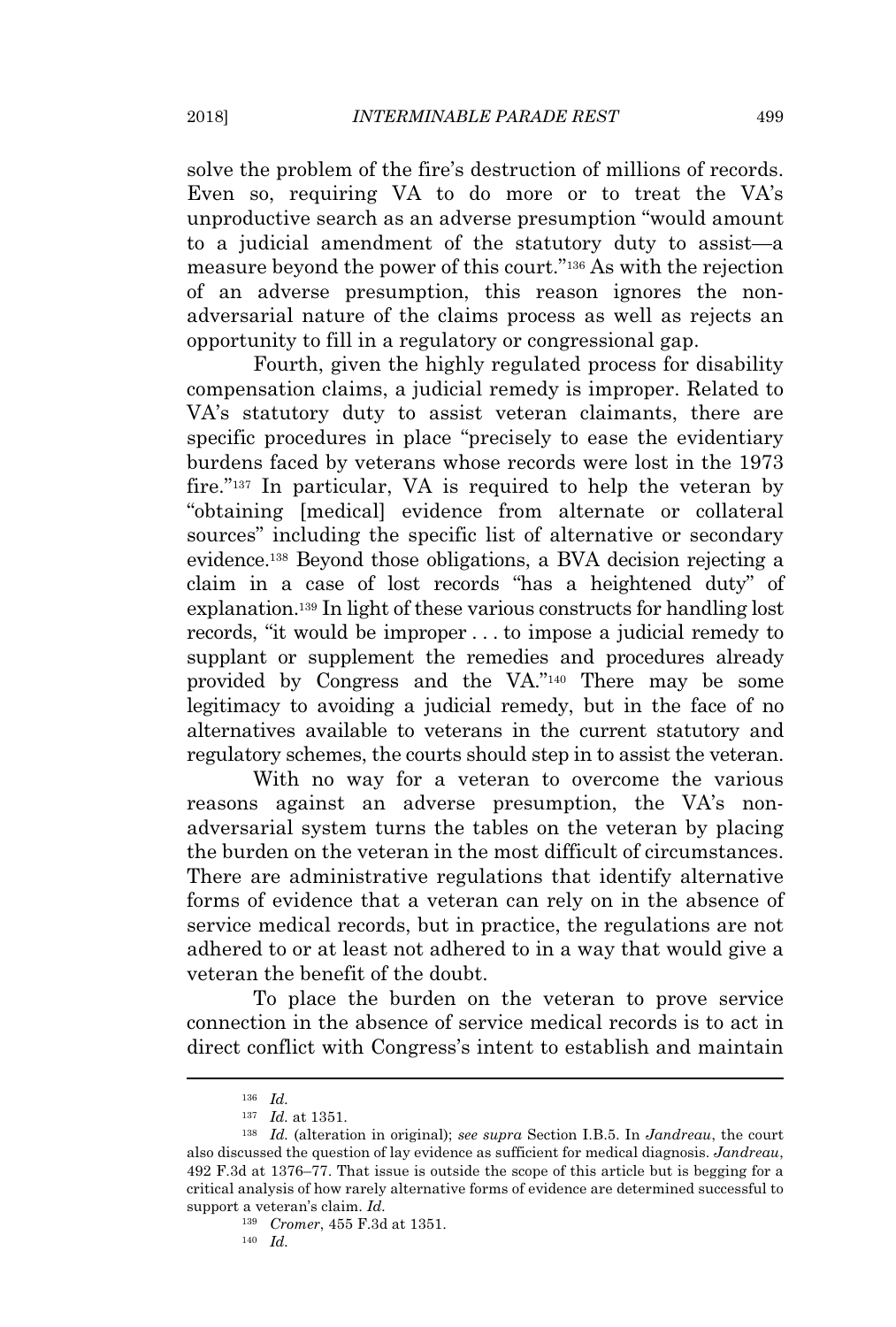"a beneficial non-adversarial system of veterans benefits."<sup>141</sup> To be clear, this article does not equate a lack of information within service medical records—something which very well could be used as evidence against establishing service connection—with a lack of information in total or in part due to unavailable service medical records. The non-adversarial VA system "has been an evolution of a completely ex-parte system of adjudication in which Congress expects VA to fully and sympathetically develop the veteran's claim to its optimum before deciding it on the merits."<sup>142</sup> Congress defined informal in this context of veterans' benefits hearings to mean: "strict rules of evidence and procedure are not enforced."<sup>143</sup> Yet, in rejecting a relaxed evidentiary standard and placing the burden on the veteran, VA rating officials, the Federal Circuit, and decisionmakers in between have essentially upheld VA decisions on the merits—when those "merits" are incomplete due to no fault of the veteran.

In some ways, a decision that characterizes a lack of evidence as the same as negative evidence is the essence of the traditional adversarial system, forcing a party to provide proof to certain standards. For example, even to move past the initial pleadings stage, a plaintiff must assert enough to state a claim.<sup>144</sup> In the world of veterans' benefits claims, however, that is not the standard; VA is obligated to help veterans develop claims, including helping to identify additional benefits a veteran might be eligible for, even when the veteran did not specifically mention such benefits in his claim.<sup>145</sup> VA's obligation to identify disability claims missing from an original claim is inconsistent with a system that offers no leeway in VA's evaluation of a claim involving lost or destroyed records. This inconsistency should be resolved in line with the favorable, nonadversarial nature of veterans' disability claims. Yet, as we see in returning to McMullan's story, the inconsistency is held against the veteran rather than resolved in his favor.

<sup>141</sup> H.R. Rep. 100-963, at 13 (1988), *as reprinted in* 1988 U.S.C.C.A.N. 5782, 5795.

<sup>142</sup> *Id.* at 13, 1988 U.S.C.C.A.N. at 5795.

<sup>143</sup> *Id.* at 14, 1988 U.S.C.C.A.N. at 5796.

<sup>144</sup> FED. R. CIV. P. 8(a); 12(b)(6).

<sup>145</sup> *See e.g.*, 38 C.F.R. § 4.16 (2017) ("It is the established policy of the Department of Veterans Affairs that all veterans who are unable to secure and follow a substantially gainful occupation by reason of service-connected disabilities shall be rated totally disabled.").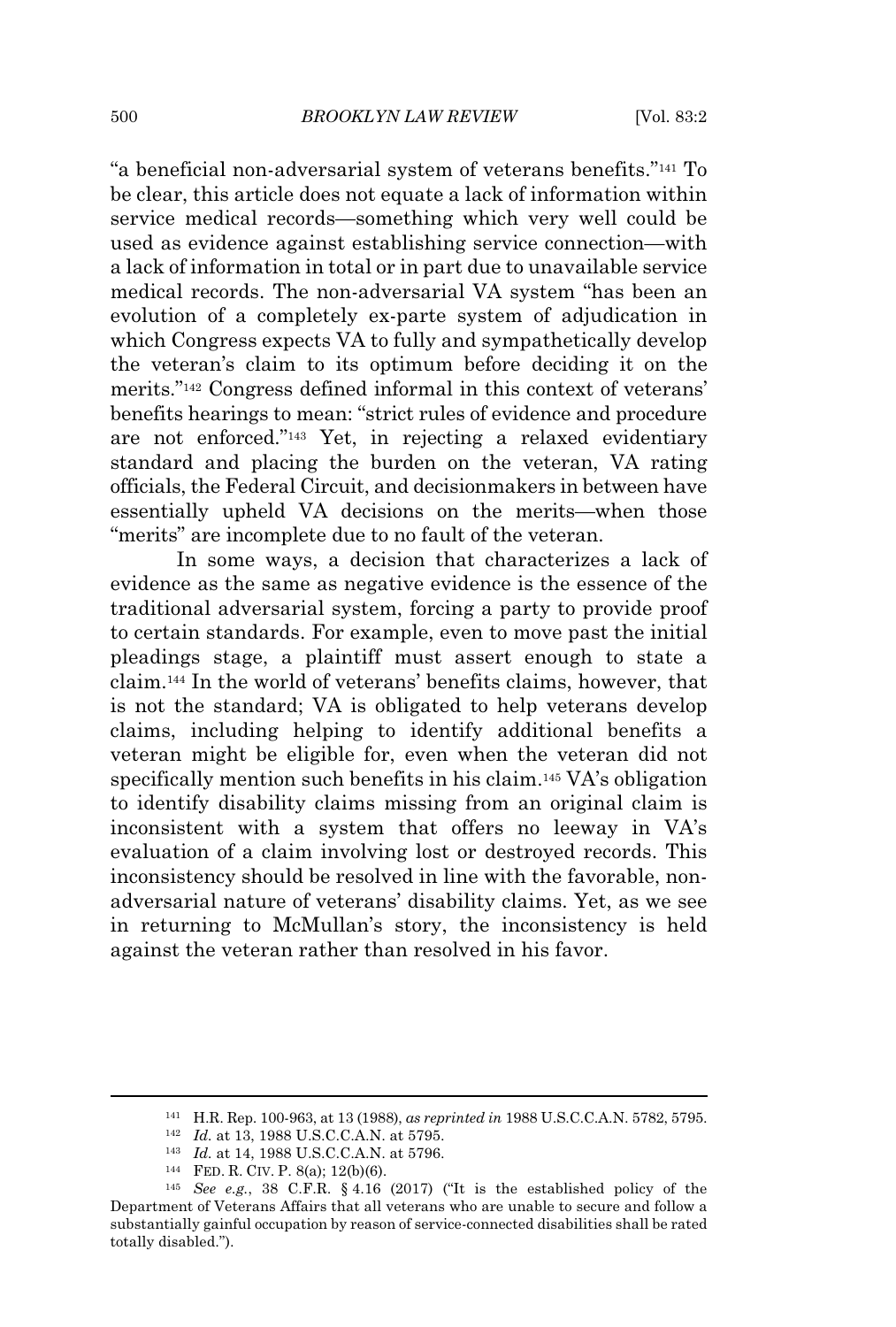## *C. McMullan's Claim: A Presumption Against Service Connection*

McMullan had the burden to establish his claim in seeking disability compensation benefits for hypertension he developed back in the 1970s. Specifically, he needed to show a current disability, an in-service event or injury, and a nexus between the current disability and that in-service event or injury. In early 1993, McMullan gave up on his claim without ever receiving his records. Over a decade later, McMullan again sought disability compensation benefits for hypertension with assistance from various groups.<sup>146</sup> Again, receiving no positive response from multiple records requests, VA requested additional information including service medical records. This time, though, VA also listed various alternative documents "that can substitute for service treatment records," such as buddy statements<sup>147</sup> or statements from family members who witnessed the effects of the veteran's hypertension.<sup>148</sup> McMullan submitted several alternative documents including medical records from the Commonwealth of Virginia's Department of Corrections (DOC), specifically noting McMullan's hypertension. Those records were dated October 25, 1989, and the physician noted: "[McMullan] was first diagnosed in the DOC with hypertension on or about 25Oct89. I have no knowledge of his condition prior to that time. Since 10/25/89 he has been treated with [medication] daily. Since the beginning of the regime, his hypertension has been well controlled."<sup>149</sup>

In that same letter noting the alternative documents McMullan could substitute for service medical records, VA informed McMullan that NPRC was unable to locate his service medical records.<sup>150</sup> McMullan then again personally requested his records and in response to that request, the NPRC informed him that his "medical record has been loaned to the Department

<sup>146</sup> *See, e.g.*, Letter from McMullan to Dep't of Veterans Affairs, Roanoke Reg'l Office, C-file at 231, 233 (July 23, 2007) (on file with author) (marked received by Roanoke VA Regional Office July 25, 2007); Dep't of Veterans Affairs, VA Form 21-526, Part B: Compensation, C-file 253–54 (Nov. 5, 2007) (on file with author) (marked received by Roanoke VA Regional Office Nov. 5, 2007).

<sup>147</sup> Letter from Dep't of Veterans Affairs, Roanoke Reg'l Office, C-file at 329 (July 2, 2008) [hereinafter Roanoke Reg'l Office Letter] (on file with author); *see also Fully Developed Claims*, U.S. DEP'T OF VETERANS AFF., https://www.benefits.va.gov/fdc/ index.asp [https:// perma.cc/NF7E-BS9Q] (defining "buddy statements" as "letters from friends or those you served with that tell us about the facts of your claim").

<sup>148</sup> Roanoke Reg'l Office Letter, *supra* note 147.

<sup>149</sup> Patient Progress Notes, C-file at 372 (Nov. 13, 1990) (on file with author).

<sup>150</sup> Roanoke Reg'l Office Letter, *supra* note 147.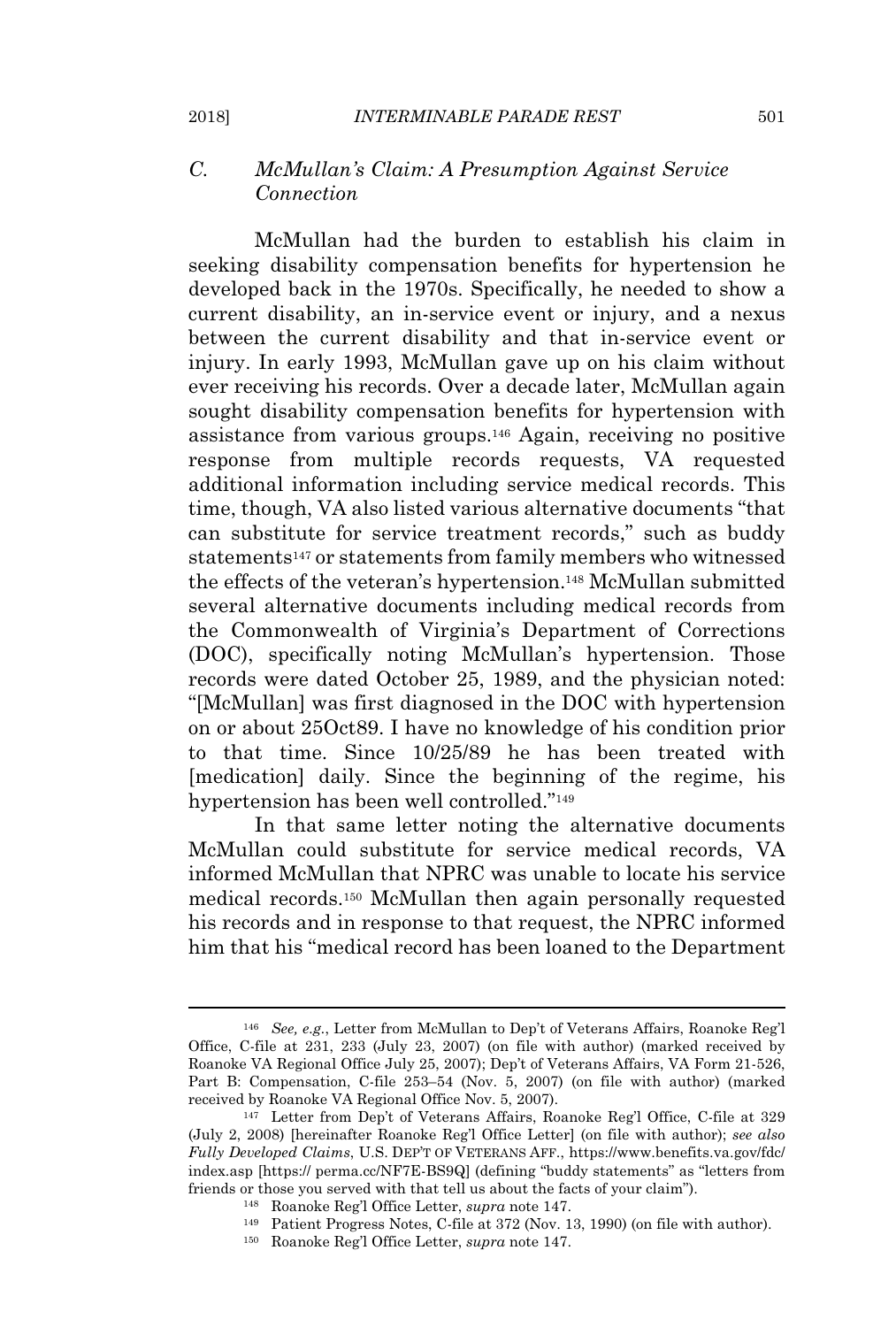of Veterans Affairs"—even though according to the most recent letter from VA, NPRC was unable to find his records.<sup>151</sup>

Once again, without McMullan's service medical records, VA issued a rating decision by letter on October 2, 2008, rejecting McMullan's request to revise its earlier decision.<sup>152</sup> In part, the "decision was based on the fact that we did not have your service treatment records."<sup>153</sup> According to the letter, there was no evidence to indicate that McMullan was first treated for hypertension in December 1977. Instead, "the earliest evidence of treatment came from Dr. Michael Gafney. Treatment records from the Commonwealth of Virginia, Department of Corrections showed that you were being treated for hypertension. The letter from Dr. Michael Gafney and treatment records [from] the Virginia Department of Corrections did not show a link between your military service and hypertension."<sup>154</sup>

In that same rating decision, VA noted that it "received notification that the [service treatment] records had been found, however, [VA has] not received your service treatment records."<sup>155</sup> And then just three weeks later, the NPRC explained that it had

been unable to locate the record needed to answer your request. The military record was removed from the file area in order to respond to a prior inquiry. Although we have conducted an extensive search, we have not been able to locate the record. Please be assured that we will continue to do all that is possible to locate the information you requested. The file area has been marked and upon locating the record, a copy will be furnished to you as expeditiously as possible.<sup>156</sup>

McMullan continued seeking help, including congressional assistance and additional medical care.<sup>157</sup> In April 2009, McMullan saw a VA doctor, and that doctor noted in his records that McMullan

has hypertension currently treated with [medications]. He also carries a statement from 11-13-1990 stating that he was hypertensive at least since October 1989. There are no records indicating his hypertension status prior to that date. However, based on statistical probabilities, it is likely that [the veteran] was hypertensive for several years prior

<sup>157</sup> *See, e.g.*, Letter from McMullan to Hon. Elijah E. Cummings & Hon. Barbara Mikulski, C-file at 360 (Jan. 27, 2009) (on file with author).

<sup>151</sup> Letter from Nat'l Pers. Records Ctr., C-file at 342 (July 28, 2008) (on file with author); Roanoke Reg'l Office Letter, *supra* note 147.

<sup>152</sup> Dep't of Veterans Affairs, Roanoke Reg'l Office, Rating Decision, C-file at 350–54 (Oct. 2, 2008) (on file with author).

<sup>153</sup> *Id.* at 351.

<sup>154</sup> *Id.* at 353.

<sup>155</sup> *Id.*

<sup>156</sup> Letter from Nat'l Pers. Records Ctr., C-file at 341 (Oct. 23, 2008) (on file with author). There was no indication that NPRC had sent the records to VA, nor any indication that it had found the records at some earlier point in time.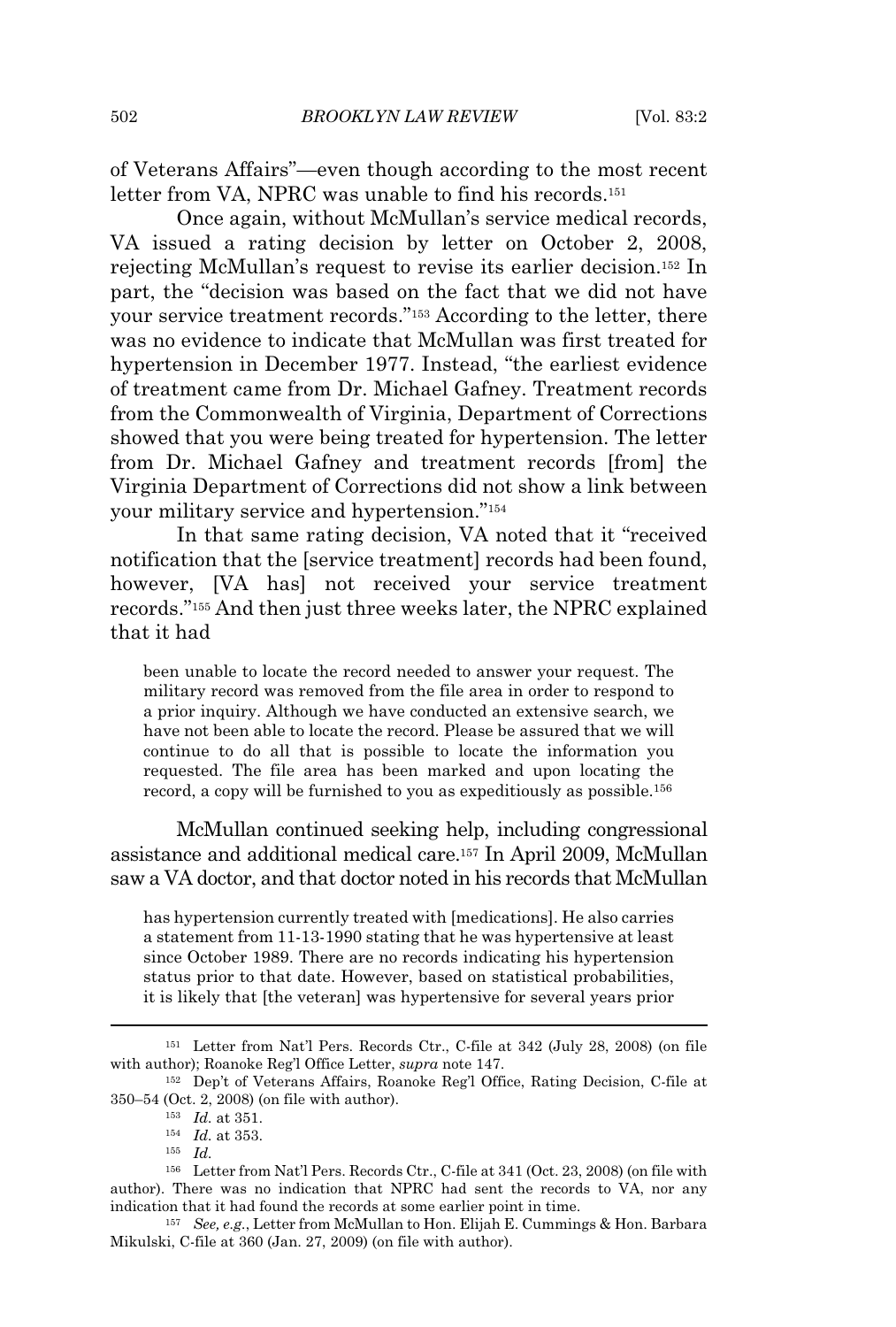to 1989. I have no way to document his [blood pressure] or treatment prior to that time.<sup>158</sup>

In August 2009, the VA again denied the hypertension claim. In this decision, VA listed the evidence considered and that list included a statement from McMullan's family members<sup>159</sup> as well as the VA physician's notes from April 2009.<sup>160</sup> No explanation was provided as to how this evidence was inadequate given the unique status of his missing service medical records. Instead, the rating decision rejected the family's letter as "competent medical evidence of the disability."<sup>161</sup> Again relying on the physician's notes in the prison medical file, VA concluded that the lack of service connection remained.<sup>162</sup>

Between 2009 and 2014, McMullan continued requesting his service medical records and was repeatedly informed that no one knew where his records were.<sup>163</sup> Still without receipt of his records, McMullan filed a new Application for Compensation And/Or Pension in October 2012. On that form, McMullan listed hypertension as a disability with a beginning date of February 18, 1978.<sup>164</sup> In January 2013, VA wrote to McMullan requesting evidence that showed service connection to hypertension with new and material evidence.<sup>165</sup> After more unsuccessful attempts to find McMullan's service medical records, VA gave up on trying to locate McMullan's records:

We have determined that your service treatment records (STRS) for your U.S. Army service [date range redacted] cannot be located and therefore are unavailable for review. All efforts to obtain the needed information

<sup>164</sup> Dep't of Veterans Affairs, Veteran's Application for Compensation And/Or Pension VA Form 21-526, C-file at 446–51 (Oct. 26, 2012) (on file with author).

<sup>165</sup> Letter from Dep't of Veterans Affairs, Balt. Reg'l Office, C-file at 454–57 (Jan. 15, 2013) (on file with author).

<sup>158</sup> Letter from Dr. Vasilios Papademetriou, Veterans Affairs Med. Ctr., C-file at 369 (Apr. 30, 2009) (on file with author).

<sup>159</sup> Dep't of Veterans Affairs, Huntington Reg'l Office, Rating Decision, C-file at 565–66 (Aug. 25, 2009) (on file with author); Letter from Seven of McMullan's Family Members, C-file at 345 (Dec. 21, 2008) (on file with author).

<sup>160</sup> Dep't of Veterans Affairs, Huntington Reg'l Office, Rating Decision, *supra* note 159; Letter from Dr. Vasilios Papademetriou, Veterans Affairs Med. Ctr., *supra* note 158.

<sup>161</sup> Dep't of Veterans Affairs, Huntington Reg'l Office, Rating Decision, *supra* note 159. <sup>162</sup> *Id.* at 566–67.

<sup>163</sup> Report of General Information, Dep't of Veterans Affairs Form 21-0820, Cfile at 430 (Nov. 19, 2009) (on file with author) (noting "Veteran called in to request copies of all of his medical records"); Report of General Information VA Form 21-0820, C-file at 432 (Dec. 21, 2009) (on file with author) (noting "Veteran called to follow up on his request. [V]eteran requested copies of all medical records in his claims files."). In September 2010, VA reported that "[t]he service records you requested are not located at our station . . . . [W]e do not know the whereabouts of your medical records." Letter from Dep't of Veterans Affairs, Balt. Reg'l Office, C-file at 439 (Sept. 7, 2010) (on file with author).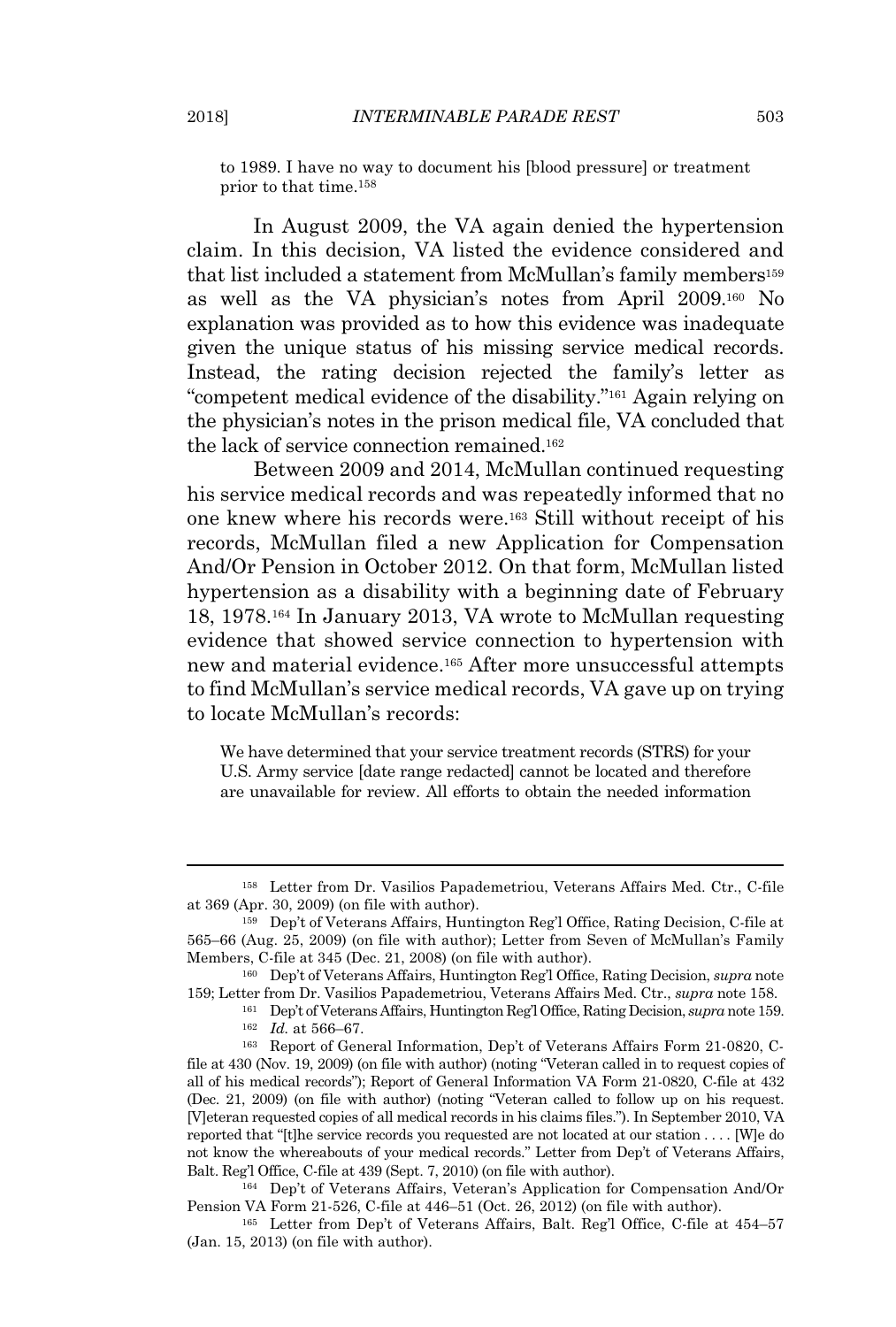have been exhausted, and based on these facts, we have determined that further attempts to obtain the records would be unsuccessful.<sup>166</sup>

In August 2014, McMullan—a veteran—became homeless, forced to live in his vehicle. At that time, he received assistance from the Veterans of Foreign Wars Service Office in seeking a reopening of his claim. He submitted new evidence by way of a buddy statement dated September 18, 2014: "I also knew [McMullan] was not able to reenlist because of [h]igh blood pressure."<sup>167</sup> In response, VA issued another negative rating decision on hypertension based on lack of evidence.<sup>168</sup> There is no mention of the buddy statement dated September 18, 2014, that was stamped as received by VA on September 19, 2014—ten days before the rating decision was issued. Thus, it appears that the buddy statement was not considered in VA's decision not to reopen the hypertension claim, and VA did not explain why the buddy statement was not considered. Even worse, with no explanation for how his alternative evidence could be used to substantiate his claim for benefits given the absence of his service treatment records, this final denial left McMullan with no path forward. In VA's own words recorded in an internal document: "Evidence of all written and telephonic efforts to obtain the records is in the file. All efforts to obtain the needed

- The evidence from no evidence submitted is not new and material evidence because it was previously submitted and considered in the rating decision of 10/08/2008.
- The evidence from no evidence is not new and material evidence because it does not establish a fact necessary to substantiate the claim and does not raise a reasonable possibility of substantiating the claim.
- The claim for service connection for hypertension remains denied because the evidence submitted is not new and material. The rating decision dated October 8, 2008 denied service connection for hypertension as there was no event in-service and the condition existed after service. To date we have not received any evidence relating to those facts.

*Id.* In the Rating Decision letter, VA again recognized the lack of service medical records in explaining its denial of service connection for hypertension: "Efforts to obtain your service treatment records from all potential sources were unsuccessful. The rating decision dated May 21, 1992 denied service connection for hypertension as there was no [evidence of] event in-service and the condition that existed after service. To date we have not received any evidence relating to those facts." Dep't of Veterans Affairs, Togus Reg'l Office, Rating Decision, C-file at 521–25 (Sept. 29, 2014) (on file with author).

<sup>166</sup> Letter from Dep't of Veterans Affairs, Togus Reg'l Office, C-file at 471–73 (June 28, 2014) (on file with author).

<sup>167</sup> Letter from [Redacted], C-file at 505 (Sept. 18, 2014) (on file with author).

<sup>168</sup> Letter from Dep't of Veterans Affairs, Togus Reg'l Office, C-file at 508–13 (Sept. 29, 2014) (on file with author). The decision letter "explains" the decision: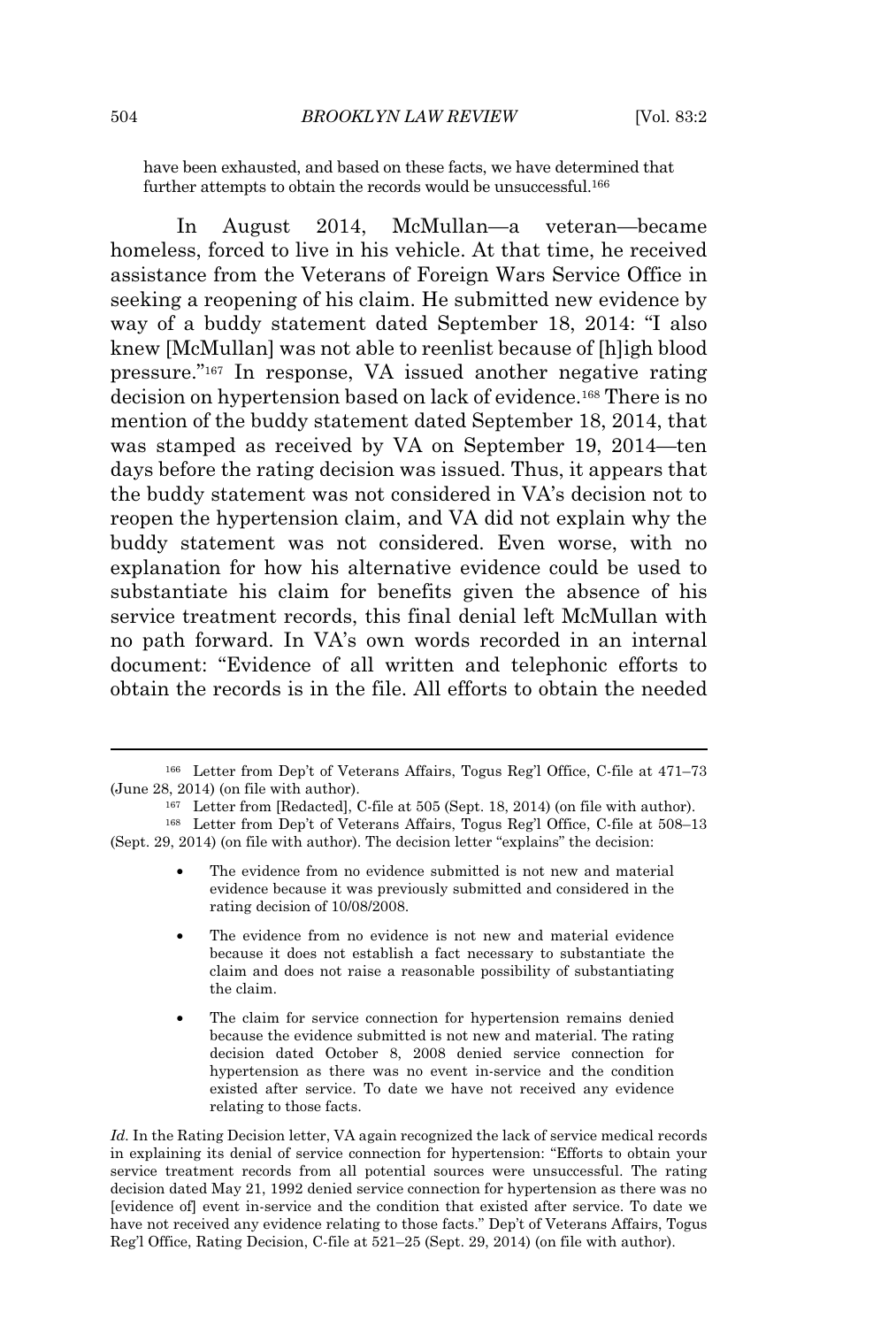military records have been exhausted; and any further attempts would be futile."<sup>169</sup>

McMullan's story is heartbreaking, but it is not unique. Without service medical records to substantiate service connection, even when the lack of records is the result of government loss or destruction, a veteran may be left with nothing. Perhaps most significantly in terms of establishing service connection, the timing of the claim can create insurmountable challenges: many veterans file claims years after completing service, and even if they are able to prove a current diagnosis, trying to produce evidence to establish the existence of a medical condition or a particular in-service event at a certain time—sometimes decades prior—may be impossible.<sup>170</sup> With this construct in mind, this article proposes administrative and statutory remedies to relax the evidentiary burden for establishing service connection when service medical records are lost or destroyed.

## III. RELAXING THE BURDEN FOR ESTABLISHING SERVICE CONNECTION WHEN RECORDS ARE LOST OR DESTROYED

Service connection is all about timing. What should be done when the only evidence that can establish a connection between a veteran's current disability and his active duty service is lost or destroyed through no fault of the veteran?

That the government loses service medical records is a reality.<sup>171</sup> And the loss of medical records is a reality that

<sup>169</sup> Dep't of Veterans Affairs, Rating Decision/Administrative Decision/Formal Finding/Statement of the Case (SOC)/Supplemental Statement of the Case (SSOC), VA Form 21-0961, C-file at 9 (Sept. 29, 2014) (on file with author). Later attempts to find McMullan's records also failed, but the National Personnel Records Center repeatedly reported that his records were "charged out to the Department of Veterans Affairs for the adjudication of a claim." Letter from Nat'l Pers. Records Ctr., (Feb. 6, 2015) (on file with author); Letter from Nat'l Pers. Records Ctr., (June 23, 2015) (on file with author).

<sup>170</sup> James D. Ridgway, *Why So Many Remands?: A Comparative Analysis of Appellate Review by the United States Court of Appeals for Veterans Claims*, 1 VETERANS L. REV. 113, 115–16 (2009).

<sup>171</sup> *See supra* Section I.B.4 (discussing records destroyed by the 1973 fire). Maybe digital recordkeeping will change that, or at least decrease the number of lost records. Electronic health records are one of VA's initiatives, but a recent report indicates some concerns and delays in electronic health recordkeeping. *See* Valerie C. Melvin, Dir. Information Mgmt. & Tech. Resources Issues at the U.S. Gov't Accountability Office, Testimony Before the Subcomm. on Military Construction, Veterans Affairs, and Related Agencies, Comm. on Appropriations, U.S. Senate, Electronic Health Records: VA's Efforts Raise Concerns about Interoperability Goals and Measures, Duplication with DOD and Future Plans (2016), http://www.gao.gov/assets/680/678367.pdf [https://perma.cc/NBD3- ZTCT]. For testimony about the potential benefits of digital recordkeeping, see *Wading Through Warehouses of Paper*, *supra* note 19, at 36 (prepared statement of Michael R. Viterna, President, National Association of Veterans Advocates) (discussing benefits of "fewer VA personnel" handling files; fewer inquiries from veterans and veterans'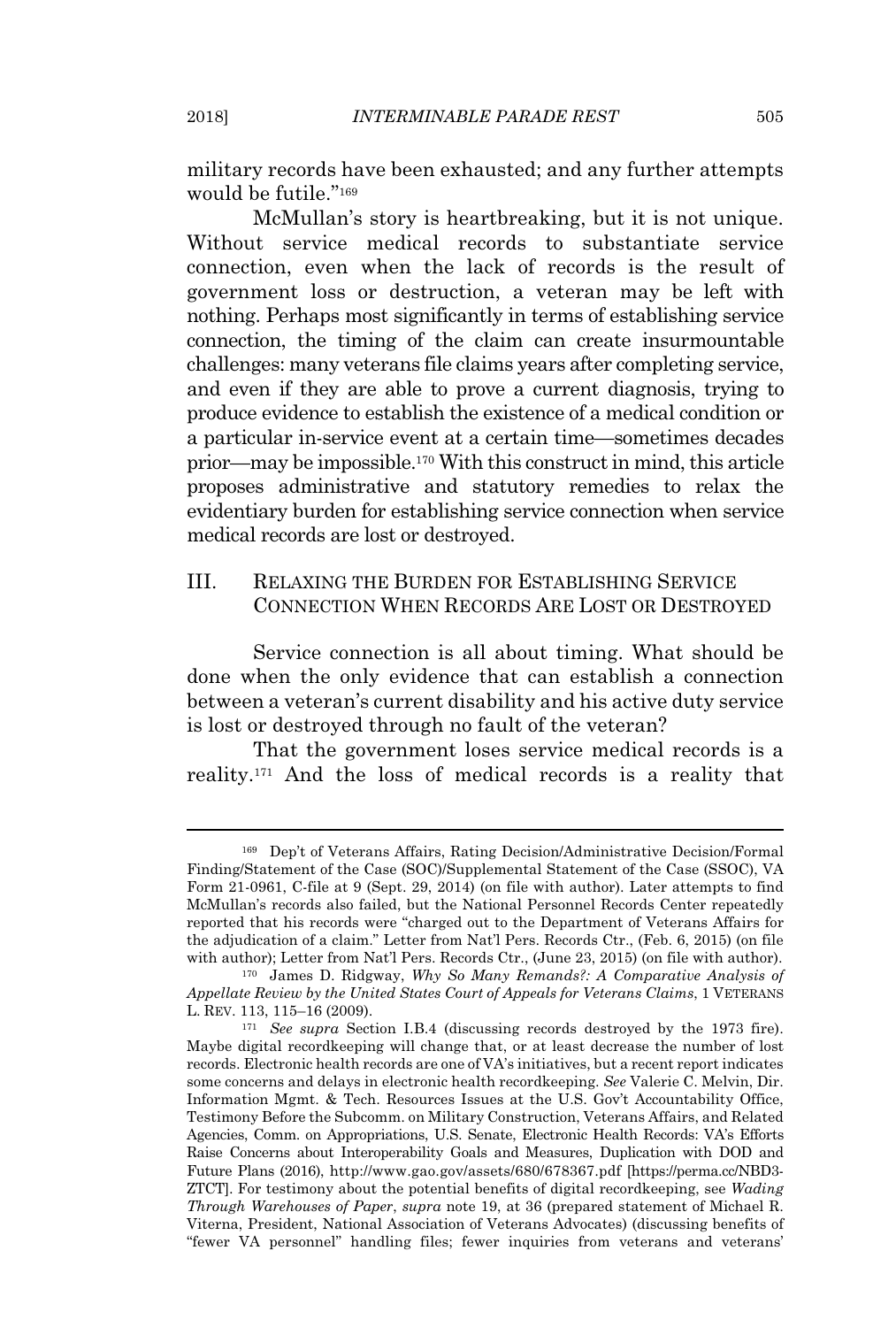veterans pay for, when they've already paid with their service, and for many, their ongoing medical, emotional, and societal issues.<sup>172</sup> Since VA recognized the need to provide some sort of response to the 1973 fire, there is precedent for allowing alternative forms of evidence and relaxing evidentiary burdens beyond the congressionally recognized statutory presumptions. Given the courts' resistance to find a remedy in the absence of a regulation or statute, however, a judicial remedy seems at best inefficient and at worst a total failure. Even so, I include a few observations on a judicial remedy here.

A judicial remedy may be superfluous if both proposed administrative and statutory remedies are also implemented. A judicial remedy requires a recognition of the unique nature of veterans' benefits law. Veterans' benefits law simply is not like any other area of law given the non-adversarial and veteran-friendly characteristics of veterans' disability compensation and it should not be a candidate for decisions made by strict analogy to other areas of the law. Rather than use the distinctiveness of veterans' issues as a reason to assume Congress would take action if it wanted to, courts should look for veteran-friendly approaches to deciding appeals, just as there is a veteran-friendly approach to deciding claims in the administrative process.

The Federal Circuit would not have to reverse itself or acknowledge some type of mistake by reaching a different decision in the next case involving lost or destroyed records. Indeed, the court could lay a foundation for how the uniqueness of these cases requires a specialized interpretation and application of law. The court could start with the overriding framework of giving the benefit of the doubt to the veteran claimant by applying a relaxed evidentiary standard. This remedy seems unlikely, however, given the judicial branch's resistance thus far and for that reason, my solutions are directed at VA and Congress.

A just remedy does not call for an automatic decision in favor of a veteran with lost or destroyed service medical records.

representative; and ease of records access when multiple claims are being processed simultaneously at different stages).

<sup>172</sup> It is worth noting VA's repeated requests for any records that are in the veteran's custody. There is some false assumption that veterans have copies of their service medical records (and that they are just not including them in the claims filings). At least anecdotally and specifically in regard to enlisted servicemembers, outprocessing can be confusing; many separating servicemembers are not particularly focused on recordkeeping, but rather on the next step in life. Placing the burden on the veteran to maintain the records is unrealistic and unfair. The challenges to accessing service medical records is explicitly acknowledged by the congressional mandate for VA to assist veterans in finding records. *See supra* Section I.B.1 (discussing VA's duty to assist in obtaining records).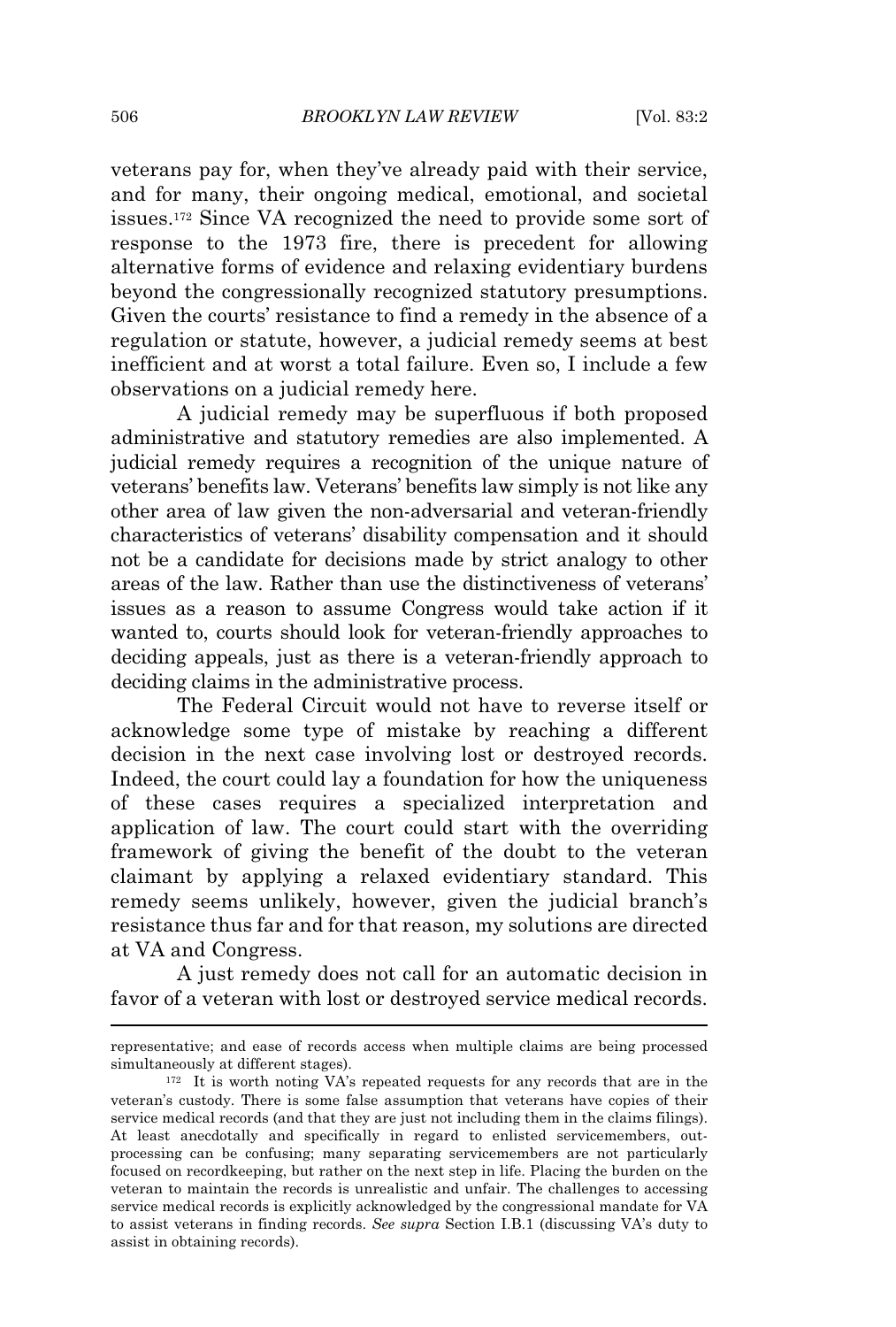Any remedy should give veterans the benefit of the doubt, but there should be no room for fraudulent or unfounded claims. Instead, a responsive remedy would allow a veteran to get past the absence of service medical records by providing alternative sources of evidence to establish service connection. When that evidence is enough to suggest service connection, the burden should shift to VA to prove otherwise.

Here I offer two remedies—administrative and statutory to address the problems veterans face when trying to establish service connection in the absence of service medical records due to no fault of their own. With these remedies, there would be no need for a judicial remedy as the courts would simply apply the new relaxed evidentiary burden in future cases.

## *A. Administrative Remedy*

At the administrative stage, a simple solution would be to extend the relaxed evidentiary burden to all claims involving records that were lost or destroyed for any reason or no reason at all while those records were in a government agency's control. Under this relaxed standard, there would be no requirement for the veteran to prove negligence. Instead, the relaxed evidentiary burden would take effect when VA issued a declaration that "it is reasonably certain that such records do not exist or that further efforts to obtain those records would be futile."<sup>173</sup> At that point, VA would reevaluate the claim giving no weight—positive or negative—to the lack of service medical records and instead evaluate a claim based on the alternative evidence submitted by the veteran. The alternative evidence should be evaluated in the light most favorable to the veteran. If it is "as likely as not" from the alternative evidence that service connection is established, the alternative evidence should be deemed sufficient within the relaxed evidentiary approach.

Giving the veteran the benefit of the doubt is consistent with the non-adversarial construct of veterans' claims law. The alternative evidence would essentially create a rebuttable presumption of service connection. A presumption would not be an absolute assumption of service connection. Instead, it would place the burden on the government to show lack of service connection rather than rule against the veteran on a lack of information when that lack of information is due to no fault of the veteran. Creating the rebuttable presumption of service connection in these limited circumstances of lost or destroyed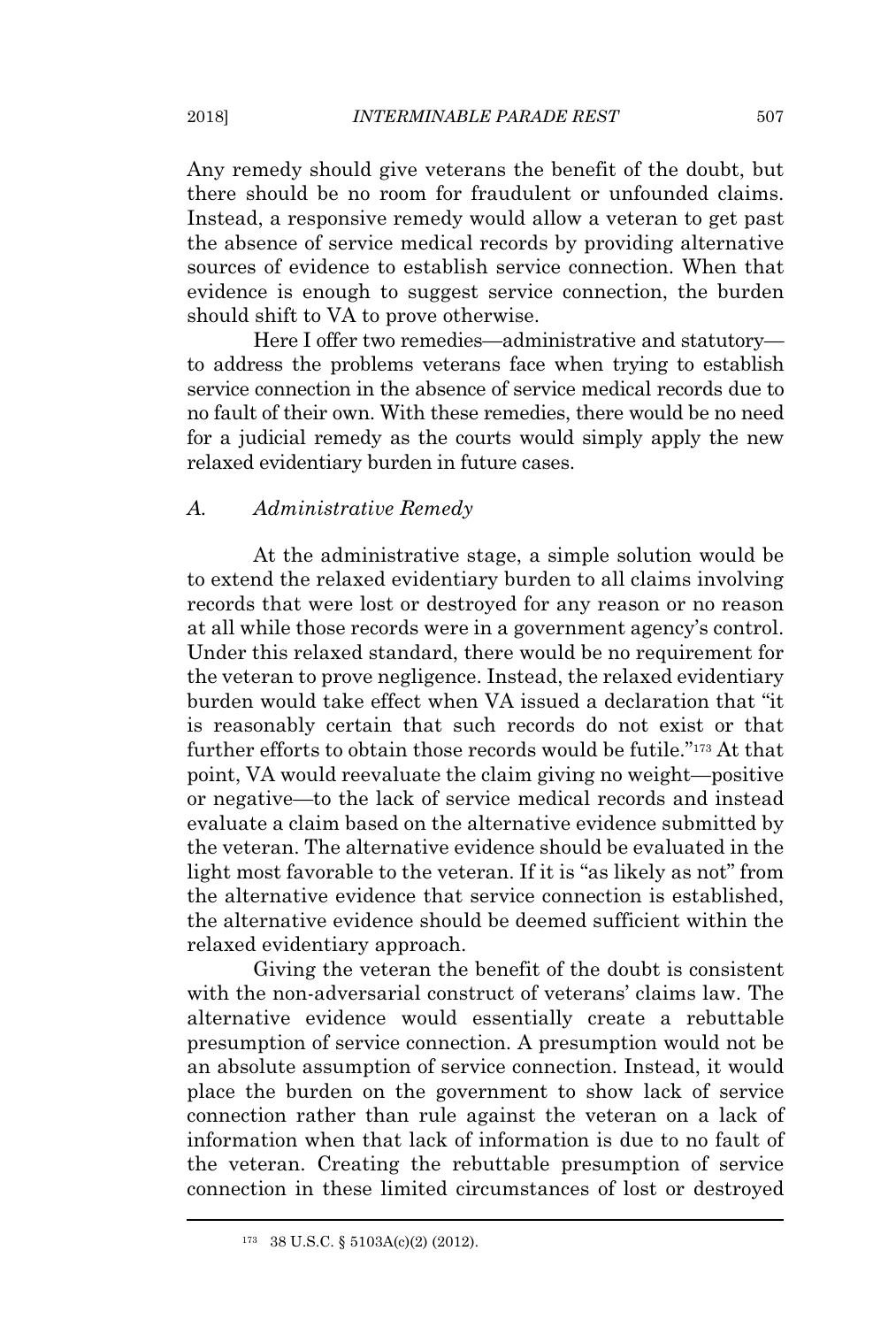records is consistent with VA's obligation to help veterans develop their claims.

1. Proposed Regulation for Relaxed Evidentiary Burden

The existing presumptions are codified within 38 C.F.R. §§ 3.303-3.318. The following proposal for a new presumption would be inserted as 3.319—a section currently reserved with no text.

#### 3.319. PRESUMPTIVE SERVICE CONNECTION WHEN SERVICE MEDICAL RECORDS ARE LOST OR DESTROYED.

(a) General. Service medical records are the preferred source of evidence for establishing service connection, but when those records are lost or destroyed due to no fault of the veteran, alternative evidence must be allowed to substitute for those records even when the alternative evidence is not as strong as a service medical record.

(b) Presumptive service connection by alternative evidence. When service medical records are lost or destroyed, alternative forms of evidence must be evaluated giving the benefit of the doubt to the veteran consistent with 38 C.F.R. § 3.102.<sup>174</sup> Alternative forms of evidence include

(i) certified statements from the veteran-claimant

(ii) certified buddy statements or affidavits $175$ 

(iii) police or accident reports

(iv) medical evidence from private hospitals, clinics, or physicians where the veteran received treatment during service or within 18 months from separation

(v) pharmacy prescription records

(vi) employment-related physical examinations

(vii) insurance-related physical examinations

(viii) letters written during service

(ix) photographs taken during service

(c) Establishing the presumption. To establish presumptive service connection, at least two forms of alternative evidence must be provided in support of a claim. Equal weight must be given to all types

<sup>174</sup> 38 C.F.R. § 3.102 (2017) ("The reasonable doubt doctrine is also applicable even in the absence of official records, particularly if the basic incident allegedly arose under combat, or similarly strenuous conditions, and is consistent with the probable results of such known hardship.").

<sup>&</sup>lt;sup>175</sup> "VA considers a buddy statement 'credible' if the evidence of record shows the fellow service member served in the same unit and at the same time as the Veteran claims he/she was injured in combat." *M21-1, Part III, Subpart iii, Chapter 2, Section E—Unique Claims and Situations That Require Special Handling*, *supra* note 18.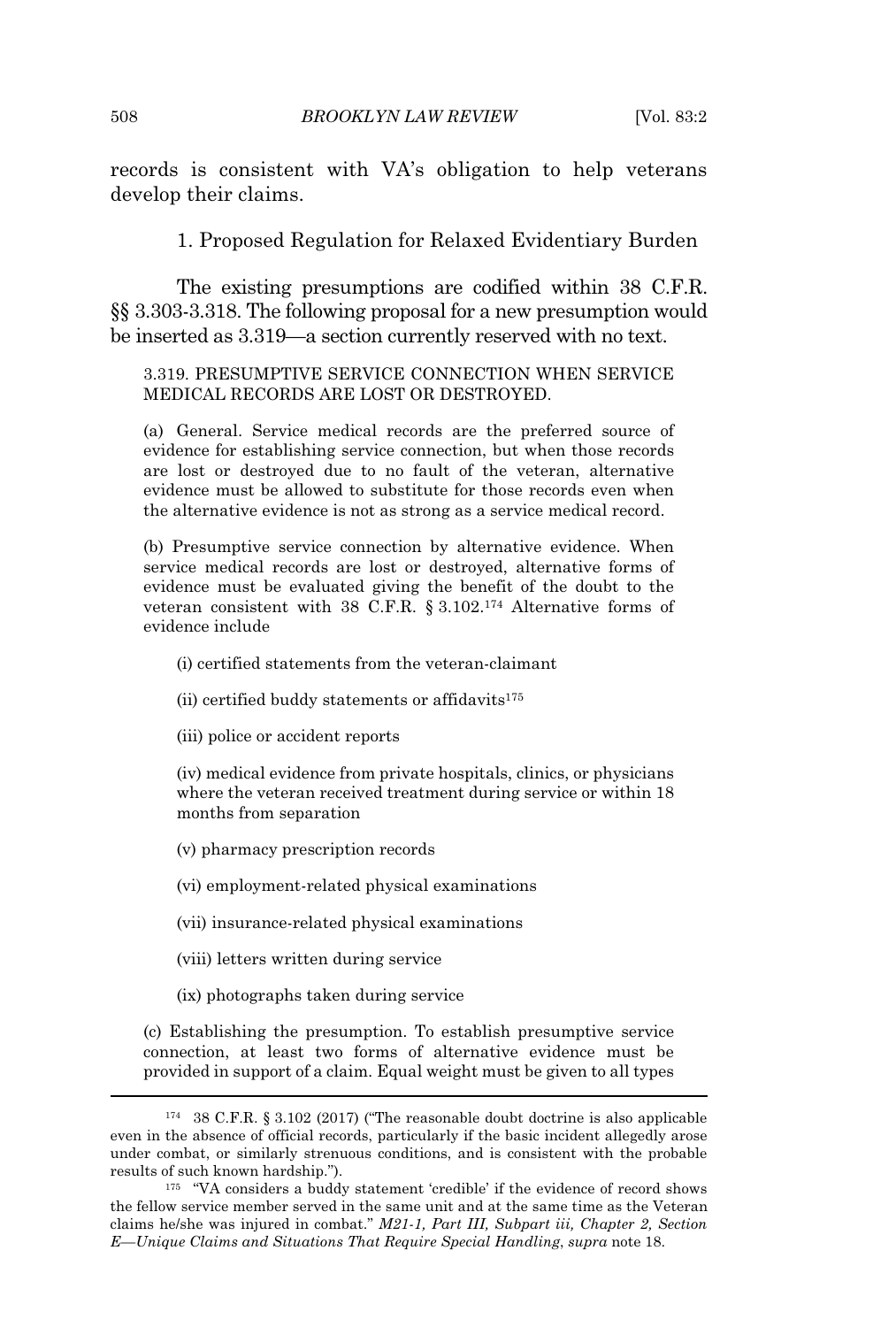of alternative evidence and a credibility determination may not be made on the mere basis that the alternative evidence is unaccompanied by contemporaneous medical evidence.<sup>176</sup> As long as the alternative evidence is credible and consistent with the circumstances, conditions, or hardships of service, the alternative evidence shall be accepted as a presumption of service connection in the absence of a service medical record.<sup>177</sup>

(d) Effect on other elements of a claim. This subsection has no effect on establishing the other elements of a disability compensation claim (e.g., medical evidence of a current disability or disease).

(e) Latent discovery of service medical records. In the rare possibility that service medical records are located after being identified as lost or destroyed, any claims granted or denied will be reviewed with the new evidence considered. If the service medical record establishes beyond a reasonable doubt a lack of service connection for a claim, all benefits related to that claim will cease with no collection for past payments. If the service medical record establishes service connection, all benefits related to that claim will continue consistent with the prior presumption of service connection.<sup>178</sup>

#### 2. The Administrative Remedy in Action

In seeking disability compensation for hypertension and learning that his service medical records were lost, McMullan provided multiple forms of alternative evidence: his own statement of reenlistment denial due to hypertension;<sup>179</sup> a buddy statement claiming awareness of the hypertension diagnosis;<sup>180</sup> family members' signed statement as to awareness of the hypertension diagnosis;<sup>181</sup> a physician's note of statistical probability that McMullan had hypertension before 1989 and the explicit acknowledgement that it is impossible—years later—to determine McMullan's blood pressure prior to 1989.<sup>182</sup>

<sup>176</sup> *See* Buchanan v. Nicholson*,* 451 F.3d 1331, 1337 (Fed. Cir. 2006).

<sup>177</sup> *See* 38 U.S.C. § 354(b); 38 C.F.R. §§ 3.304(d), 3.102.

<sup>178</sup> Any beneficiaries of benefits due to a presumptive service connection would be subject to the same criminal penalties as other beneficiaries for fraudulent claims as investigated and prosecuted by VA Office of the Inspector General. *About the Office of Investigations*, DEP'T OF VETERANS AFF., OFF. OF INSPECTOR GEN., http://www.va.gov/ oig/about/investigations.asp [https://perma.cc/82TC-WEU3]. Inspections into benefits programs are a priority of the Inspector General's office and this presumption for service connection would likely be evaluated in the context of disability payments made or withheld. *See* Nikki Wentling, *Veterans Denied Millions in Benefits by VA*, STARS & STRIPES (Oct. 1, 2016), http://www.military.com/daily-news/2016/10/01/veterans-deniedmillions-in-benefits-by-va.html [https://perma.cc/4JEY-G3LY].

<sup>179</sup> Veterans Admin., Veteran's Application for Compensation and/or Pension, VA Form 21-526, C-file at 183 (Oct. 22, 1990) (on file with author) (describing nature and history of disability as "turned down for reenlistment in 1978 because of high blood pressure").

<sup>180</sup> Letter from [Redacted], *supra* note 167.

<sup>181</sup> Letter from Seven of McMullan's Family Members, *supra* note 159.

<sup>182</sup> Letter from Dr. Vasilios Papademetriou, Veterans Affairs Med. Ctr., *supra* note 158.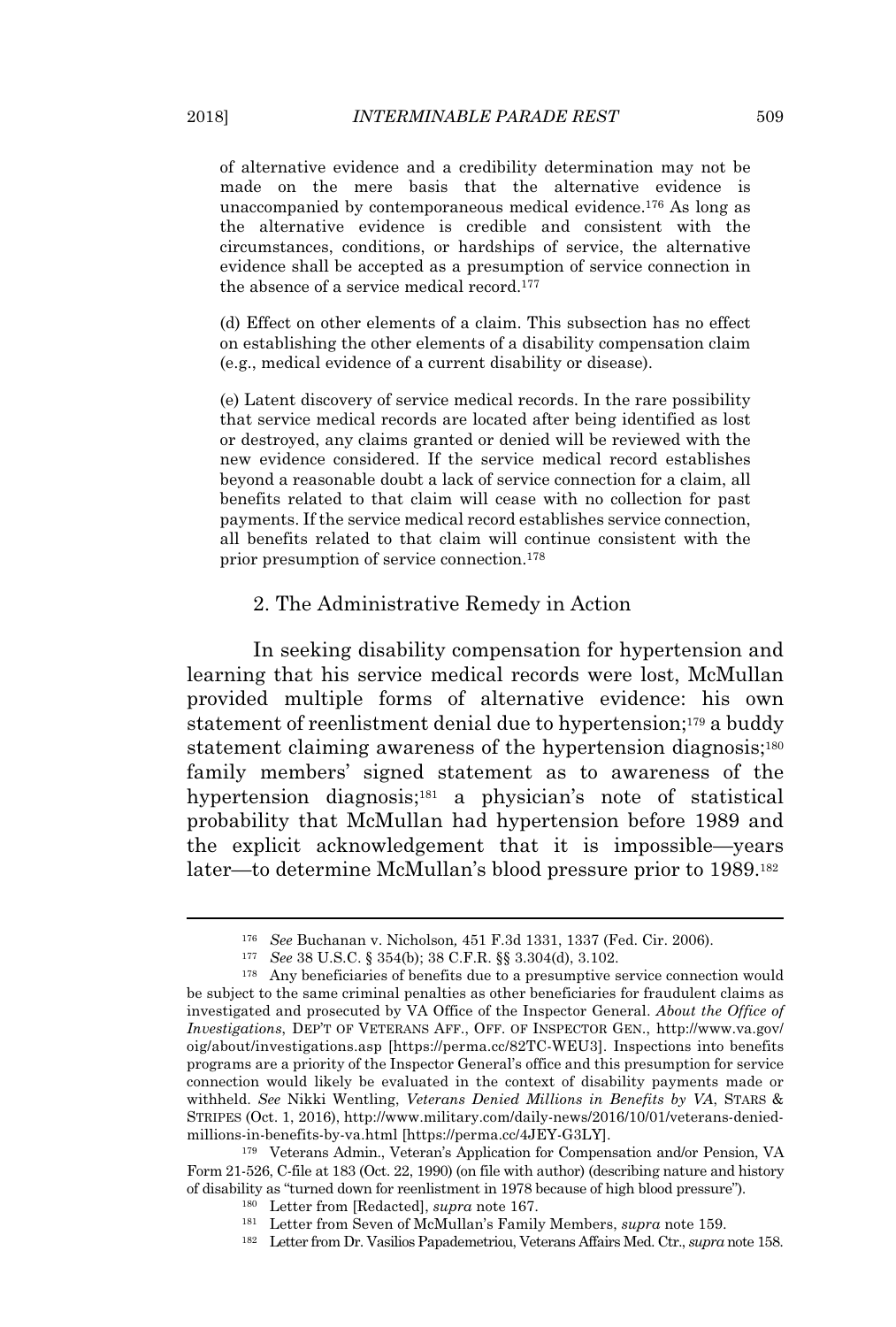Under the proposed regulatory framework, these alternative forms of evidence would be acceptable in the absence of his service medical records.<sup>183</sup> The alternative evidence would have been evaluated for credibility and consistency with circumstances, conditions, or hardships of McMullan's service. If there was anything in the file to indicate the impossibility of McMullan having hypertension in 1978, that some intervening condition or event occurred after McMullan's service ended, or that McMullan's hypertension was the result of willful misconduct or abuse of alcohol or drugs, the presumption would not be given.<sup>184</sup> Otherwise, if the multiple consistent forms of alternative evidence were deemed credible, McMullan would have established a presumptive service connection. And from there, VA would rate his disability in determining his benefits.

This approach to considering alternative evidence in the absence of records is consistent with the Federal Circuit's explanation of the intersection of lay evidence and service medical records when the service medical records do not confirm the lay evidence. In *Buchanan*, <sup>185</sup> the court rejected the BVA's decision that "lay statements lack credibility absent confirmatory clinical records to substantiate such recollections."<sup>186</sup> The court explained that even though "the lack of contemporaneous medical records may be a fact that the BVA can consider and weigh against a veteran's lay evidence, the lack of such records does not, in and of itself, render lay evidence not credible."<sup>187</sup> Thus, even when service medical records exist and are considered as part of a claim accompanied by lay evidence to establish service connection, "the lack of contemporaneous medical evidence should not be an absolute bar to the veteran's ability to prove his claim of entitlement to disability benefits" using credible and competent lay evidence.<sup>188</sup>

The proposed administrative approach is also consistent with the BVA's responsibility to assess credibility of lay evidence. As the Federal Circuit explained in *Jandreau*, "[l]ay evidence can be competent and sufficient to establish a diagnosis of a condition when" certain conditions are met.<sup>189</sup> First, the layperson

<sup>183</sup> *See supra* Section I.B.5.

<sup>184</sup> *See infra* Section III.B.

<sup>185</sup> *Buchanan*, 451 F.3d at 1336.

<sup>186</sup> *Id.*

<sup>187</sup> *Id.*

<sup>188</sup> *Id.* at 1337.

<sup>189</sup> Jandreau v. Nicholson, 492 F.3d 1372, 1377 (Fed. Cir. 2007); *see also* Hazelett v. McDonald, No. 14-0399, 2015 WL 1537618, at \*3–4 (Ct. Vet. App. Apr. 7, 2015) (explaining the requirement for the Board to consider all three ways lay evidence can be competent). *But see* Jandreau v. Shinseki, 23 Vet. App. 12, 16–18 (2009) (describing the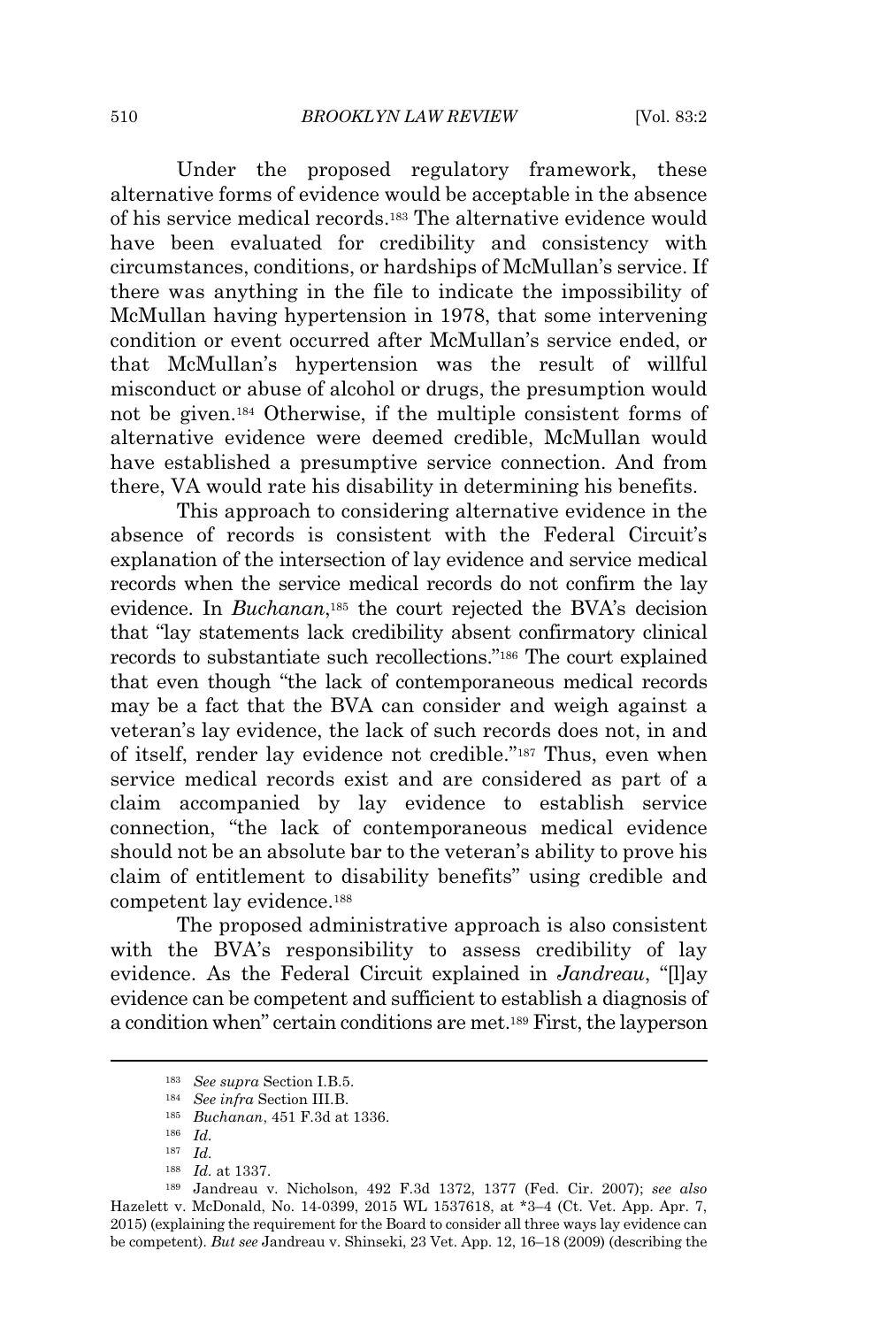must be "competent to identify the medical condition."<sup>190</sup> Second, the layperson must report a contemporaneous medical diagnosis.<sup>191</sup> And third, the layperson's testimony about symptoms must be consistent with a "later diagnosis by a medical professional."<sup>192</sup>

Ideally, an administrative remedy would be sufficient to give veterans the benefit of the doubt within the statutorilyguaranteed non-adversarial adjudication process. Given the complexity of the claims process and potential for inconsistencies, however, any administrative remedy in this context likely needs a similar statutory scheme to ensure consistency in evaluating claims without service medical records.

## *B. Statutory Remedy*

If a regulatory solution is too complicated given VA's various other priorities, congressional action may be more efficient, and may even help to spur eventual regulatory action. A statutory fix would also be relatively simple in terms of adding new language to the existing statutory scheme.

## 1. Proposed Statutory Amendment for Relaxed Evidentiary Burden

The relevant existing statutory section is 38 U.S.C. § 5103A Duty to assist claimants. Specifically, the following proposed statutory language would be inserted after the existing subsection  $(c)(2)$  as a new  $(c)(3)$ :

(3) Whenever the Secretary has determined it is reasonably certain that requested service medical records do not exist or that further efforts to obtain the requested records would be futile,<sup>193</sup> the Secretary shall accept alternative evidence as sufficient proof<sup>194</sup> of service connection to any disease or injury alleged to have been incurred in or aggravated by such service.

- <sup>192</sup> *Id.*
- <sup>193</sup> *See* 38 U.S.C. § 5103A(c)(2) (2012).

Federal Circuit's decision in *Jandreau* and stating that "[T]he secretary correctly points out that the Federal Circuit provided no citation of law for its discussion in *Jandreau* of the circumstances where lay evidence may be competent to diagnosis (sic) certain medical conditions" in support of the court's rejection of Jandreau's claim for attorney fees and expenses under the Equal Access to Justice Act, 28 U.S.C. § 2412(d)).

<sup>190</sup> *Jandreau*, 492 F.3d at 1377.

<sup>191</sup> *Id.*

<sup>194</sup> There is already a statutory duty for the Secretary to "give the benefit of the doubt to the [veteran]." 38 U.S.C. § 5107(b). This acceptance of alternative evidence similarly gives the benefit of the doubt to the veteran "[w]hen there is an approximate balance of positive and negative evidence regarding any issue material to the determination of a matter." 38 U.S.C. § 5107(b).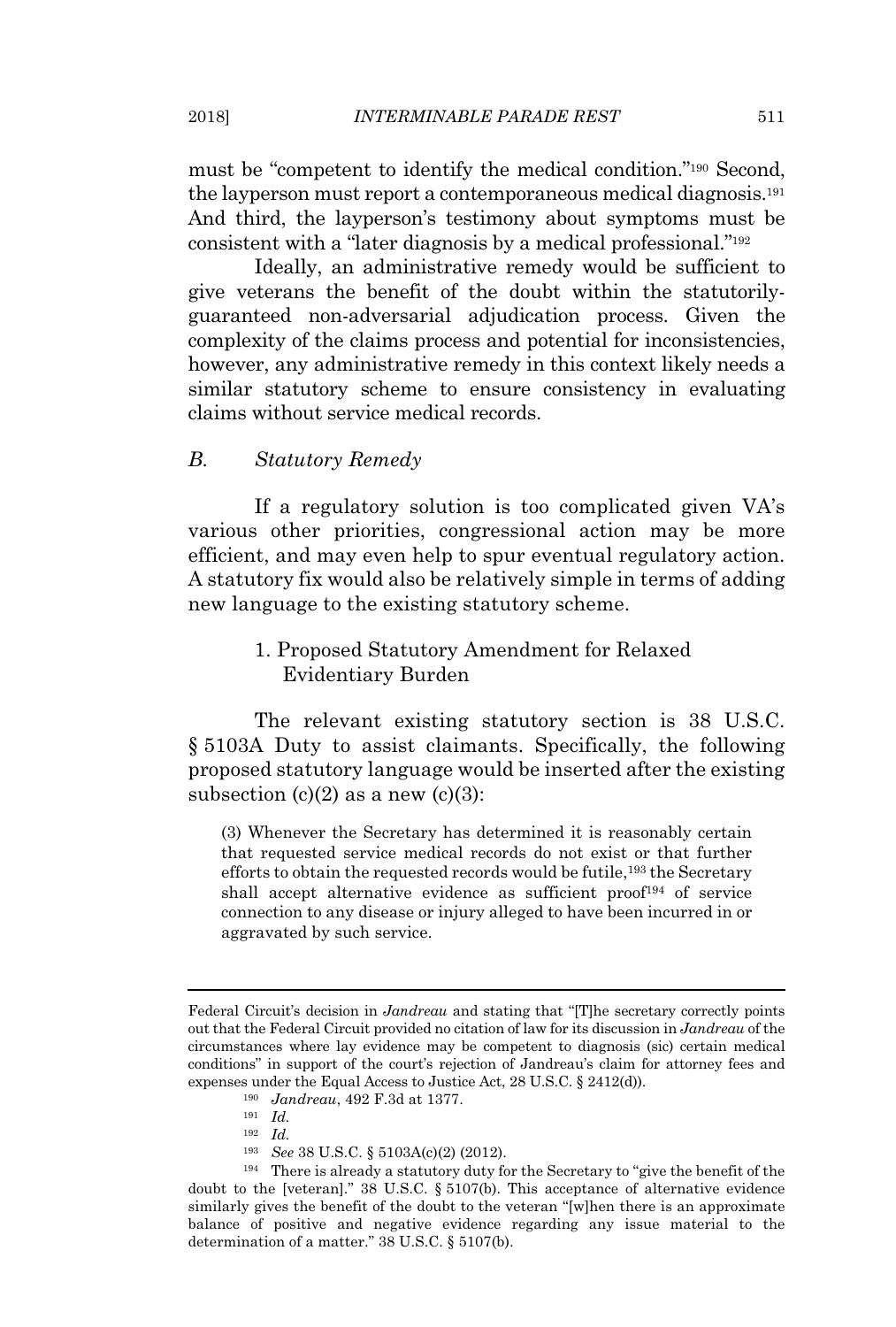(A) This presumption of service connection shall be established by at least two forms of alternative evidence, as defined by (C), provided in support of service connection. Equal weight must be given to all types of alternative evidence and a credibility determination may not be made on the mere basis that the alternative evidence is unaccompanied by contemporaneous medical evidence.<sup>195</sup> As long as the alternative evidence is credible and consistent with the circumstances, conditions, or hardships of service, the alternative evidence shall be accepted as a presumption of service connection in the absence of a service medical record.<sup>196</sup>

(B) This presumption is rebuttable by clear and unmistakable evidence<sup>197</sup> that demonstrates (i) the impossibility of the existence and timing of the event, injury, or disease;<sup>198</sup> (ii) the disease or disability was caused by a supervening condition or event that occurred after the veteran's service ended; or (iii) the disease or disability is the result of the veteran's own willful misconduct or the abuse of alcohol or drugs.<sup>199</sup>

(C) Alternative evidence includes, but is not limited to, the following:

(i) certified statements from the veteran-claimant

(ii) certified buddy statements or affidavits<sup>200</sup>

(iii) police or accident reports

(iv) medical evidence from private hospitals, clinics, or physicians where the veteran received treatment during service or within 18 months from separation

- (v) pharmacy prescription records
- (vi) employment-related physical examinations

(vii) insurance-related physical examinations

(viii) letters written during service

 $(ix)$  photographs taken during service<sup>201</sup>

<sup>195</sup> *See* Buchanan v. Nicholson*,* 451 F.3d 1331, 1337 (Fed. Cir. 2006).

<sup>196</sup> *See* 38 U.S.C. § 1154(b); 38 C.F.R. §§ 3.102, 3.304(d) (2017) (Pensions, Bonuses, and Veterans' Relief Regulations).

<sup>197</sup> Clear and unmistakable evidence, commonly called CUE, is the same standard required to rebut the presumption of sound condition. *See* 38 U.S.C. § 1111.

<sup>198</sup> If impossibility is too high a burden for the Secretary, I propose the following alternative: (c) the Secretary proves by a preponderance of the evidence inconsistency between the claimed event, injury, or disease, and surrounding circumstances.

<sup>199</sup> *See* 38 C.F.R. § 3.301.

<sup>200</sup> "VA considers a buddy statement 'credible' if the evidence of record shows the fellow service member served in the same unit and at the same time as the Veteran claims he/she was injured in combat." *M21-1, Part III, Subpart iii, Chapter 2, Section E—Unique Claims and Situations That Require Special Handling*, *supra* note 18.  $201$  *Id.*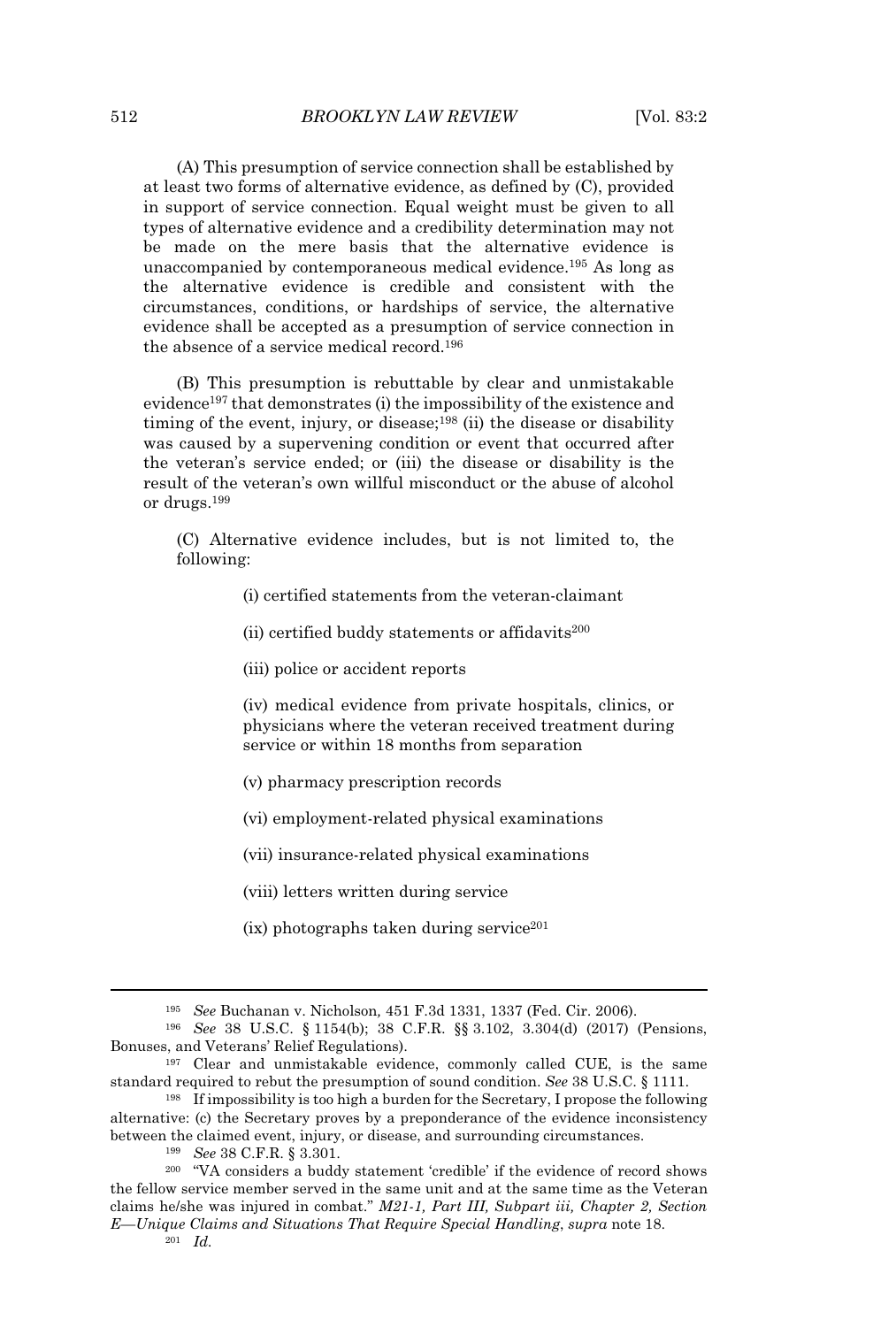## 2. The Statutory Remedy in Action

Like the administrative remedy, the statutory remedy sets out a presumption for service connection in the absence of service medical records. McMullan would likely meet the statutory standard in the same way he would meet the proposed regulatory standard for alternative types of evidence.

Under the proposed statutory framework, the Secretary would then have the opportunity to provide clear and unmistakable evidence to demonstrate the impossibility of McMullan having hypertension in 1978. If the Secretary showed that some intervening condition or event occurred after McMullan's service ended, the Secretary would overcome the presumption. Or if the Secretary proved that McMullan's hypertension was the result of willful misconduct or abuse of alcohol or drugs, the presumption would similarly be defeated. If the Secretary was unable to produce clear and unmistakable evidence to demonstrate the impossibility of McMullan having hypertension in 1978, then McMullan's claim would survive service connection and VA would then rate his disability to determine his benefits.

In McMullan's case, given the impossibility of establishing that his current diagnosis of hypertension dates back to 1978, the Secretary would likely face the same obstacle yet in reverse: the impossibility of proving the veteran did not have hypertension in 1978. Indeed, none of the evidence VA used to evaluate McMullan's claim affirmatively establishes when his hypertension began. Thus, the Secretary would likely not satisfy (B)(i). Furthermore, given that McMullan's file included prison health records acknowledging his hypertension, it is worth considering the hypothetical possibility that if there were also prison records indicating a major health event that caused hypertension during his incarceration,<sup>202</sup> the Secretary could use those records to defeat the presumption of service connection under (B)(ii) by relying on that event as the start of McMullan's hypertension. And finally, there is no evidence of McMullan's willful misconduct generally but there is evidence of drug use in his claims file, specifically prison record notes and McMullan's own statements. That evidence was not used to evaluate service connection, likely because those behaviors had no nexus to

<sup>202</sup> That McMullan was incarcerated is not relevant to whether he had hypertension in 1978 nor whether VA properly evaluated his claim. There is no indication that McMullan experienced any health event during his incarceration that caused his hypertension; the suggestion of that is merely a hypothetical offered to illustrate a way for the Secretary to defeat the presumption in his favor—the Secretary would have the opportunity to uncover any such evidence to refute the service connection.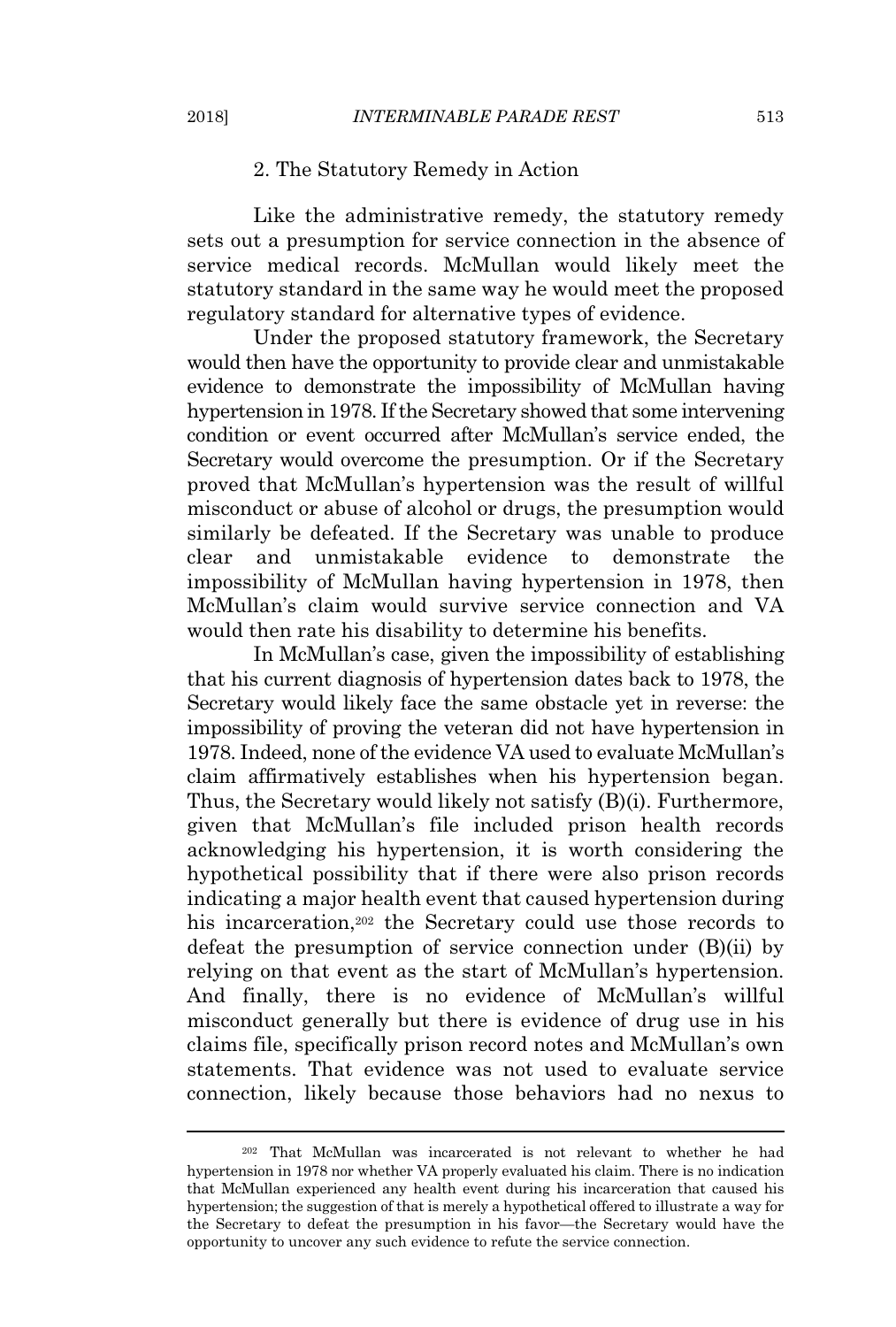hypertension. Again, though, if the records indicated willful misconduct that caused or exacerbated hypertension, the Secretary could rely on that evidence to rebut the presumption.

Thus, assuming the Secretary was unable to rebut the service connection on the basis of alternative evidence, VA could then proceed with a disability rating and compensation determination. McMullan would receive a notice of decision including the specific rating and monthly compensation rate. The proposed statutory approach would create a fair and just scheme for cases of lost or destroyed records—especially given the purported non-adversarial system, the debt owed to veterans, and the fact that it is the government, and not the veteran, who is traditionally responsible for safe storage of service medical and personnel records.

#### **CONCLUSION**

Creating a presumption for service connection in cases of lost or destroyed records is consistent with Abraham Lincoln's recognition of the debt owed to veterans<sup>203</sup> and the nonadversarial nature of the veterans disability compensation program. Without a presumption of service connection as I have proposed here, McMullan and other veterans will continue to face an insurmountable burden. At best, the burden leads to delayed decisions and benefits. At worst, the burden leads to repeated denial of claims.

In July 2015, McMullan sought assistance through Homeless Persons Representation Project and I agreed to provide pro bono assistance to him. The first step was requesting his claims file, service medical records, and VA's past rating decisions. Months later, I received a CD with McMullan's claims file and rating decisions. No service medical records were included, nor was there any explanation as to their absence.

In response to the September 2014 rating decision denying McMullan's claim on an incomplete record of evidence due to no fault of his own, McMullan timely filed a Notice of Disagreement with the following explanation:

My claims were incorrectly decided because my missing service treatment records are being used to justify a decision of no service connection. The VA expressly stated it will no longer try to obtain my

<sup>203</sup> Abraham Lincoln, President, Second Inaugural Address (Mar. 4, 1865), http:// www.bartleby.com/124/pres32.html [https:// perma.cc/CN4M-XMM5] ("[L]et us strive . . . to care for him who shall have borne the battle and for his widow and his orphan."); *see also* J. Gary Hickman, *Prologue* to DEP'T OF VETERANS AFFAIRS,M21-1ADJUDICATION PROCEDURES, Introduction, http://www.benefits.va.gov/WARMS/M21\_1.asp [https://perma.cc/5EZS-PGY4].